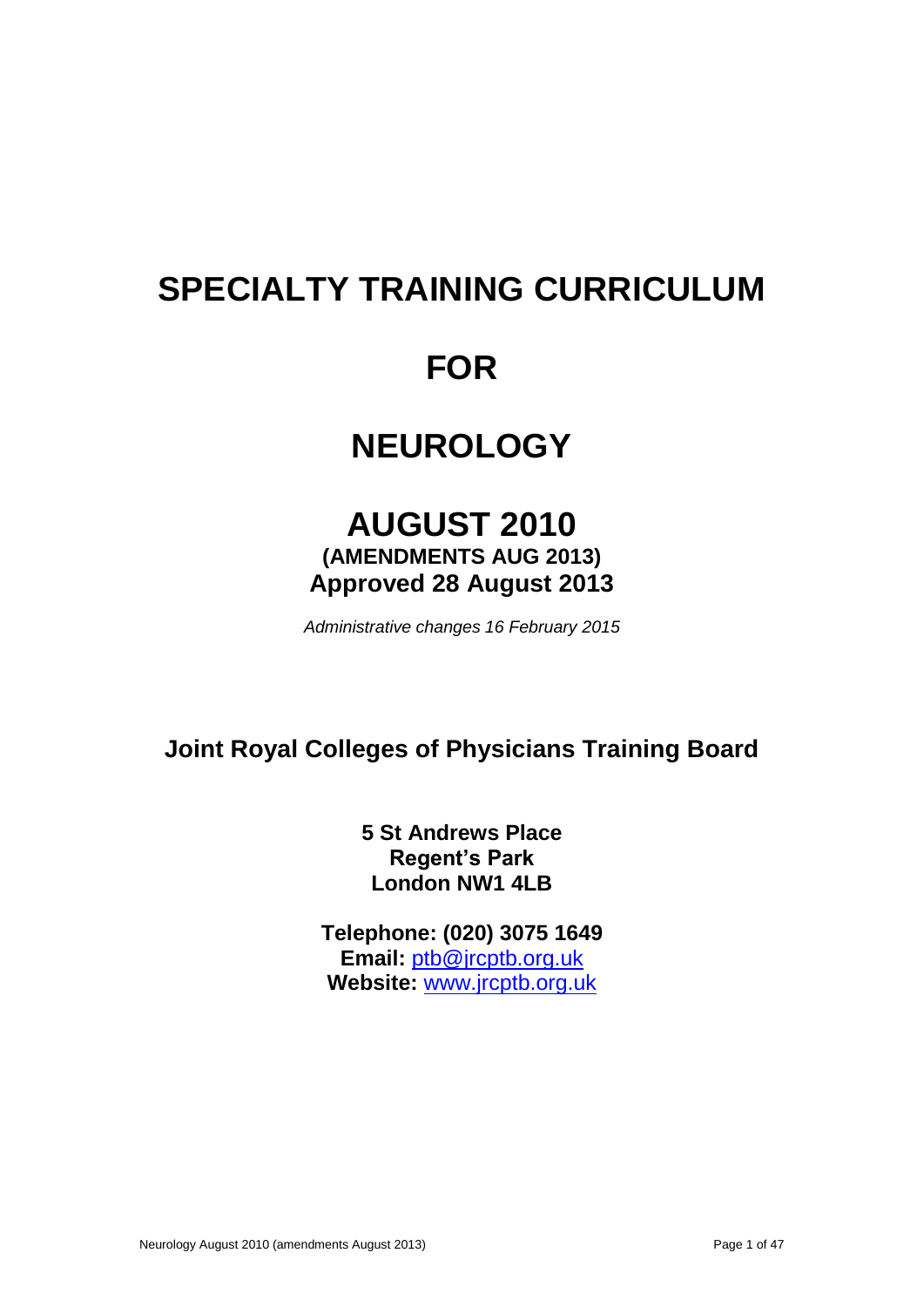## **Table of Contents**

| 1              |             |                                                         |  |
|----------------|-------------|---------------------------------------------------------|--|
| $\overline{2}$ |             |                                                         |  |
|                | 2.1         |                                                         |  |
|                | 2.2         |                                                         |  |
|                | 2.3         |                                                         |  |
|                | 2.4         |                                                         |  |
|                | 2.5         |                                                         |  |
|                | 2.6         |                                                         |  |
|                | 2.7         |                                                         |  |
|                | $3^{\circ}$ |                                                         |  |
|                | 3.1         |                                                         |  |
|                | 3.2         |                                                         |  |
|                | 3.3         |                                                         |  |
| $\overline{4}$ |             |                                                         |  |
|                | 4.1         |                                                         |  |
|                | 4.2         |                                                         |  |
|                | 4.3         |                                                         |  |
|                | 4.4         |                                                         |  |
|                | $5^{\circ}$ |                                                         |  |
|                | 5.1         |                                                         |  |
|                | 5.2         |                                                         |  |
|                | 5.3         |                                                         |  |
|                | 5.4         |                                                         |  |
|                | 5.5         |                                                         |  |
|                | 5.6         |                                                         |  |
|                | 5.7         |                                                         |  |
| 6              |             |                                                         |  |
|                | 6.1         |                                                         |  |
|                | 6.2         |                                                         |  |
| $7^{\circ}$    |             |                                                         |  |
|                | 7.1         | Intended Use of Curriculum by Trainers and Trainees  45 |  |
|                | 7.2         |                                                         |  |
| 8              |             |                                                         |  |
| 9              |             |                                                         |  |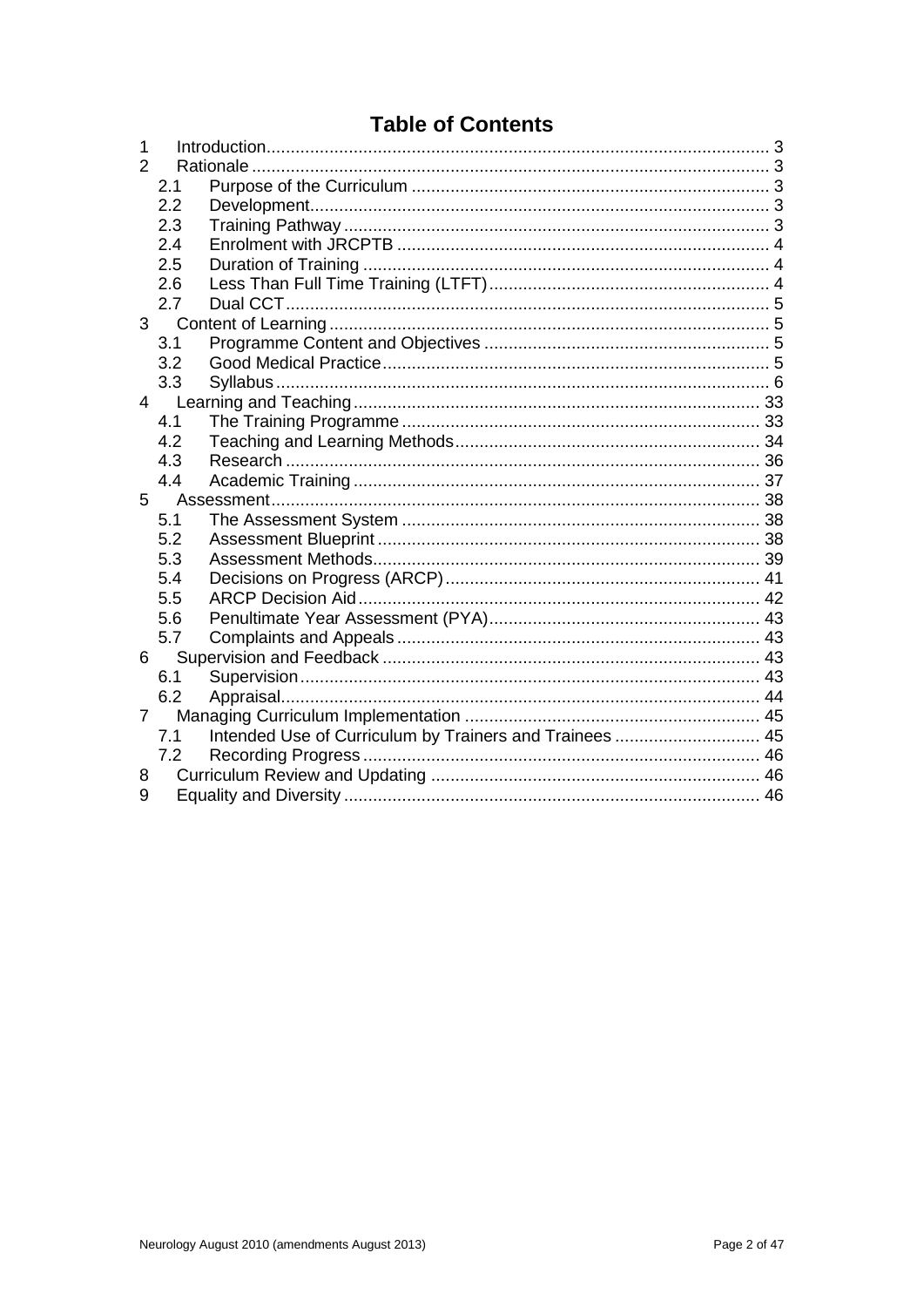## <span id="page-2-0"></span>**1 Introduction**

Neurology is the specialty encompassing the diagnosis, investigation and long term management of adults with neurological symptoms and diseases.

The specialty also involves the care of patients with stroke disease and some trainees may elect to undertake an additional one year training scheme in stroke medicine to achieve subspecialty recognition. Some neurology trainees may also elect to undertake dual training in neurology and neurophysiology or other subspecialty. Equally neurophysiology trainees complete 12 months training in neurology within the neurophysiology training programme.

## <span id="page-2-1"></span>**2 Rationale**

## <span id="page-2-2"></span>**2.1 Purpose of the Curriculum**

The purpose of this curriculum is to define the process of training and the competencies needed for the award of a certificate of completion of training (CCT) in neurology. This curriculum covers the period of training following successful completion of both a two year Foundation Programme and a two year Core Medical Training (CMT) Programme, through to the recognised award of CCT.

The curriculum covers training for all four nations of the UK.

## <span id="page-2-3"></span>**2.2 Development**

This curriculum was developed in 2009 by the Specialty Advisory Committee (SAC) for neurology under the direction of the Joint Royal Colleges of Physicians Training Board (JRCPTB). It was written by the curriculum sub-committee, which included both a lay and trainee representative, and reviewed by the full SAC. It replaces the previous version of the curriculum dated 2007, with changes to ensure the curriculum meets GMC's standards for Curricula and Assessment, and to incorporate revisions to the content and delivery of the training programme. Major changes from the previous curriculum include the incorporation of leadership, health inequalities and common competencies.

## <span id="page-2-4"></span>**2.3 Training Pathway**

Specialty training in Neurology consists of core and higher speciality training. Core training provides physicians with: the ability to investigate, treat and diagnose patients with acute and chronic medical symptoms; and with high quality review skills for managing inpatients and outpatients. Higher speciality training then builds on these core skills to develop the specific competencies required to practise independently as a consultant Neurologist.

Core training may be completed in a Core Medical Training (CMT) or Acute Care Common Stem (ACCS) programme. The full curriculum for specialty training in Neurology therefore consists of the curriculum for either CMT or ACCS plus this specialty training curriculum for Neurology.

The approved curriculum for CMT is a sub-set of the Curriculum for General Internal Medicine (GIM). A "Framework for CMT" has been created for the convenience of trainees, supervisors, tutors and programme directors. The body of the Framework document has been extracted from the approved curriculum but only includes the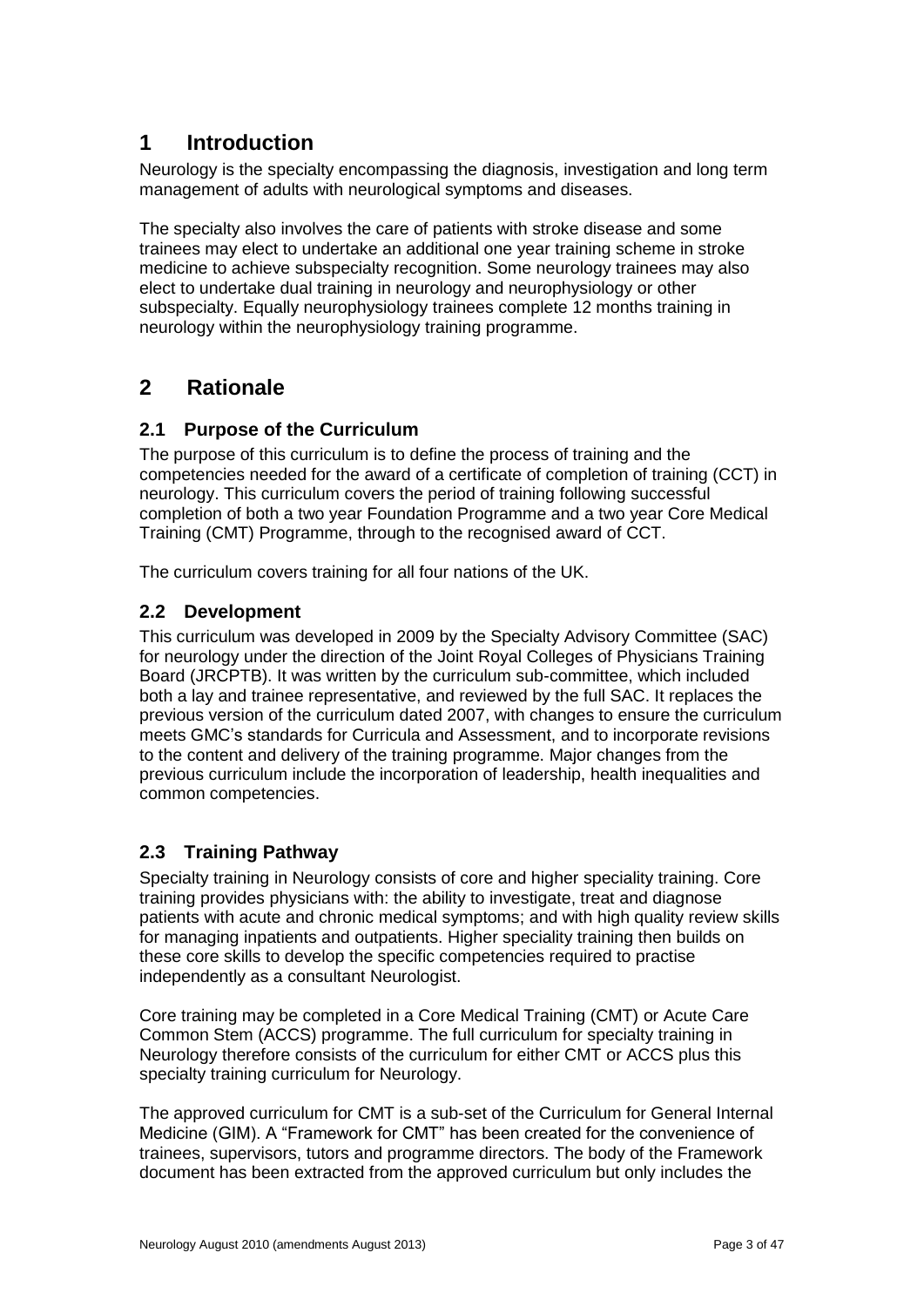syllabus requirements for CMT and not the further requirements for acquiring a CCT in GIM.

For those trainees undertaking CMT or ACCS, acquisition of full MRCP (UK) will be required before entry into Specialty training at ST3 (2011 onwards).

### <span id="page-3-0"></span>**2.4 Enrolment with JRCPTB**

Trainees are required to register for specialist training with JRCPTB at the start of their training programmes. Enrolment with JRCPTB, including the complete payment of enrolment fees, is required before JRCPTB will be able to recommend trainees for a CCT. Trainees can enrol online at [www.jrcptb.org.uk.](http://www.jrcptb.org.uk/)

### <span id="page-3-1"></span>**2.5 Duration of Training**

Although this curriculum is competency based, the duration of training must meet the European minimum of 4 years for full time specialty training adjusted accordingly for flexible training (EU directive 2005/36/EC). However the SAC has advised that training from ST1 will usually be completed in 7 years in full time training (2 years core plus 5 years specialty training). This is because the SAC believe it will take 5 years of full time specialty training for trainees to achieve all the competencies set out in this curriculum particularly in light of changes in training opportunities as the result of the European Working Time Directives.

If trainees are undertaking sub-speciality training in Stroke Medicine, the SAC has advised a further 12 months training will be required to complete all the necessary competencies.



## <span id="page-3-2"></span>**2.6 Less Than Full Time Training (LTFT)**

Trainees who are unable to work full-time are entitled to opt for less than full time training programmes. EC Directive 2005/36/EC requires that:

 LTFT shall meet the same requirements as full-time training, from which it will differ only in the possibility of limiting participation in medical activities.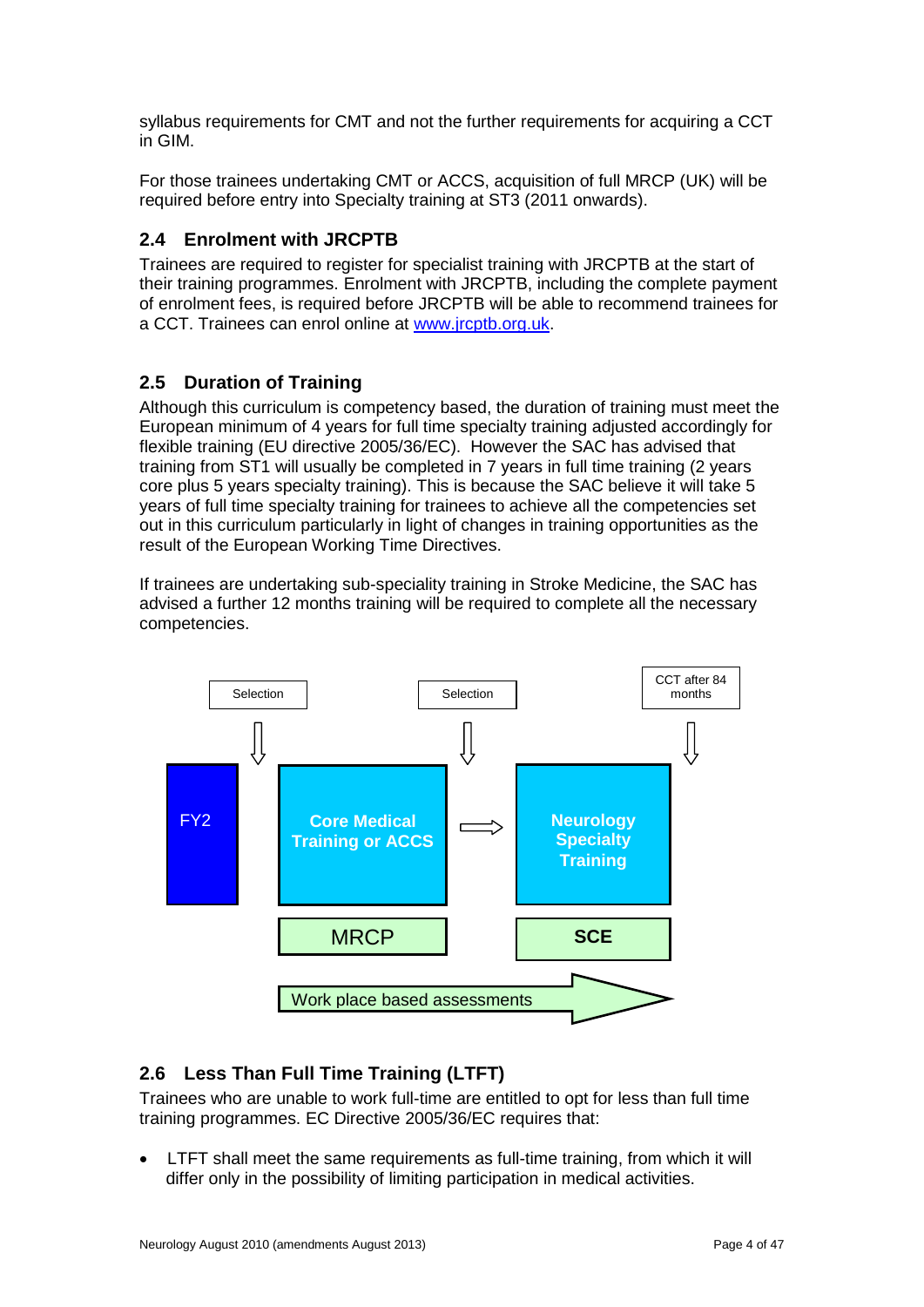The competent authorities shall ensure that the competencies achieved and the quality of part-time training are not less than those of full-time trainees.

The above provisions must be adhered to. LTFT trainees should undertake a pro rata share of the out-of-hours duties (including on-call and other out-of-hours commitments) required of their full-time colleagues in the same programme and at the equivalent stage.

EC Directive 2005/36/EC states that there is no longer a minimum time requirement on training for LTFT trainees. In the past, less than full time trainees were required to work a minimum of 50% of full time. With competence-based training, in order to retain competence, in addition to acquiring new skills, less than full time trainees would still normally be expected to work a minimum of 50% of full time. If you are returning or converting to training at less than full time please complete the LTFT application form on the JRCPTB website [www.jrcptb.org.uk](http://www.jrcptb.org.uk/) .

Funding for LTFT is from deaneries and these posts are not supernumerary. Ideally therefore 2 LTFT trainees should share one post to provide appropriate service cover.

Less than full time trainees should assume that their clinical training will be of a duration pro-rata with the time indicated/recommended, but this should be reviewed during annual appraisal by their TPD and chair of STC and Deanery Associate Dean for LTFT training. As long as the statutory European Minimum Training Time (if relevant), has been exceeded, then indicative training times as stated in curricula may be adjusted in line with the achievement of all stated competencies**.**

## <span id="page-4-0"></span>**2.7 Dual CCT**

Trainees who wish to achieve a CCT in another speciality as well as neurology must have applied for and successfully entered a training programme which was advertised openly as a dual training programme. Trainees will need to achieve the competencies, with assessment evidence, as described in both the neurology and second curricula. Individual assessments may provide evidence towards competencies from both curricula. Postgraduate Deans wishing to advertise such programmes should ensure that they meet the requirements of both SACs.

If trainees wish to register for dual CCT following appointment to a ST3 post, this will need approval of the deanery, STC Chair/TPD and SAC. It is not guaranteed that post JRCPTB enrolment requests will be granted.

## <span id="page-4-1"></span>**3 Content of Learning**

### <span id="page-4-2"></span>**3.1 Programme Content and Objectives**

The neurology syllabus below sets out the general and professional content, as well as specialty specific (major topics and allied topics) content that need to be mastered. Demonstration of completion of all these competencies is required to achieve a CCT in neurology.

## <span id="page-4-3"></span>**3.2 Good Medical Practice**

In preparation for the introduction of licensing and revalidation, the General Medical Council has translated Good Medical Practice into a Framework for Appraisal and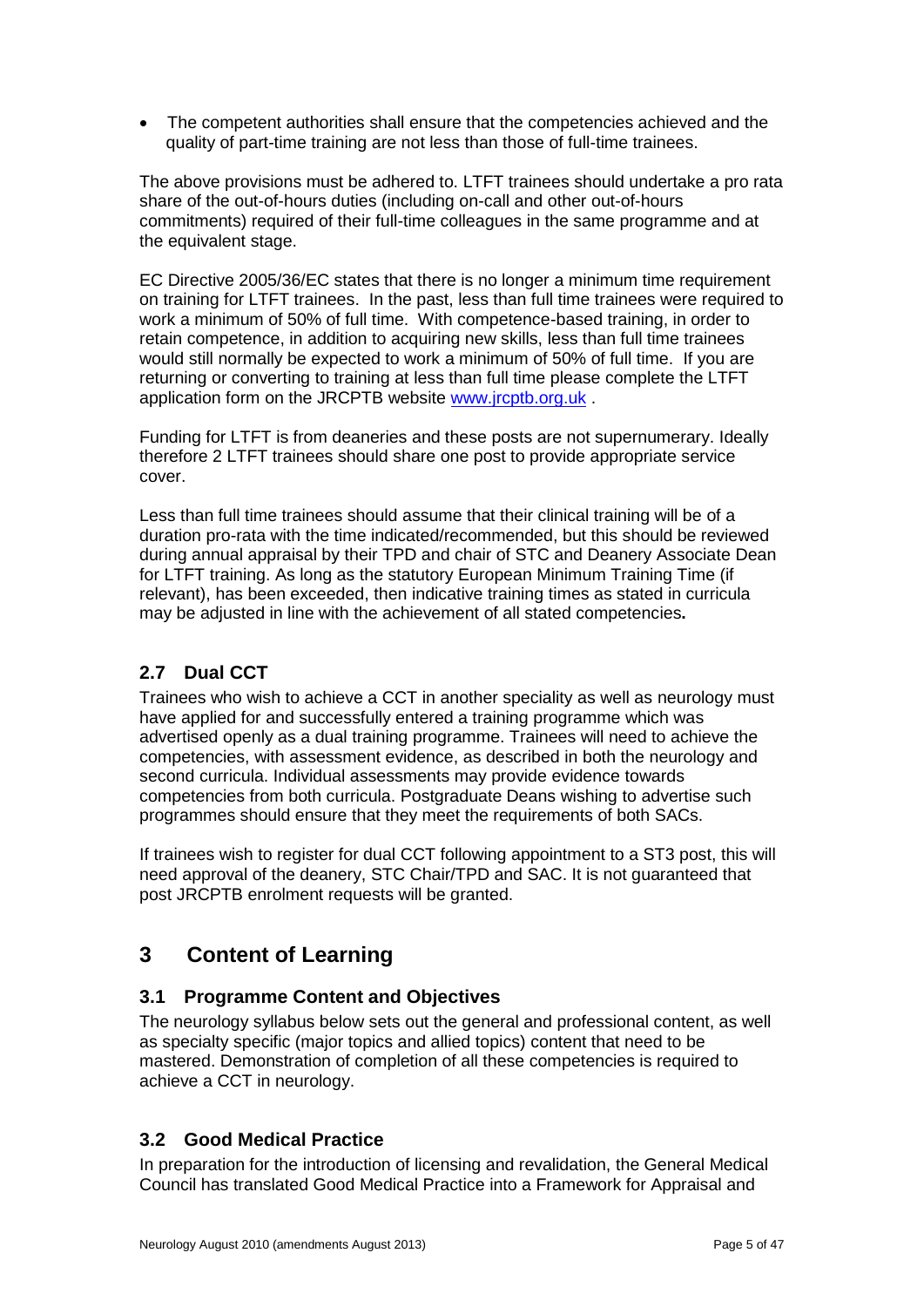Assessment which provides a foundation for the development of the appraisal and assessment system for revalidation. The Framework can be accessed at [http://www.gmc-uk.org/Framework\\_4\\_3.pdf\\_25396256.pdf](http://www.gmc-uk.org/Framework_4_3.pdf_25396256.pdf)

The Framework for Appraisal and Assessment covers the following domains: Domain 1 – Knowledge, Skills and Performance

- Domain 2 Safety and Quality
- Domain 3 Communication, Partnership and Teamwork
- Domain 4 Maintaining Trust

The "GMP" column in the syllabus defines which of the 4 domains of the Good Medical Practice Framework for Appraisal and Assessment are addressed by each competency. Most parts of the syllabus relate to "Knowledge, Skills and Performance" but some parts will also relate to other domains.

### <span id="page-5-0"></span>**3.3 Syllabus**

In the tables below, the "Assessment Methods" shown are those that are appropriate as **possible** methods that could be used to assess each competency. It is not expected that all competencies will be assessed and that where they are assessed not every method will be used. See section [5.2](#page-37-2) for more details.

The assessments are marked as mandatory (M) or recommended (R) within the syllabus. This reflects the need for trainees to show competencies across the breadth of the curriculum with particular emphasis on the most important topics within the curriculum. It is expected trainees produce evidence of at least one satisfactory assessment from all the mandatory topics for the attainment of a CCT in neurology.

"GMP" defines which of the 4 domains of the Good Medical Practice Framework for Appraisal and Assessment are addressed by each competency. See section [3.2](#page-4-3) for more details.

The Medical Leadership Competency Framework, developed by the Academy of Medical Royal Colleges and the NHS Institute for Innovation and Improvement, has informed the inclusion of leadership competencies in this curriculum. The Framework identified possible assessment methods, but in reviewing these we identified a need for more specific methods. JRCPTB and the RCP Education Department have established a working group to develop and evaluate leadership assessment methods. These may include variants of CbD and ACAT, as well as the Case Conference Assessment Tool currently being piloted.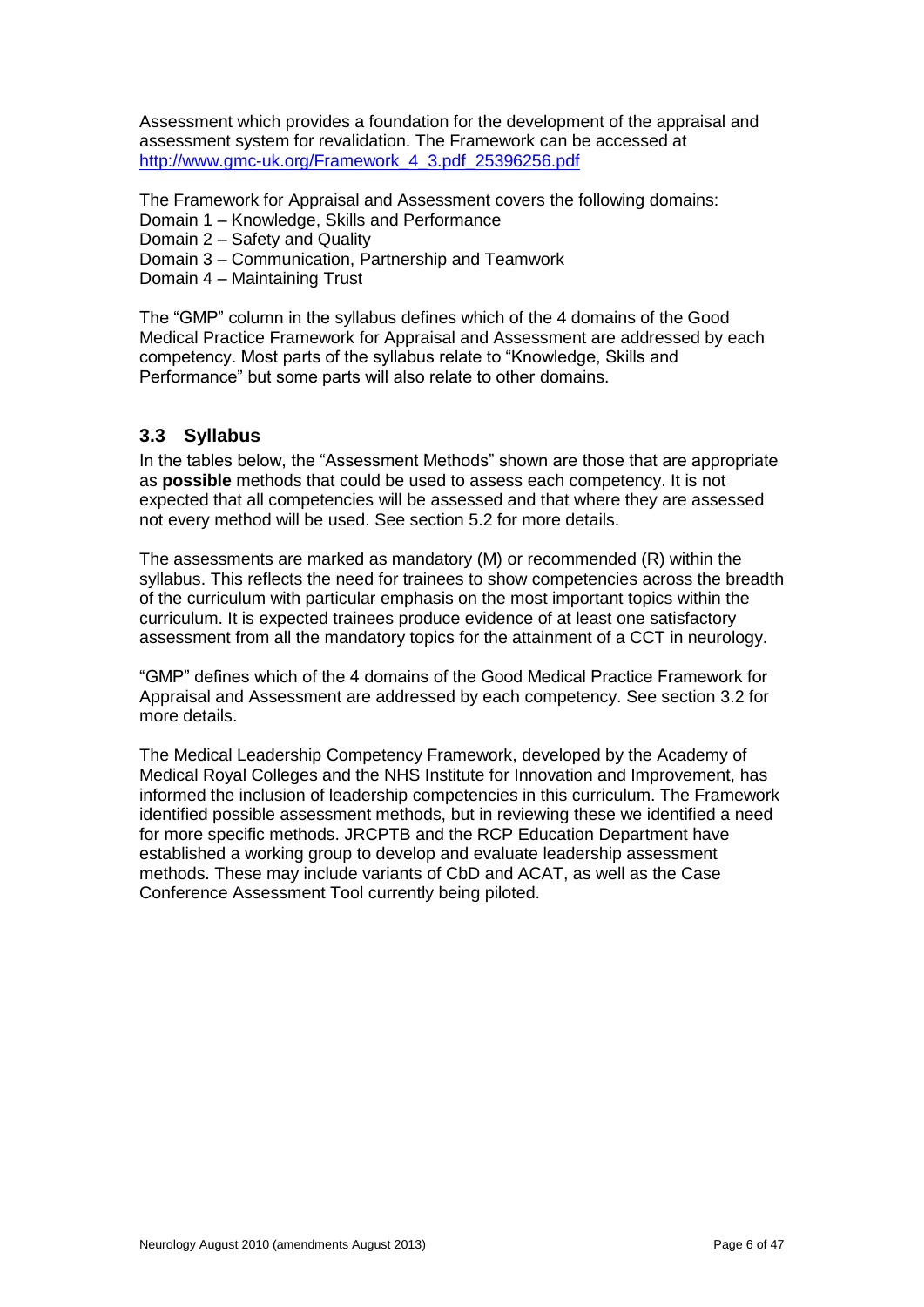## **Syllabus Content**

| 1.4 Differential Diagnosis, Investigation and Initial Management  10  |  |
|-----------------------------------------------------------------------|--|
|                                                                       |  |
|                                                                       |  |
|                                                                       |  |
|                                                                       |  |
|                                                                       |  |
|                                                                       |  |
|                                                                       |  |
|                                                                       |  |
|                                                                       |  |
|                                                                       |  |
|                                                                       |  |
|                                                                       |  |
|                                                                       |  |
|                                                                       |  |
|                                                                       |  |
|                                                                       |  |
|                                                                       |  |
|                                                                       |  |
|                                                                       |  |
|                                                                       |  |
| 2.8 Tumours of the NS, Neurological Complications of Systemic Cancer, |  |
|                                                                       |  |
|                                                                       |  |
|                                                                       |  |
|                                                                       |  |
| 2.12 The Neurological Complications of Immunosuppression 22           |  |
|                                                                       |  |
|                                                                       |  |
|                                                                       |  |
|                                                                       |  |
|                                                                       |  |
| 2.18 Disorders of Spine, Spinal Cord, Roots and Spinal Injury  24     |  |
|                                                                       |  |
|                                                                       |  |
|                                                                       |  |
|                                                                       |  |
|                                                                       |  |
|                                                                       |  |
|                                                                       |  |
|                                                                       |  |
|                                                                       |  |
|                                                                       |  |
|                                                                       |  |
|                                                                       |  |
|                                                                       |  |
|                                                                       |  |
|                                                                       |  |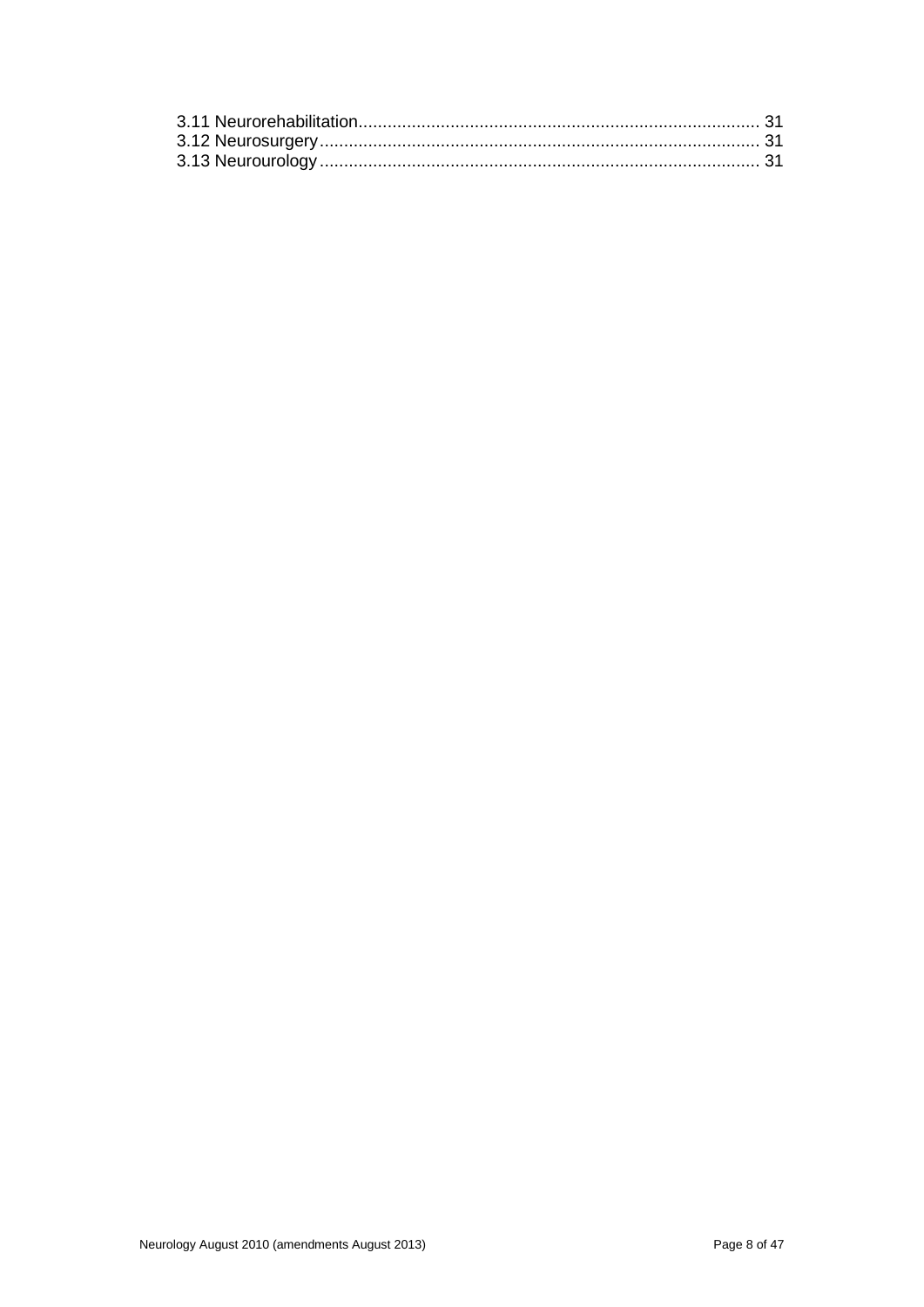## **1. General and Professional Content**

## <span id="page-8-1"></span><span id="page-8-0"></span>**1.1 History Taking**

| <b>Knowledge</b>                                                                                                                                                                                  | <b>Assessment</b><br><b>Methods</b> | <b>GMP</b> |
|---------------------------------------------------------------------------------------------------------------------------------------------------------------------------------------------------|-------------------------------------|------------|
| Ability to take a medical and neurological history.                                                                                                                                               | mini-CEX, CbD                       | 1,2,3,4    |
| Understand the differences between open and closed questioning.                                                                                                                                   | mini-CEX, CbD                       | 1,2,3,4    |
| <b>Skills</b>                                                                                                                                                                                     |                                     |            |
| Able to take an appropriate, focussed and comprehensive history,<br>including where appropriate information from others, and<br>communicate this verbally or in writing and in summary form.      | mini-CEX, $CbD$ $(R)$               | 1,2,3,4    |
| Be aware of the possible influence of, and sensitively include<br>questions about, socio-economic status, household poverty,<br>employment status and social capital in taking a medical history. | mini-CEX, CbD                       | 1,3,4      |
| <b>Behaviours</b>                                                                                                                                                                                 |                                     |            |
| Ability to listen and deal with complex patients (e.g. angry or<br>distressed patient). Appropriate use of an interpreter for patients &<br>families when English is not their first language.    | mini-CEX, CbD, MSF                  | 1, 2, 3, 4 |
| Be aware of one's own behaviour and how it might impact on<br>patients' health issues.                                                                                                            | mini-CEX, CbD, PS                   | 1,3        |

## <span id="page-8-2"></span>**1.2 Neurological Examination**

| <b>Knowledge</b>                                                                                                                                                             | <b>Assessment</b><br><b>Methods</b> | <b>GMP</b> |
|------------------------------------------------------------------------------------------------------------------------------------------------------------------------------|-------------------------------------|------------|
| A thorough working knowledge of neuroanatomy.                                                                                                                                | SCE, mini-CEX, CbD                  | 1, 2, 3, 4 |
| <b>Skills</b>                                                                                                                                                                |                                     |            |
| Able to undertake an appropriate, focussed and comprehensive<br>examination of mental and physical state and communicate this<br>verbally or in writing and in summary form. | $min$ -CEX, CbD $(R)$               | 1, 2, 3, 4 |
| <b>Behaviours</b>                                                                                                                                                            |                                     |            |
| Use of chaperone where appropriate, respect for patient's personal<br>dignity.                                                                                               | mini-CEX, CbD, MSF                  | 1,2,3,4    |
| Adopt assessments and interventions that are inclusive, respectful of<br>diversity and patient-centred.                                                                      | mini-CEX, CbD,<br>MSF, PS           | 1,3        |

## <span id="page-8-3"></span>**1.3 Communication Skills**

| <b>Knowledge</b>                                                                                                                                             | <b>Assessment</b><br><b>Methods</b> | <b>GMP</b> |
|--------------------------------------------------------------------------------------------------------------------------------------------------------------|-------------------------------------|------------|
| Ability to communicate in English language verbally and in writing.                                                                                          | mini-CEX, CbD                       | 1,2,3,4    |
| <b>Skills</b>                                                                                                                                                |                                     |            |
| Use of a Dictaphone, discharge summaries, legibility of case notes.<br>Ability to negotiate with patients, relatives and fellow healthcare<br>professionals. | mini-CEX, CbD, MSF                  | 1,2,3,4    |
| Consideration and time shown to those with visual and auditory<br>impairments.                                                                               | mini-CEX, CbD, MSF                  | 1,2,3,4    |
| Communicate effectively with patients from diverse backgrounds and                                                                                           | mini-CEX, CbD                       | 1,3        |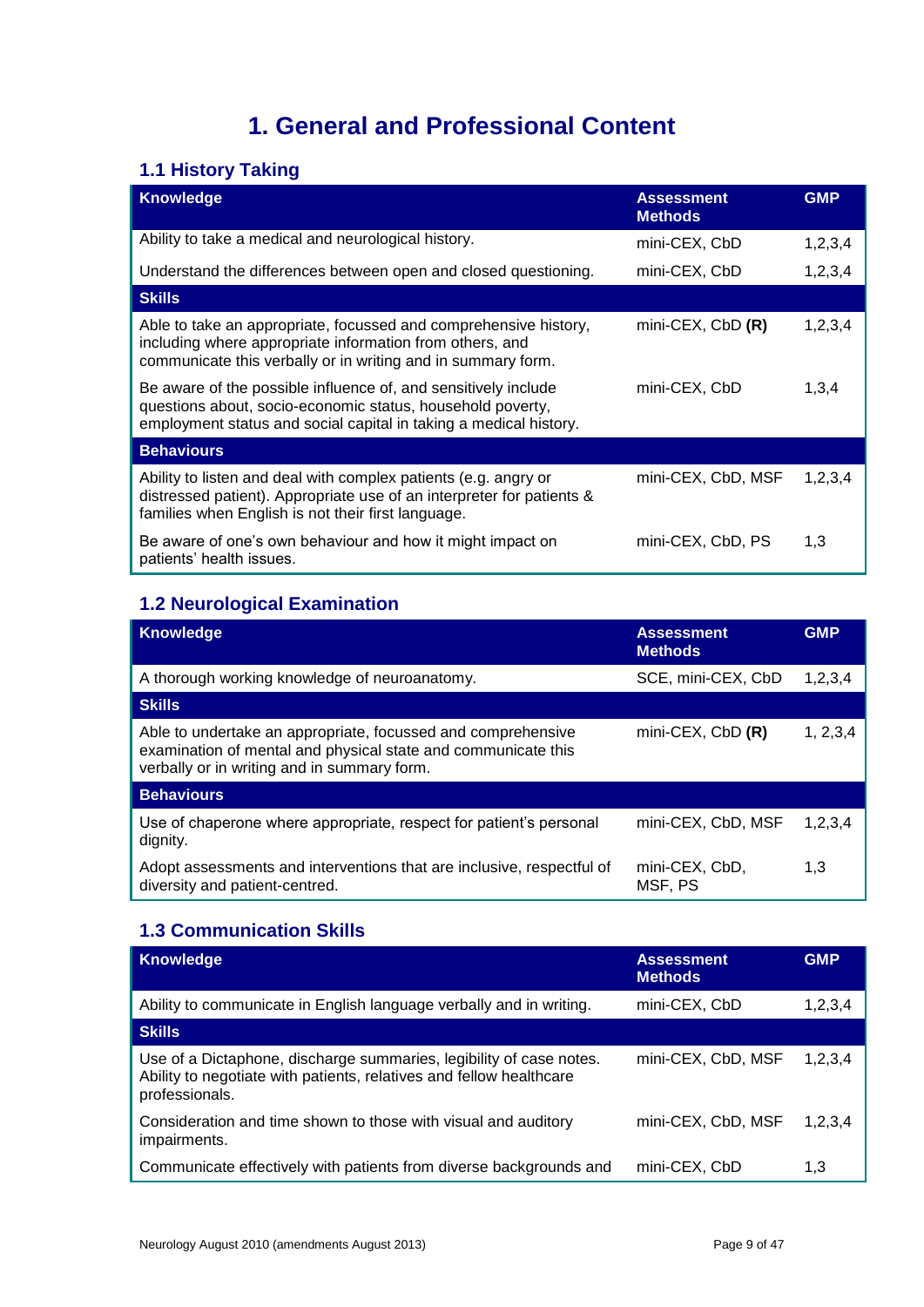| those with special communication needs, such as the need for<br>interpreters, etc.                                                                                                                                                                                                               |            |            |
|--------------------------------------------------------------------------------------------------------------------------------------------------------------------------------------------------------------------------------------------------------------------------------------------------|------------|------------|
| <b>Behaviours</b>                                                                                                                                                                                                                                                                                |            |            |
| Able to communicate effectively with the patient, their family and<br>carers and other staff in relation to the individual needs of the patient<br>and with appropriate regard for confidentiality. Individual cultural,<br>religious & educational parameters must be taken into consideration. | <b>MSF</b> | 1,2,3,4    |
| Able to give a prognosis, to explain the patient's condition, to break<br>bad news, to obtain full and informed consent for investigations and<br>treatment.                                                                                                                                     | MSF        | 1, 2, 3, 4 |
| Able to inform concerning patient support groups and relevant<br>charities.                                                                                                                                                                                                                      | MSF        | 1,2,3,4    |
| Able to summarise clinical case in a coherent manner to clinical<br>colleagues.                                                                                                                                                                                                                  | MSF        | 1,2,3,4    |

### <span id="page-9-0"></span>**1.4 Differential Diagnosis, Investigation and Initial Management**

| <b>Knowledge</b>                                                                                                                                                                                                                                        | <b>Assessment</b><br><b>Methods</b> | <b>GMP</b> |
|---------------------------------------------------------------------------------------------------------------------------------------------------------------------------------------------------------------------------------------------------------|-------------------------------------|------------|
| Knowledge of the different presentations of common and less<br>common neurological diseases.                                                                                                                                                            | SCE, mini-CEX, CbD                  | 1,2,3,4    |
| Understanding of the roles and usefulness of investigations including<br>neuroimaging and neurophysiology.                                                                                                                                              | SCE, mini-CEX, CbD                  | 1,2,3,4    |
| <b>Skills</b>                                                                                                                                                                                                                                           |                                     |            |
| Able to formulate an appropriately ordered differential diagnosis<br>based on an appreciation of the patient, their past history and current<br>problems and their likely causes. Consideration given for different<br>racial, social & ethnic groups.  | mini-CEX, CbD                       | 1,2,3,4    |
| Able to formulate a focussed and relevant series of investigations.                                                                                                                                                                                     | mini-CEX, CbD                       | 1, 2, 3, 4 |
| Adopt assessments and interventions that are inclusive, respectful of<br>diversity and patient-centred.                                                                                                                                                 | mini-CEX, CbD                       |            |
| <b>Behaviours</b>                                                                                                                                                                                                                                       |                                     |            |
| Able to plan and order appropriate observations, liaise with members<br>of the MDT, determine and prescribe immediate treatment, seek<br>appropriate opinions and interventions and with others, develop an<br>overall plan for the individual patient. | MSF                                 | 1,2,3,4    |
| Demonstrate leadership skills including mentorship of junior medical<br>colleagues.                                                                                                                                                                     | <b>MSF</b>                          | 1,2,3,4    |

## <span id="page-9-1"></span>**1.5 Personal qualities**

**Identify own strengths, limitations and the impact of their behaviour and is able to change their behaviour in light of feedback and reflection** 

| <b>Knowledge</b>                                                                                                             | <b>Assessment</b><br><b>Methods</b> | <b>GMP</b> |
|------------------------------------------------------------------------------------------------------------------------------|-------------------------------------|------------|
| Demonstrates different methods of obtaining feedback.                                                                        |                                     |            |
| Awareness of the trainee's own values and principles and how these<br>may differ from those of other individuals and groups. | MSF, CbD                            | 1,3,4      |
| The importance of best practice transparency and consistency.                                                                |                                     |            |
| <b>Skills</b>                                                                                                                |                                     |            |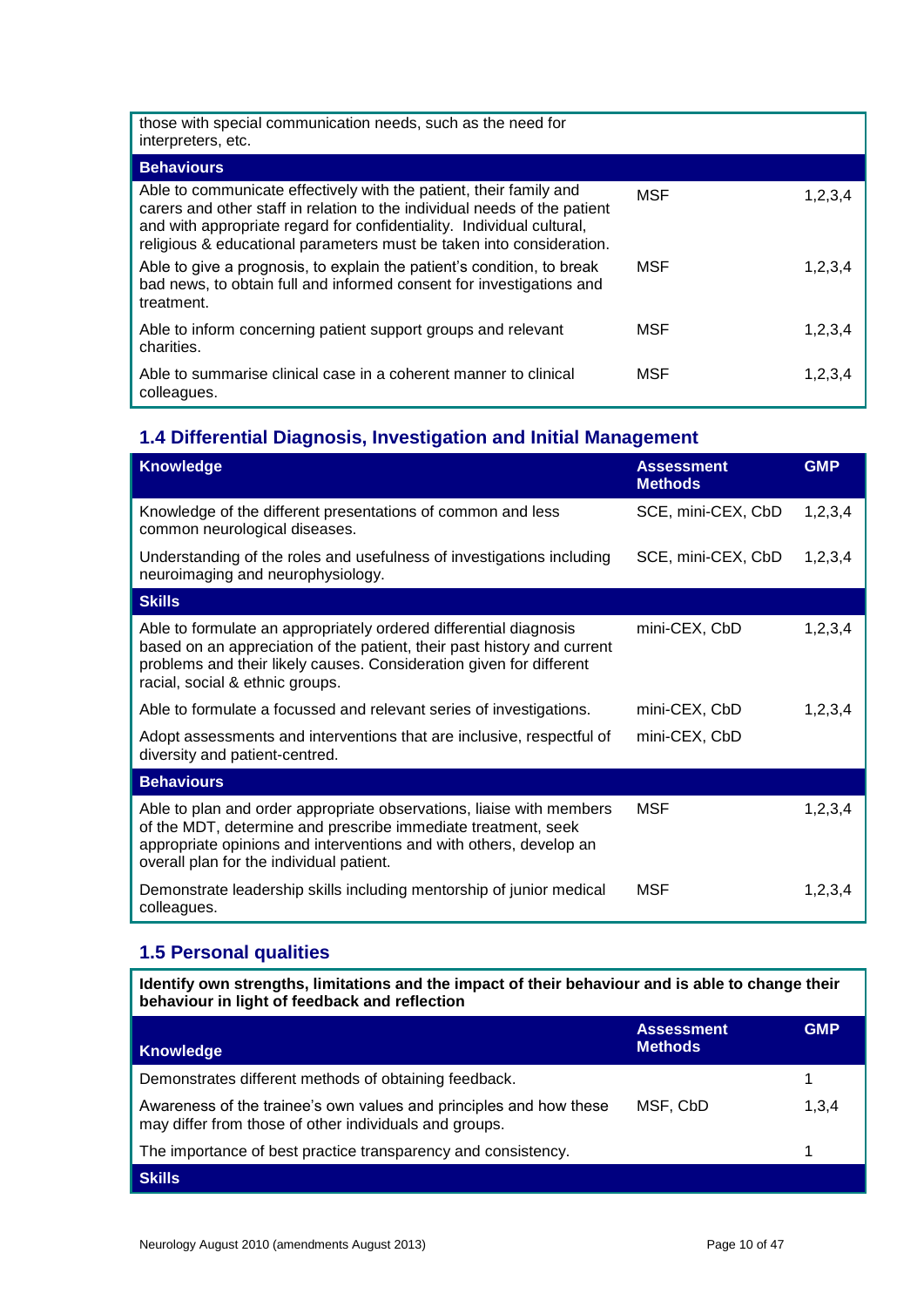| Maintain and routinely practice critical self awareness, including being<br>able to discuss strengths and weaknesses with supervisor and<br>recognising external influences and changing behaviour accordingly. |         |      |
|-----------------------------------------------------------------------------------------------------------------------------------------------------------------------------------------------------------------|---------|------|
| Use assessment, appraisal, complaints and other feedback to discuss<br>and develop an understanding of own development needs.                                                                                   |         | 1.3  |
| Identify own strengths and weaknesses.                                                                                                                                                                          | MSF     | 1,3  |
| Organise and manage workload effectively and flexibly.                                                                                                                                                          |         | 1, 3 |
| <b>Behaviours</b>                                                                                                                                                                                               |         |      |
| Recognising and showing respect for diversity and differences in<br>others.                                                                                                                                     |         |      |
| Shows commitment to continuing professional development which<br>involves seeking training and self development opportunities, learning<br>from colleagues and accepting criticism.                             |         | 1,3  |
| Demonstrate self management: organising and managing themselves<br>while taking account of the needs and priorities of others.                                                                                  | CbD, PS | 3    |

## <span id="page-10-0"></span>**1.6 Working with others**

**Adopt a team approach, acknowledging and appreciating efforts, contributions and compromises. Continue to recognise the common purpose of the team and respect their decisions** 

| <b>Knowledge</b>                                                                                                                                                            | <b>Assessment</b><br><b>Methods</b> | <b>GMP</b> |
|-----------------------------------------------------------------------------------------------------------------------------------------------------------------------------|-------------------------------------|------------|
| Demonstrates a wide range of leadership styles and approaches and<br>the applicability to different situations and people.                                                  |                                     | 1          |
| Knowledge of the roles and importance of different members of the<br>MDT.                                                                                                   | <b>MSF</b>                          | 1,2,3,4    |
| <b>Skills</b>                                                                                                                                                               |                                     |            |
| Enable individuals, groups and agencies to implement plans and<br>make decisions.                                                                                           |                                     | 1,3        |
| Assessment and appraisal of more junior clinical colleagues or<br>students.                                                                                                 |                                     | 1, 3       |
| Build and maintain relationships by listening, supporting others,<br>gaining trust and showing understanding.                                                               | <b>MSF</b>                          | 3          |
| Shown willingness to act as a leader, mentor, educator and role<br>model.                                                                                                   | <b>MSF</b>                          | 3          |
| Able to liaise with, refer to and communicate with all members of the<br>MDT in a constructive and professional manner in the interests of the<br>patient and their carers. | <b>MSF</b>                          | 1,2,3,4    |
| Able to liaise with and understand the role of specialist nurses.                                                                                                           | <b>MSF</b>                          | 1, 2, 3, 4 |
| <b>Behaviours</b>                                                                                                                                                           |                                     |            |
| Showing recognition of a team approach, respecting colleagues,<br>including non-medical professionals.                                                                      |                                     | 1,3        |
| Able to contribute to or lead a MDT meeting.                                                                                                                                | <b>MSF</b>                          | 1,2,3,4    |
| Respect diversity of status and values in patients and colleagues.                                                                                                          | MSF, PS                             | 1,3        |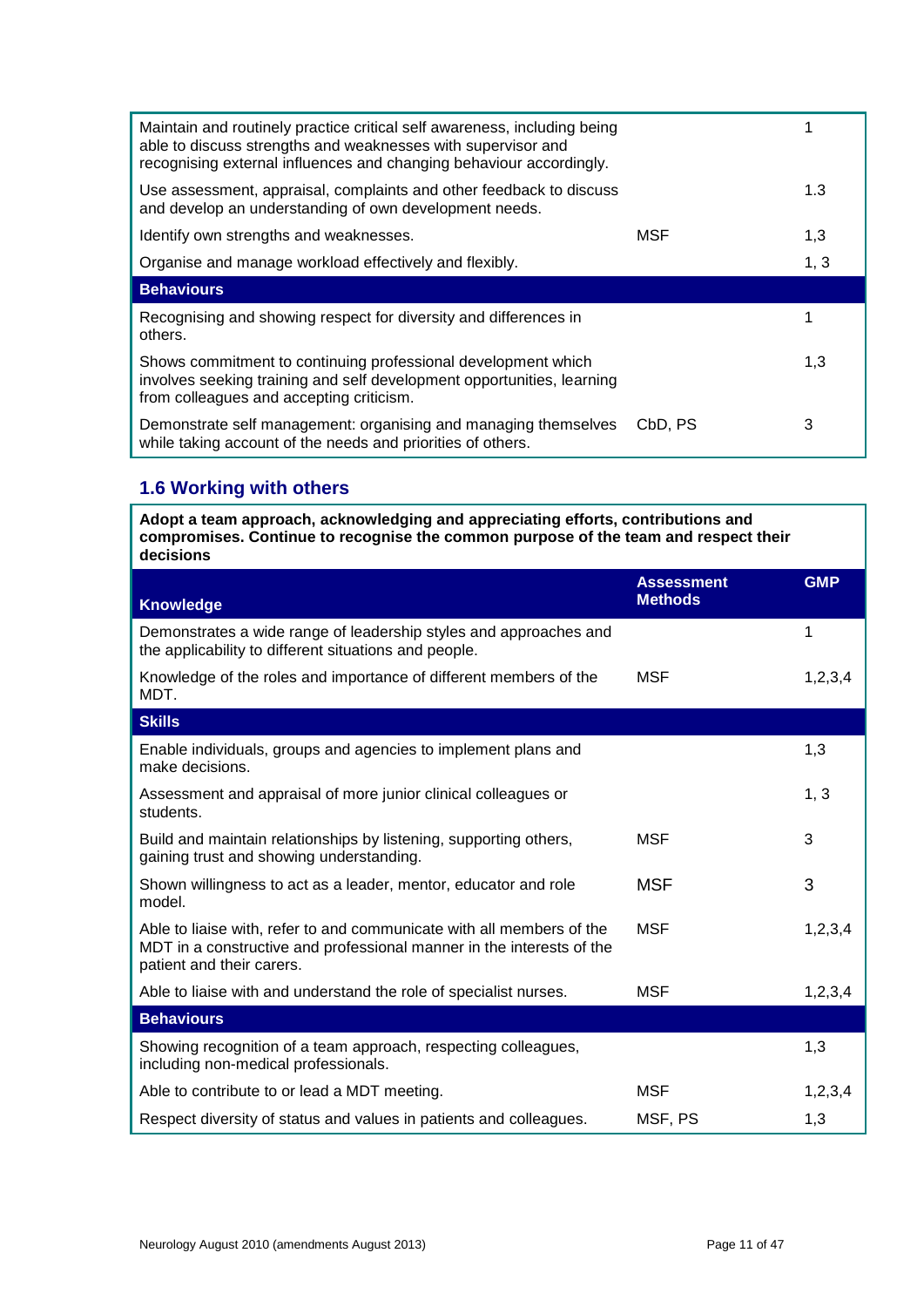## <span id="page-11-0"></span>**1.7 Managing Services**

**Support team members to develop their roles and responsibilities and continue to review performance of the team members to ensure that planned service outcomes are met** 

| <b>Knowledge</b>                                                                                                                   | <b>Assessment</b><br><b>Methods</b> | <b>GMP</b> |
|------------------------------------------------------------------------------------------------------------------------------------|-------------------------------------|------------|
| Demonstrate knowledge of relevant legislation and HR policies.                                                                     |                                     | 1          |
| Show knowledge of the duties, rights and responsibilities of an<br>employer and co-worker.                                         |                                     | 1          |
| Demonstrates knowledge of individual performance review.                                                                           |                                     | 1          |
| Understand the roles, competences and capabilities of other<br>professionals and support workers.                                  |                                     | 1,3,4      |
| Understand the role of audit (improving patient care and services, risk<br>management etc).                                        |                                     | 1          |
| Understand the steps involved in completing the audit cycle.                                                                       |                                     | 1          |
| <b>Skills</b>                                                                                                                      |                                     |            |
| Continue to contribute towards staff development and training,<br>including mentoring, supervision and appraisal.                  |                                     | 1,3        |
| Able to write a job description, including person specification and<br>short listing criteria.                                     |                                     | 1          |
| Contribute to the development of an organisational response to<br>emerging health policy.                                          |                                     | 1          |
| <b>Behaviours</b>                                                                                                                  |                                     |            |
| Commitment to good communication whilst also inspiring confidence<br>and trust.                                                    |                                     | 1,3        |
| Manage resources: know what resources are available and use<br>influence to ensure that resources are used efficiently and safely. |                                     | 1          |
| Manage people: providing direction, reviewing performance and<br>motivating others.                                                |                                     | 1,3        |
| Manage performance: hold oneself and others accountable for<br>service outcomes.                                                   |                                     | 1,3        |

## <span id="page-11-1"></span>**1.8 Improving Services**

| Ensure patient safety at all times, continue to encourage innovation and facilitate transformation               |                                     |            |
|------------------------------------------------------------------------------------------------------------------|-------------------------------------|------------|
| <b>Knowledge</b>                                                                                                 | <b>Assessment</b><br><b>Methods</b> | <b>GMP</b> |
| Demonstrate knowledge of risk management issues and risk<br>management tools.                                    |                                     | 1,2        |
| Demonstrates understanding of how healthcare governance<br>influences patient care.                              |                                     |            |
| Demonstrates knowledge of a variety of methodologies for developing<br>creative solutions to improving services. |                                     | 1,2        |
| Recall principles of risk assessment and management.                                                             |                                     | 1,2        |
| Identify risk management guidance e.g. safe prescribing, sharps<br>disposal, needlestick injury.                 |                                     | 1,2        |
| <b>Skills</b>                                                                                                    |                                     |            |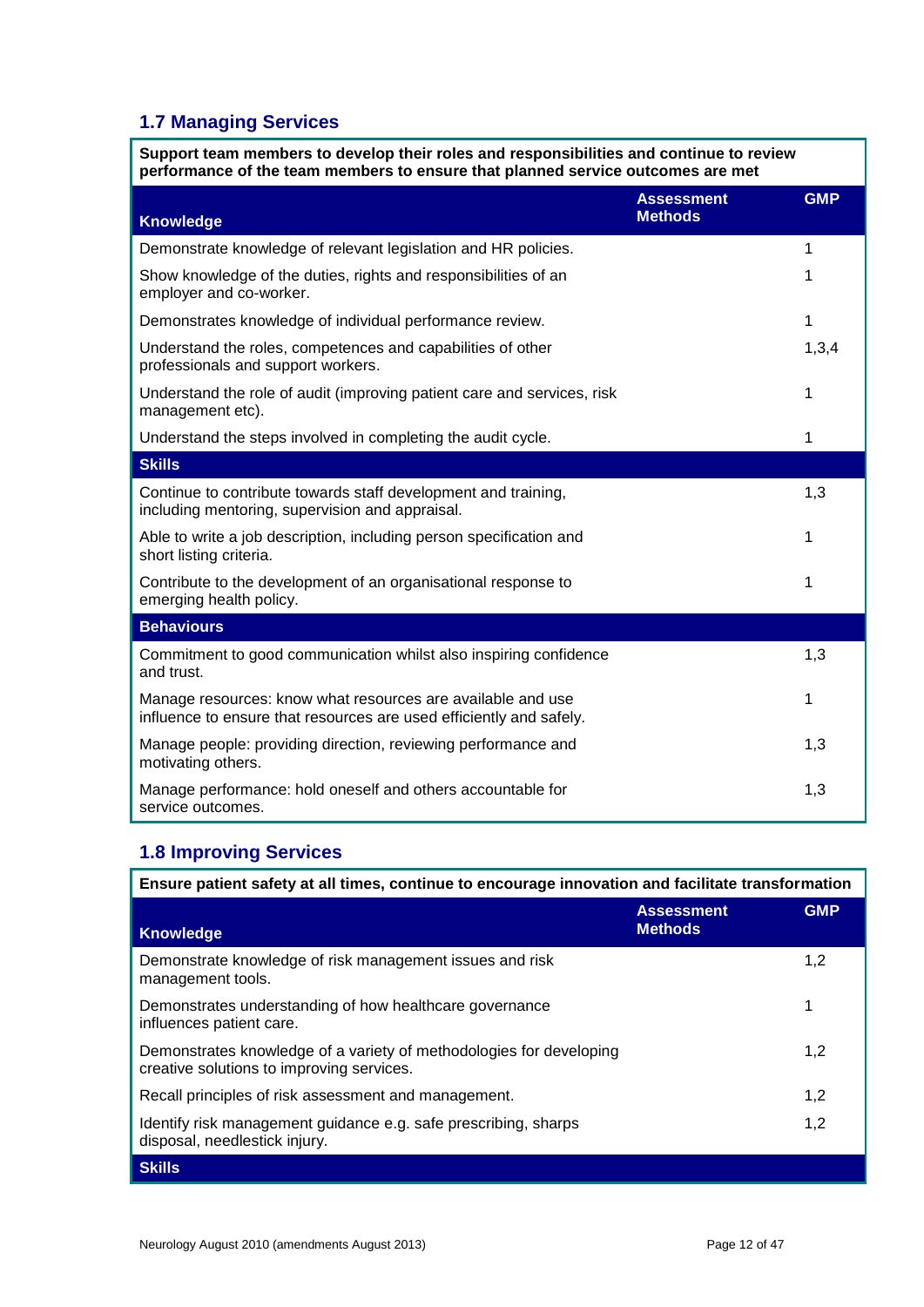| Reports clinical incidents.                                                                                   | 1,2   |
|---------------------------------------------------------------------------------------------------------------|-------|
| Be able to assess and manage risk to patients.                                                                | 2     |
| Monitors the quality of equipment and safety of the environment<br>relevant to the specialty.                 | 1,2   |
| Ensure the correct and safe use of medical equipment, ensuring<br>faulty equipment is reported appropriately. | 2     |
| Questions existing practice in order to improve the services.                                                 | 1,2   |
| <b>Behaviours</b>                                                                                             |       |
| Seeks advice and or assistance whenever concerned about patient<br>safety.                                    | 1,2,3 |
| Supports colleagues to voice new ideas and is open minded to new<br>thoughts.                                 | 1.3   |

## <span id="page-12-0"></span>**1.9 Setting Direction**

| Is able to identify the contexts for change and is able to make decisions                                                                                                              |                                     |            |
|----------------------------------------------------------------------------------------------------------------------------------------------------------------------------------------|-------------------------------------|------------|
| <b>Knowledge</b>                                                                                                                                                                       | <b>Assessment</b><br><b>Methods</b> | <b>GMP</b> |
| Demonstrates knowledge of the functions and responsibilities of<br>national bodies, College and faculties, representatives, regulatory<br>bodies.                                      |                                     | 1          |
| Demonstrates effective communication strategies within<br>organisations.                                                                                                               |                                     | 1          |
| <b>Skills</b>                                                                                                                                                                          |                                     |            |
| The ability to discuss the local, national and UK health priorities and<br>how they impact on the delivery of health care relevant to the<br>specialty.                                |                                     | 1          |
| Is able to run committee meetings and work collegiately and<br>collaboratively with a wide range of people outside the immediate<br>clinical setting.                                  |                                     | 1,3        |
| <b>Behaviours</b>                                                                                                                                                                      |                                     |            |
| Willingness to articulate strategic ideas and use effective influencing<br>skills.                                                                                                     |                                     | 1,3        |
| Willingness to participate in decision making processes beyond the<br>immediate clinical care setting.                                                                                 |                                     | 1,3        |
| Apply knowledge and evidence: gathering information to produce an<br>evidence-based challenge to systems and processes in order to<br>identify opportunities for service improvements. |                                     | 1          |
| Make decisions: integrating values with evidence to inform decisions.                                                                                                                  |                                     | 1, 3       |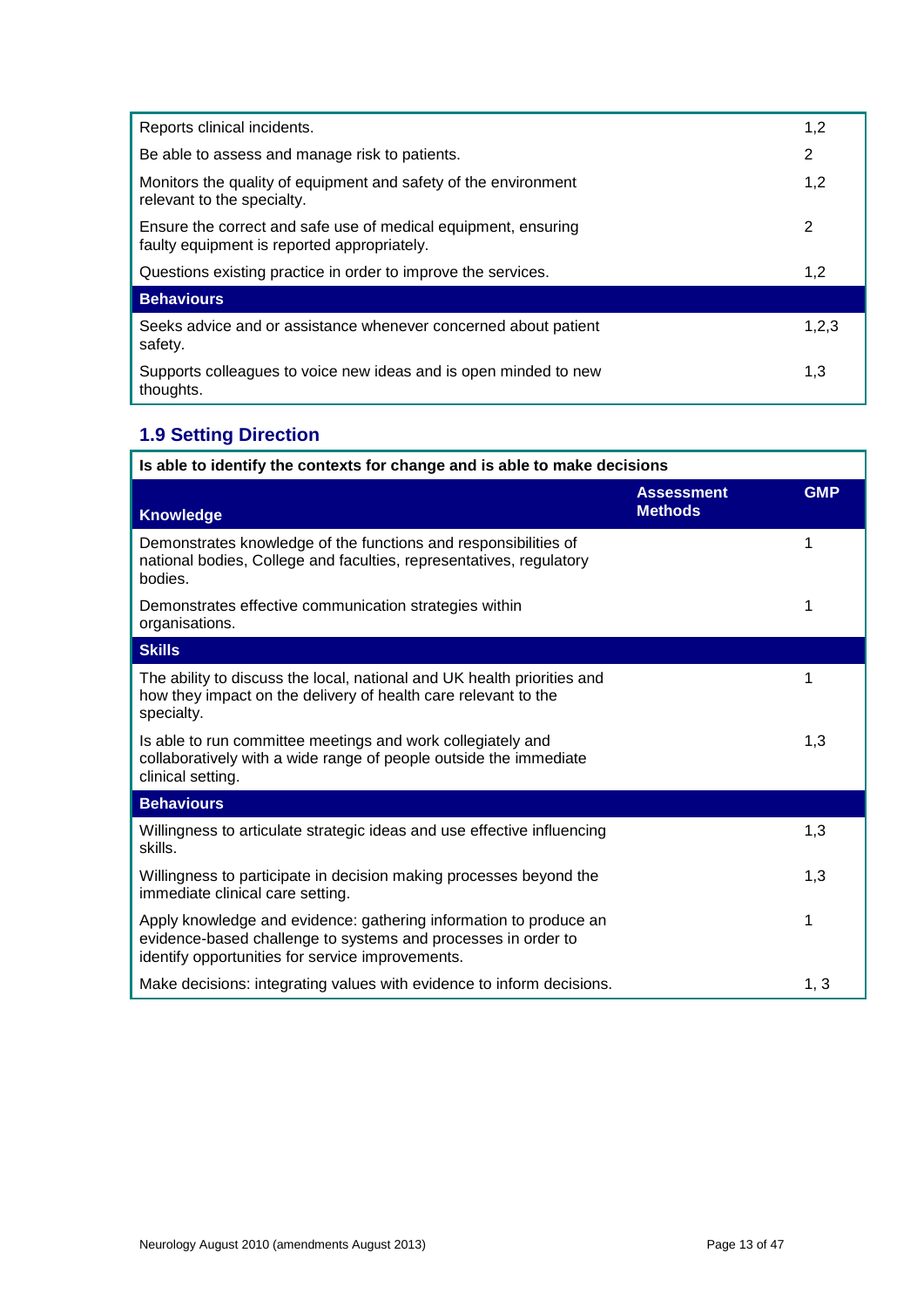## <span id="page-13-0"></span>**1.10 Clinical Pharmacology of Neurological Disorders**

| <b>Knowledge</b>                                                                                                                                                                                                                    | <b>Assessment</b><br><b>Methods</b> | <b>GMP</b> |
|-------------------------------------------------------------------------------------------------------------------------------------------------------------------------------------------------------------------------------------|-------------------------------------|------------|
| Principles of neuro-pharmacokinetics and pharmacodynamics.                                                                                                                                                                          | SCE, CbD                            | 1,2,3,4    |
| Understand principles of treatment especially vascular disease,<br>migraine, epilepsy, pain, psychiatric disorders, movement disorders,<br>multiple sclerosis, autoimmune disorders, infections, dementia, motor<br>neuron disease. | SCE, CbD                            | 1,2,3,4    |
| Understand limitations: compliance, adverse effects, interactions, cost<br>implications.                                                                                                                                            | SCE, CbD                            | 1,2,3,4    |
| <b>Skills</b>                                                                                                                                                                                                                       |                                     |            |
| Able to plan and administer pharmacological treatments safely and<br>effectively.                                                                                                                                                   | $min$ -CEX, CbD $(R)$               | 1,2,3,4    |
| Able to refer to local and national guidelines (NICE) and sources of<br>evidence and information about treatments.                                                                                                                  | mini-CEX, $CbD$ $(R)$               | 1,2,3,4    |
| Understand information needs of patients and others.                                                                                                                                                                                | mini-CEX, $CbD$ $(R)$               | 1, 2, 3, 4 |
| <b>Behaviours</b>                                                                                                                                                                                                                   |                                     |            |
| Utilise reporting mechanisms for adverse events, both within an<br>organisation and to national bodies.                                                                                                                             | CbD                                 | 1,2,3,4    |

## <span id="page-13-1"></span>**1.11 Presentation Skills, Audit and Quality Improvement**

| <b>Knowledge</b>                                                                                                                                                                                           | <b>Assessment</b><br><b>Methods</b> | <b>GMP</b> |
|------------------------------------------------------------------------------------------------------------------------------------------------------------------------------------------------------------|-------------------------------------|------------|
| An understanding of the importance and processes of audit.                                                                                                                                                 | AA, QIPAT                           | 1,2,3      |
| Understands the differences between audit and quality improvement                                                                                                                                          | AA, QIPAT, CbD                      | 1          |
| Understands steps involved in completing a quality improvement<br>project (which may include audit)                                                                                                        | AA, QIPAT, CbD                      | 1          |
| <b>Skills</b>                                                                                                                                                                                              |                                     |            |
| Ability to give a range of oral presentations with the use of<br>appropriate audio-visual aids including Powerpoint presentations.<br>Presentations may involve clinical cases, audits or research papers. | TO, QIPAT                           | 1,3        |
| Ability to instigate and collate an audit project.                                                                                                                                                         | AA, QIPAT                           | 1,2,3      |
| Ability to answer questions from members of the audience.                                                                                                                                                  | TO, QIPAT                           |            |
| Describes measurement for improvement                                                                                                                                                                      | AA, QIPAT, CbD                      | 1,2        |
| Demonstrates the learning from the experience                                                                                                                                                              | AA, QIPAT, CbD                      | 1,2        |
| <b>Behaviours</b>                                                                                                                                                                                          |                                     |            |
| Ability to adjust level of presentation dependent upon the anticipated<br>audience.                                                                                                                        | TO, QIPAT                           | 1,3        |
| Recognises and commits to the culture of continuous improvement in<br>clinical practice to promote safe and high quality care                                                                              | AA, QIPAT, CbD                      | 1, 2       |
| Ability to reflect upon changes in patient management as the result of<br>a completed audit project.                                                                                                       | AA. QIPAT                           | 1,2,3      |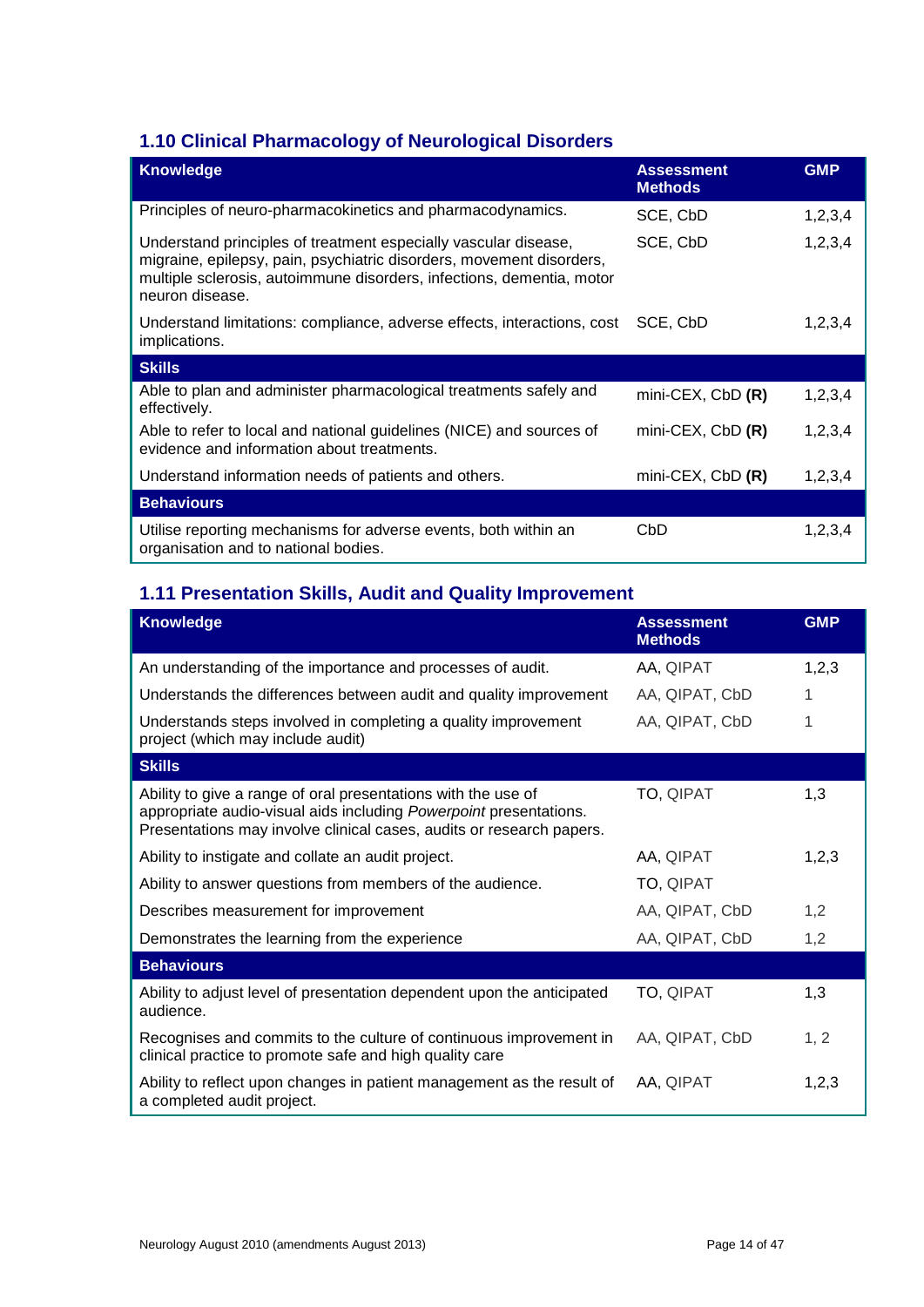Recognise how health systems can discriminate against patients from diverse backgrounds, and how to work to minimise this discrimination. For example, in respect of age, gender, race, culture, disability, spirituality, religion and sexuality

### <span id="page-14-0"></span>**1.12 Special Interest Groups: Women & Pregnancy**

| <b>Knowledge</b>                                                                                                                                                                                                                                                                                                                                                                   | <b>Assessment</b><br><b>Methods</b> | <b>GMP</b> |
|------------------------------------------------------------------------------------------------------------------------------------------------------------------------------------------------------------------------------------------------------------------------------------------------------------------------------------------------------------------------------------|-------------------------------------|------------|
| Understand the effects of menarche, menstrual cycle and menopause<br>on common neurological disorders.                                                                                                                                                                                                                                                                             | SCE, CbD                            | 1,2        |
| Knowledge of methods of contraception, failure rate and interaction<br>with drugs (especially antiepileptic drugs); teratogenic risks of<br>commonly prescribed drugs (especially AEDs) and genetic risks of<br>neurological diseases; presymptomatic/prenatal diagnosis of<br>neurological conditions; psychosexual dysfunction in neurological<br>illness (especially epilepsy). | SCE, CbD                            | 1,2        |
| Understand the effect of pregnancy on existing neurological disorders<br>and neurological disorders as complications of pregnancy.                                                                                                                                                                                                                                                 | SCE, CbD                            | 1,2        |
| Knowledge of the neonatal complications in offspring of affected<br>women with neurological conditions; effects of drugs on pregnancy<br>(foetus and mother) and pregnancy on drugs.                                                                                                                                                                                               | SCE, CbD                            | 1,2        |
| <b>Skills</b>                                                                                                                                                                                                                                                                                                                                                                      |                                     |            |
| Ability to evaluate, diagnose and manage women with neurological<br>disease.                                                                                                                                                                                                                                                                                                       | mini-CEX, $CbD$ $(R)$               | 1,2,3,4    |
| <b>Behaviours</b>                                                                                                                                                                                                                                                                                                                                                                  |                                     |            |
| Adherence to national guidelines (e.g. NICE guidelines for epilepsy,<br>British National Formulary etc.                                                                                                                                                                                                                                                                            | <b>MSF</b>                          | 1,2,3,4    |
| Ability to interface with obstetricians.                                                                                                                                                                                                                                                                                                                                           | <b>MSF</b>                          | 1,2,3,4    |

## <span id="page-14-1"></span>**1.13 Special Interest Groups: Teenagers**

| <b>Knowledge</b>                                                                                                        | <b>Assessment</b><br><b>Methods</b> | <b>GMP</b> |
|-------------------------------------------------------------------------------------------------------------------------|-------------------------------------|------------|
| Knowledge of neurological disorders presenting in adolescence.                                                          | SCE, CbD                            | 1,2        |
| Knowledge of childhood neurological disorders presenting in early<br>adulthood.                                         | SCE, CbD                            | 1,2        |
| (see neuropaediatric section)                                                                                           |                                     |            |
| <b>Skills</b>                                                                                                           |                                     |            |
| Understand the special needs of teenagers, particular issues of<br>confidentiality, and transition disorders.           | mini-CEX, $CbD$ $(R)$               | 1,2,3,4    |
| Ability to evaluate, diagnose and manage teenagers with neurological<br>disease.                                        | $min$ -CEX, CbD $(R)$               | 1,2,3,4    |
| <b>Behaviours</b>                                                                                                       |                                     |            |
| Ability to interface with paediatricians in the handover of patients from<br>paediatric to adult neurological practice. | MSF                                 | 1,2,3,4    |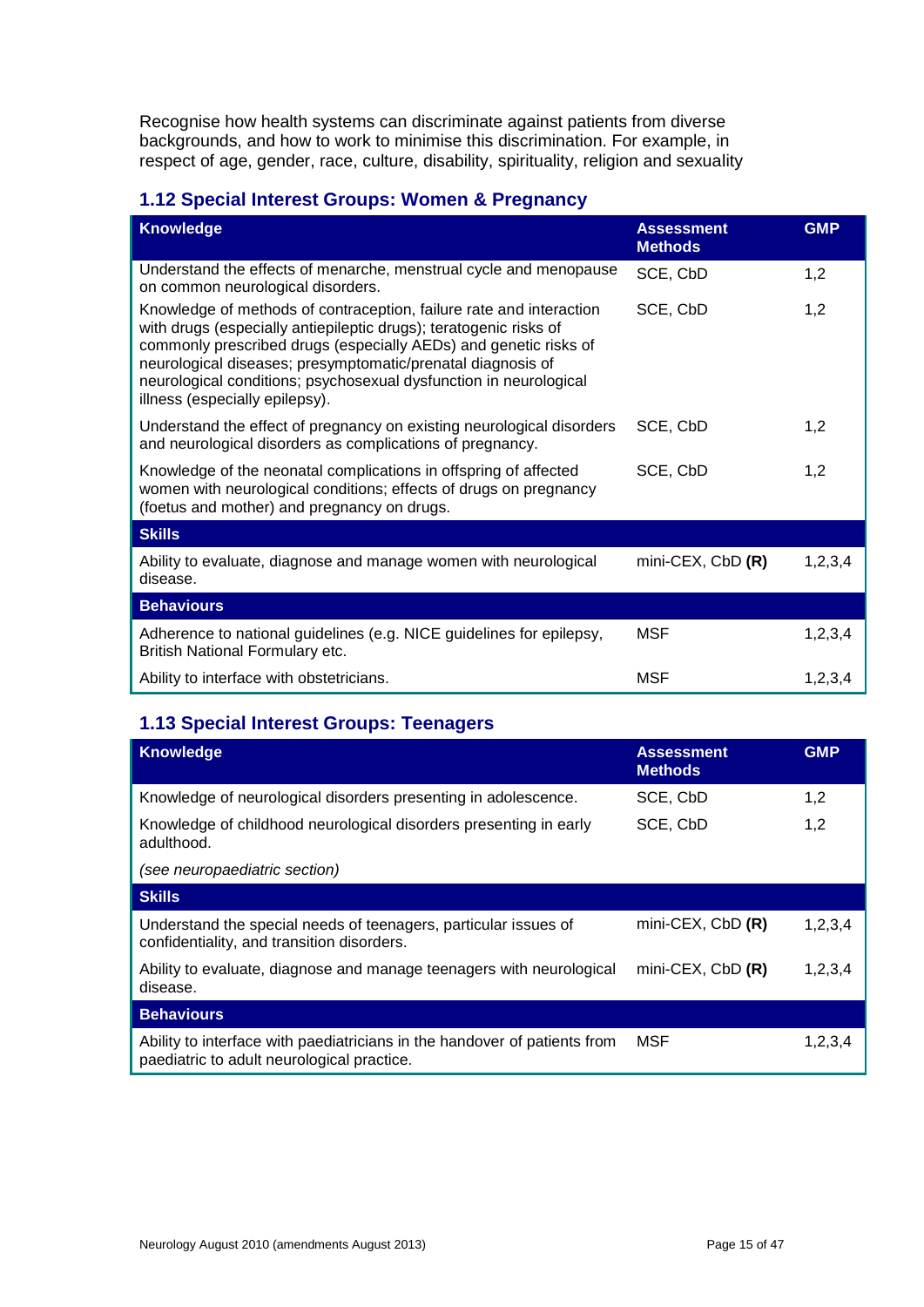## <span id="page-15-0"></span>**1.14 Special Interest Groups: Elderly**

| <b>Knowledge</b>                                                                                                                                                                                                                                                                                                                                                                  | <b>Assessment</b><br><b>Methods</b> | <b>GMP</b> |
|-----------------------------------------------------------------------------------------------------------------------------------------------------------------------------------------------------------------------------------------------------------------------------------------------------------------------------------------------------------------------------------|-------------------------------------|------------|
| Understand the normal clinical and radiological findings in the elderly;<br>special presentations of neurological disease in the elderly; diagnosis,<br>investigation and management of dementia; effects of drugs in the<br>elderly; hospital based & community services; communication with<br>relatives and care agencies; role of departments of medicine for the<br>elderly. | SCE, CbD                            | 1,2        |
| <b>Skills</b>                                                                                                                                                                                                                                                                                                                                                                     |                                     |            |
| Understand the specific issues of the Mental Capacity Act in relation<br>to this patient group.                                                                                                                                                                                                                                                                                   | $min$ -CEX, CbD $(R)$               | 1,2,3,4    |
| Ability to evaluate, diagnose and manage the elderly with neurological<br>disease.                                                                                                                                                                                                                                                                                                | $min$ -CEX, CbD $(R)$               | 1,2,3,4    |
| <b>Behaviours</b>                                                                                                                                                                                                                                                                                                                                                                 |                                     |            |
| Ability to interface with geriatricians and care agencies dealing with<br>the elderly population.                                                                                                                                                                                                                                                                                 | MSF                                 | 1,2,3,4    |

## <span id="page-15-1"></span>**1.15 Special Interest Groups: Learning Disabilities**

| <b>Knowledge</b>                                                                                                                                                                                | <b>Assessment</b><br><b>Methods</b> | <b>GMP</b> |
|-------------------------------------------------------------------------------------------------------------------------------------------------------------------------------------------------|-------------------------------------|------------|
| Understanding of the common causes of learning disabilities and the<br>different presentation of symptoms in this group.                                                                        | SCE, CbD                            | 1,2        |
| (see neuropaediatric section)                                                                                                                                                                   |                                     |            |
| Recognise the stigmatising effects of some illnesses and work to help<br>in overcoming stigma.                                                                                                  | mini-CEX, CbD                       | 1,2,3,4    |
| <b>Skills</b>                                                                                                                                                                                   |                                     |            |
| Understand the needs of patients with special educational needs with<br>neurological disorders. Understand the specific issues of the Mental<br>Capacity Act in relation to this patient group. | mini-CEX, $CbD$ $(R)$               | 1,2,3,4    |
| <b>Behaviours</b>                                                                                                                                                                               |                                     |            |
| Ability to interface with fellow professionals and care agencies dealing<br>with patients with learning disabilities.                                                                           | MSF                                 | 1,2,3,4    |

## <span id="page-15-2"></span>**1.16 Special Interest Groups: Terminally Ill**

| <b>Knowledge</b>                                                                                                                                                          | <b>Assessment</b><br><b>Methods</b> | <b>GMP</b> |
|---------------------------------------------------------------------------------------------------------------------------------------------------------------------------|-------------------------------------|------------|
| Understand end of life issues in neurological disorders and the role of<br>palliative care services and specialist nurses; ethical and legal<br>aspects of terminal care. | SCE, CbD                            | 1,2        |
| <b>Skills</b>                                                                                                                                                             |                                     |            |
| Ability to communicate end of life issues including the withdrawal of<br>treatment and organ donation with patients and relatives.                                        | mini-CEX, $CbD$ $(R)$               | 1.2.3.4    |
| Ability to discuss Advanced Directives to Refuse Treatment (ADRT)<br>with patients and relatives                                                                          | mini-CEX, CbD                       | 1,2,3,4    |
| <b>Behaviours</b>                                                                                                                                                         |                                     |            |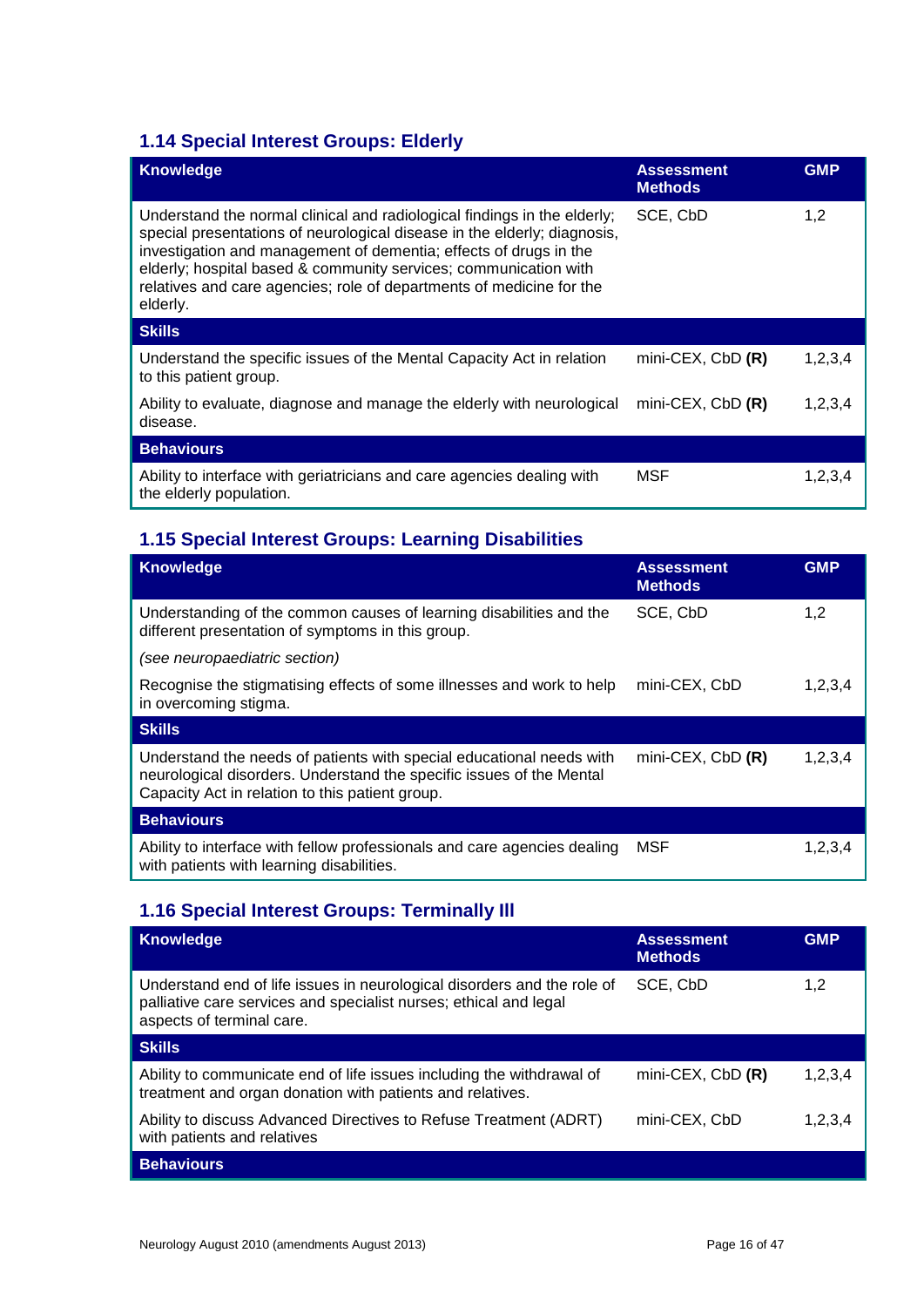Ability to interface with fellow professionals and care agencies dealing with patients with end of life issues.

 $1,2,3,4$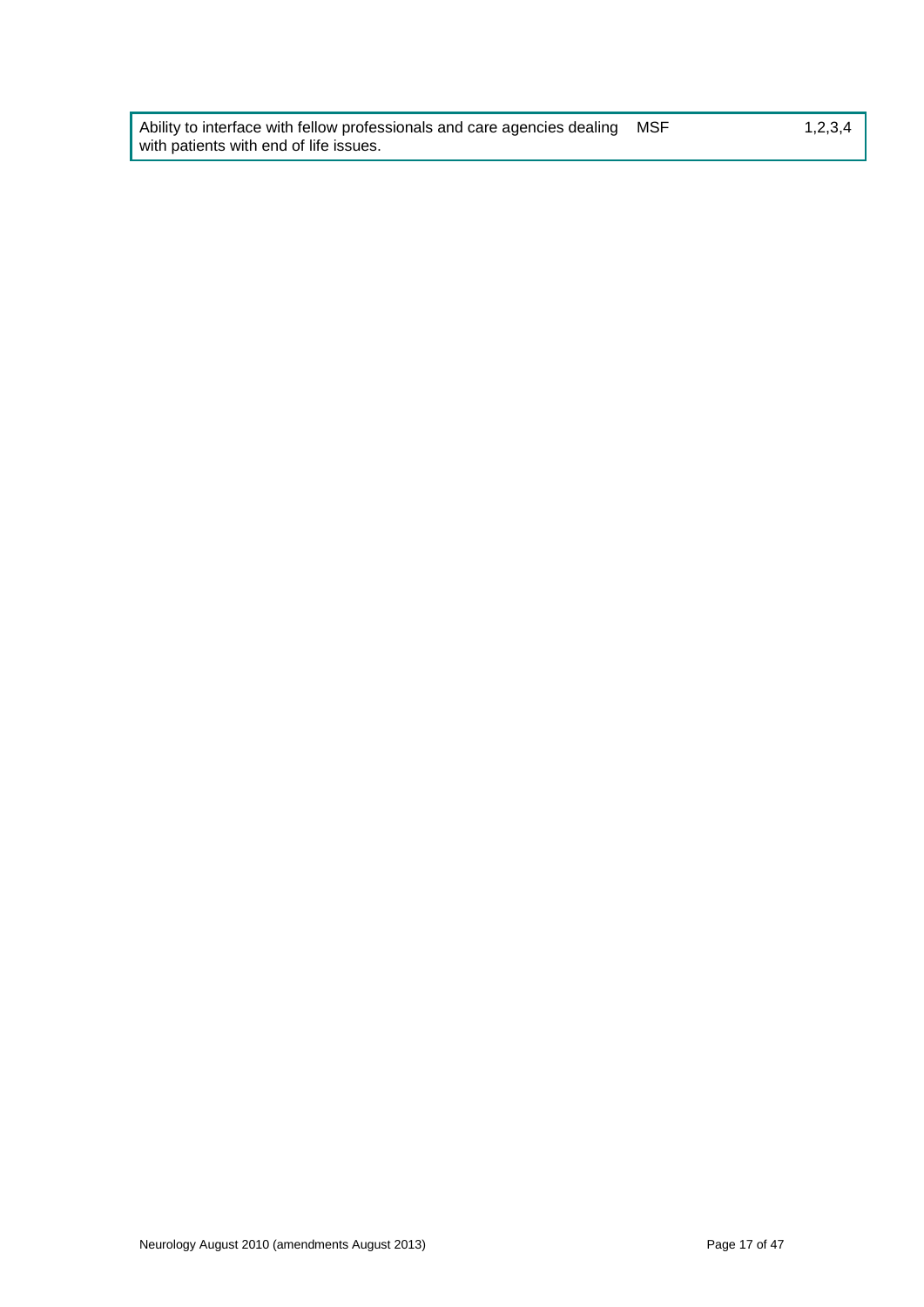## **2. Major Topics within Neurology Curriculum**

## <span id="page-17-1"></span><span id="page-17-0"></span>**2.1 Head Injury**

| <b>Knowledge</b>                                                                                                                                                                                                             | <b>Assessment</b><br><b>Methods</b> | <b>GMP</b> |
|------------------------------------------------------------------------------------------------------------------------------------------------------------------------------------------------------------------------------|-------------------------------------|------------|
| Knowledge of symptoms and signs of head injury and its<br>complications; indications for investigations; indications for medical<br>interventions, ITU referral, urgent and delayed neurosurgery.                            | SCE, CbD                            | 1,2        |
| <b>Skills</b>                                                                                                                                                                                                                |                                     |            |
| Ability to evaluate and manage people with acute head injury: perform<br>immediate resuscitative measures; formulate a strategy for immediate<br>and short term management; primary and secondary effects of head<br>injury. | mini-CEX, CbD (R)                   | 1,2,3,4    |
| Ability to evaluate and manage post traumatic change in<br>consciousness, behaviour and cognition, and other post-traumatic<br>symptoms (including epilepsy).                                                                | mini-CEX, $CbD$ $(R)$               | 1,2,3,4    |
| Ability to interface with neurosurgeons and ITU staff.                                                                                                                                                                       | mini-CEX, $CbD$ $(R)$               | 1,2,3,4    |
| <b>Behaviours</b>                                                                                                                                                                                                            |                                     |            |
| Demonstration of relevant general and professional content<br>competencies.                                                                                                                                                  | MSF                                 | 1,2,3,4    |

### <span id="page-17-2"></span>**2.2 Headache**

| <b>Knowledge</b>                                                                                                                                               | <b>Assessment</b><br><b>Methods</b> | <b>GMP</b> |
|----------------------------------------------------------------------------------------------------------------------------------------------------------------|-------------------------------------|------------|
| Knowledge of the clinical features, differential diagnosis and specific<br>pharmacological and general treatment of the causes of headache<br>and facial pain. | SCE, CbD                            | 1,2        |
| An understanding of the role of relevant investigations: brain<br>scanning, urgent blood tests, lumbar puncture.                                               | SCE, CbD                            | 1,2        |
| <b>Skills</b>                                                                                                                                                  |                                     |            |
| Ability to evaluate and manage people with headache & facial pains.                                                                                            | mini-CEX, CbD (M)                   | 1,2,3,4    |
| <b>Behaviours</b>                                                                                                                                              |                                     |            |
| Demonstration of relevant general and professional content<br>competencies.                                                                                    | MSF                                 | 1,2,3,4    |

## <span id="page-17-3"></span>**2.3 Disorders of Consciousness**

| <b>Knowledge</b>                                                                                                                                                                                                                                                | <b>Assessment</b><br><b>Methods</b> | <b>GMP</b> |
|-----------------------------------------------------------------------------------------------------------------------------------------------------------------------------------------------------------------------------------------------------------------|-------------------------------------|------------|
| Knowledge of anatomy and physiology of consciousness, and the<br>pathophysiology of disorders of consciousness; definitions, causes,<br>pathophysiology, clinical features and prognosis of permanent<br>vegetative state, locked in state and brainstem death. | SCE, CbD                            | 1,2        |
| An understanding of the legal issues relating to disorders of<br>consciousness.                                                                                                                                                                                 | SCE, CbD                            | 1,2        |
| <b>Skills</b>                                                                                                                                                                                                                                                   |                                     |            |
| Ability to assess the unresponsive patient and to formulate plan of<br>investigation and management.                                                                                                                                                            | mini-CEX, CbD (M)                   | 1,2,3,4    |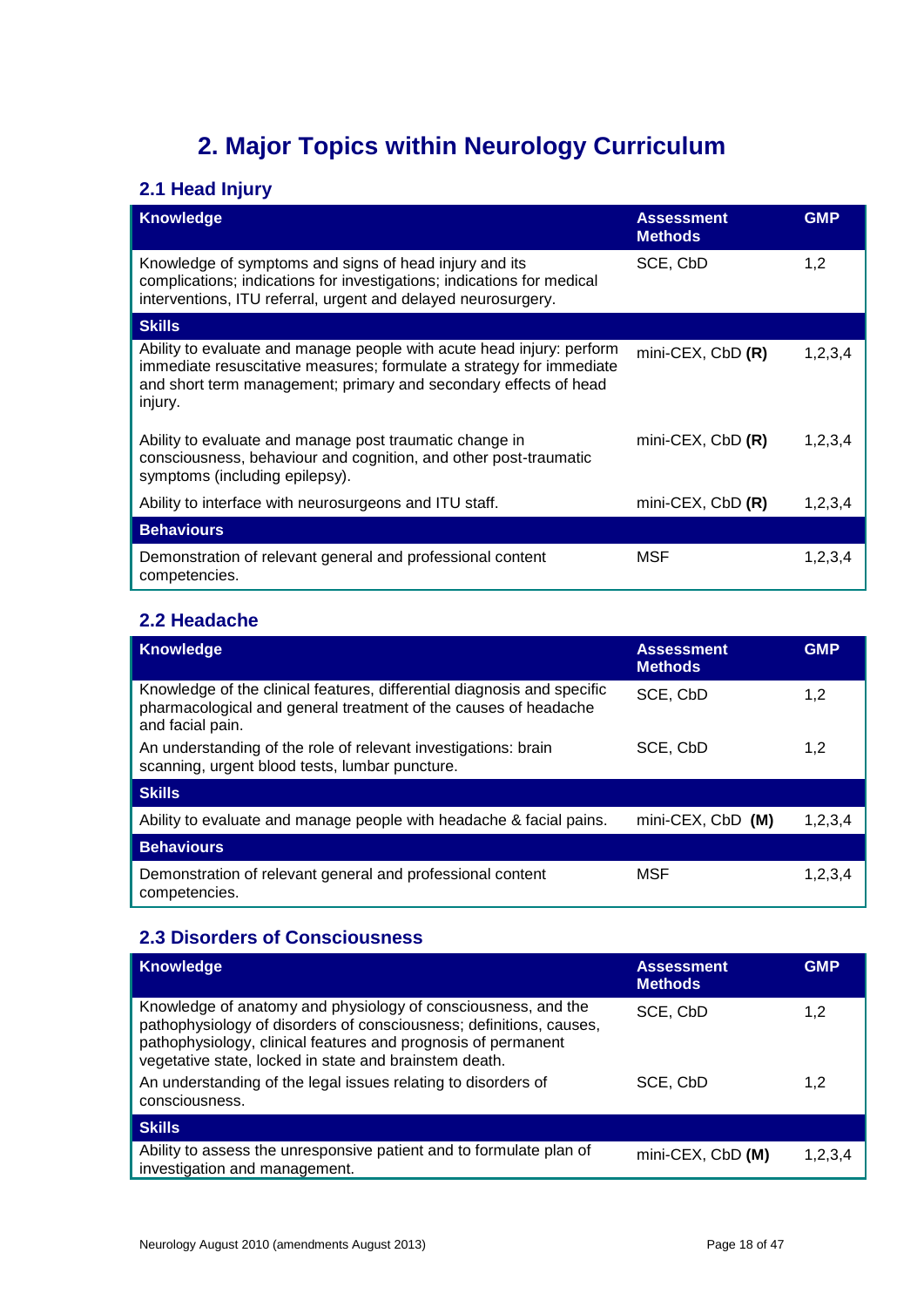| Use of tests for brainstem death.                                                                                          | mini-CEX, CbD (M) | 1,2,3,4 |
|----------------------------------------------------------------------------------------------------------------------------|-------------------|---------|
| Development of interpersonal skills for relating to management of the<br>family of people with disorders of consciousness. | mini-CEX, CbD (M) | 1,2,3,4 |
| <b>Behaviours</b>                                                                                                          |                   |         |
| Demonstration of relevant general and professional content<br>competencies.                                                | MSF               | 1,2,3,4 |

## <span id="page-18-0"></span>**2.4 Disorders of Sleep**

| <b>Knowledge</b>                                                                                                                                                                                                                                                 | <b>Assessment</b><br><b>Methods</b> | <b>GMP</b> |
|------------------------------------------------------------------------------------------------------------------------------------------------------------------------------------------------------------------------------------------------------------------|-------------------------------------|------------|
| Knowledge of narcolepsy, daytime hypersomnolence, parasomnias,<br>obstructive sleep apnoea, effects of neurological conditions on sleep;<br>indications, scope and limitations of the sleep laboratory; principles of<br>physical and pharmacological treatment. | SCE, CbD                            | 1,2        |
| An understanding of the effects of sleep on the EEG.                                                                                                                                                                                                             | SCE, CbD                            | 1,2        |
| Knowledge of driving regulations and the consequences and<br>complications of sleep disorders.                                                                                                                                                                   | SCE, CbD                            | 1,2        |
| <b>Skills</b>                                                                                                                                                                                                                                                    |                                     |            |
| Ability to evaluate and manage people with sleep disorders.                                                                                                                                                                                                      | $min$ -CEX, CbD $(R)$               | 1,2,3,4    |
| <b>Behaviours</b>                                                                                                                                                                                                                                                |                                     |            |
| Demonstration of relevant general and professional content<br>competencies.                                                                                                                                                                                      | MSF                                 | 1,2,3,4    |

## <span id="page-18-1"></span>**2.5 Disorders of Higher Function & Behaviour**

| <b>Knowledge</b>                                                                                                                                                                                                                                                                                                                                                   | <b>Assessment</b><br><b>Methods</b> | <b>GMP</b> |
|--------------------------------------------------------------------------------------------------------------------------------------------------------------------------------------------------------------------------------------------------------------------------------------------------------------------------------------------------------------------|-------------------------------------|------------|
| An understanding of memory, language, visuospatial function &<br>behaviour; definition and epidemiology of dementia; pathology and<br>clinical features of individual dementias; relevant investigations,<br>specific treatments, genetic aspects, risks and costs of investigations;<br>role of neuropsychological evaluation (inc. dementia and mood<br>scales). | SCE, CbD                            | 1,2        |
| <b>Skills</b>                                                                                                                                                                                                                                                                                                                                                      |                                     |            |
| Ability to evaluate and manage people with disordered higher function<br>& behaviour.                                                                                                                                                                                                                                                                              | mini-CEX, $CbD$ $(R)$               | 1,2,3,4    |
| Evaluation of competency (e.g. Mental Capacity Act, enduring power<br>of attorney).                                                                                                                                                                                                                                                                                | $min$ -CEX, CbD $(R)$               | 1, 2, 3, 4 |
| Ability to work with community and support services.                                                                                                                                                                                                                                                                                                               | mini-CEX, $CbD$ $(R)$               | 1, 2, 3, 4 |
| <b>Behaviours</b>                                                                                                                                                                                                                                                                                                                                                  |                                     |            |
| Demonstration of relevant general and professional content<br>competencies.                                                                                                                                                                                                                                                                                        | MSF                                 | 1, 2, 3, 4 |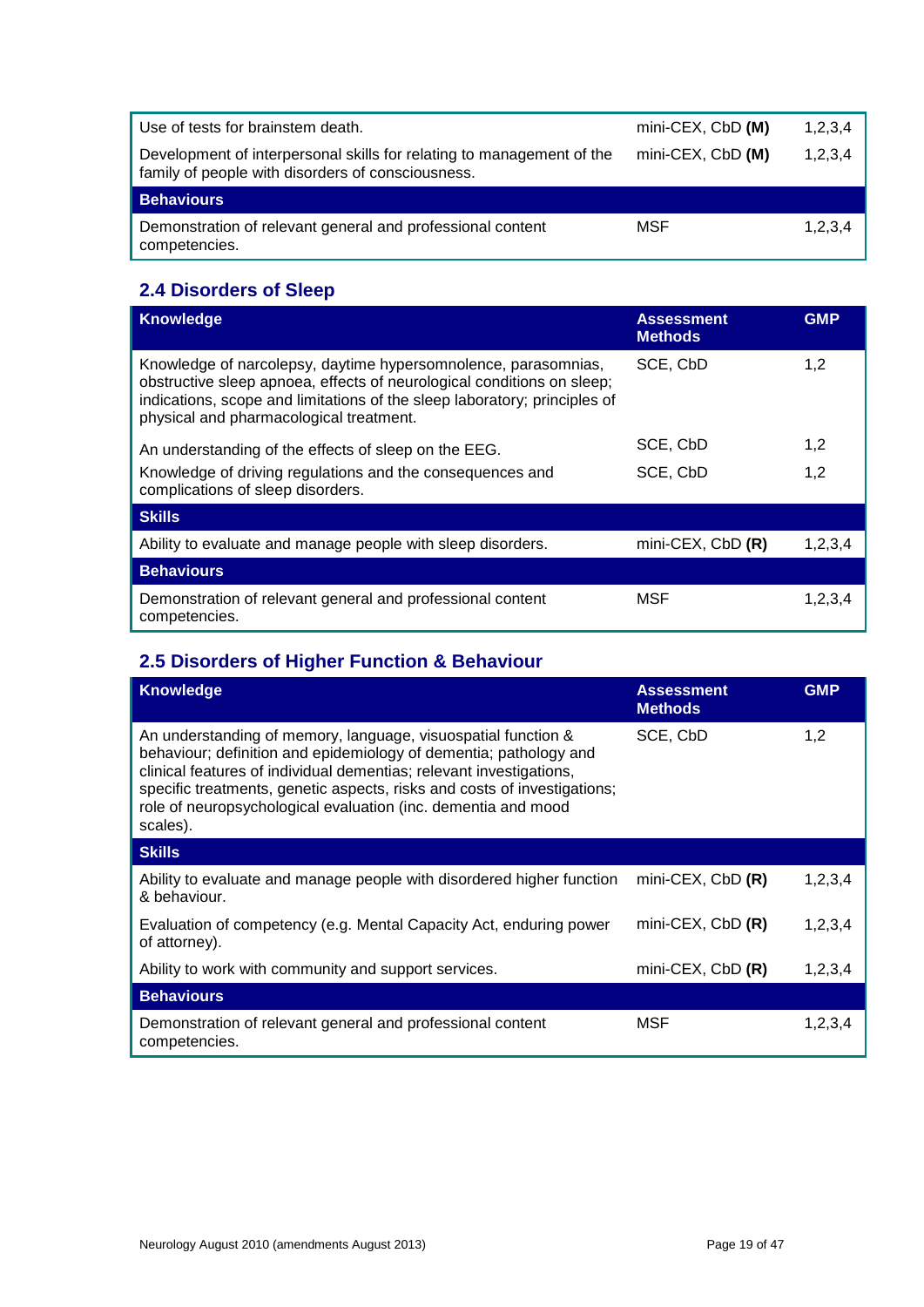## <span id="page-19-0"></span>**2.6 Epilepsy and Loss of Consciousness**

| <b>Knowledge</b>                                                                                                                                                                                                                                               | <b>Assessment</b><br><b>Methods</b> | <b>GMP</b> |
|----------------------------------------------------------------------------------------------------------------------------------------------------------------------------------------------------------------------------------------------------------------|-------------------------------------|------------|
| Knowledge of the differential diagnosis of paroxysmal and transient<br>events; scope and limitations of investigations; use of anti-epileptic<br>drugs; treatment of refractory seizures; serial seizures and status<br>epilepticus; role of epilepsy surgery. | SCE, CbD                            | 1,2        |
| Awareness of issues related to women and pregnancy, driving,<br>vocation and sudden death; psychological and social consequences<br>of epilepsy especially teenagers.                                                                                          | SCE, CbD                            | 1,2        |
| Knowledge and management of other causes of loss of<br>consciousness including syncope, drop attacks and vaso-vagal<br>episodes.                                                                                                                               | SCE, CbD                            | 1,2        |
| Knowledge, recognition and management of non-epileptic seizures.                                                                                                                                                                                               | SCE, CbD                            | 1,2        |
| <b>Skills</b>                                                                                                                                                                                                                                                  |                                     |            |
| Ability to evaluate and manage people with epilepsy.                                                                                                                                                                                                           | mini-CEX, CbD (M)                   | 1,2,3,4    |
| Recognise that people can be denied employment opportunities<br>unnecessarily through myths, stigma, dogma and insufficient<br>advocacy and support; be aware of the role of doctors and other<br>services in combating this inequality.                       | mini-CEX, CbD                       | 1,3,4      |
| <b>Behaviours</b>                                                                                                                                                                                                                                              |                                     |            |
| Demonstration of relevant general and professional content<br>competencies.                                                                                                                                                                                    | <b>MSF</b>                          | 1,2,3,4    |

### <span id="page-19-1"></span>**2.7 Cerebrovascular Disease**

| <b>Knowledge</b>                                                                                                                                                                                                                                                                                                                                                          | <b>Assessment</b><br><b>Methods</b> | <b>GMP</b> |
|---------------------------------------------------------------------------------------------------------------------------------------------------------------------------------------------------------------------------------------------------------------------------------------------------------------------------------------------------------------------------|-------------------------------------|------------|
| Knowledge of the cerebral circulation and its determinants;<br>pathophysiology of cerebral infarction, cerebral haemorrhage,<br>subarachnoid haemorrhage, cerebral venous thrombosis and<br>vascular dementia.                                                                                                                                                            | SCE, CbD                            | 1,2        |
| Knowledge of the epidemiology, risk factors and their management;<br>features of stroke /TIA, intracranial haemorrhage and venous<br>thrombosis; investigation and management of acute stroke (including<br>thrombolysis) and TIA as medical emergencies; the role of medical<br>secondary prevention and surgical interventions (e.g.<br>hemicraniectomy, endartectomy). | SCE, CbD                            | 1,2        |
| An understanding of the role and limitation of imaging (e.g. CTA,<br>DWI); role of evaluation scales.                                                                                                                                                                                                                                                                     | SCE, CbD                            | 1,2        |
| Cerebral aneurysm and AVM; interventional, surgical and<br>radiotherapy treatment.                                                                                                                                                                                                                                                                                        | SCE, CbD                            | 1,2        |
| Multidisciplinary stroke care, organisation of stroke units, nutrition<br>after stroke, rehabilitation techniques, community stroke care.                                                                                                                                                                                                                                 | SCE, CbD                            | 1,2        |
| <b>Skills</b>                                                                                                                                                                                                                                                                                                                                                             |                                     |            |
| Ability to work competently within a stroke MDT and on-call setting.                                                                                                                                                                                                                                                                                                      | MSF                                 | 1, 2, 3, 4 |
| Ability to evaluate and manage people with stroke disease                                                                                                                                                                                                                                                                                                                 | CbD, mini-CEX (M)                   | 1,2,3,4    |
| Ability to assess suitability and safely administer intravenous<br>thrombolysis for patients with acute ischaemic stroke                                                                                                                                                                                                                                                  | CbD, mini-CEX                       | 1,2,3,4    |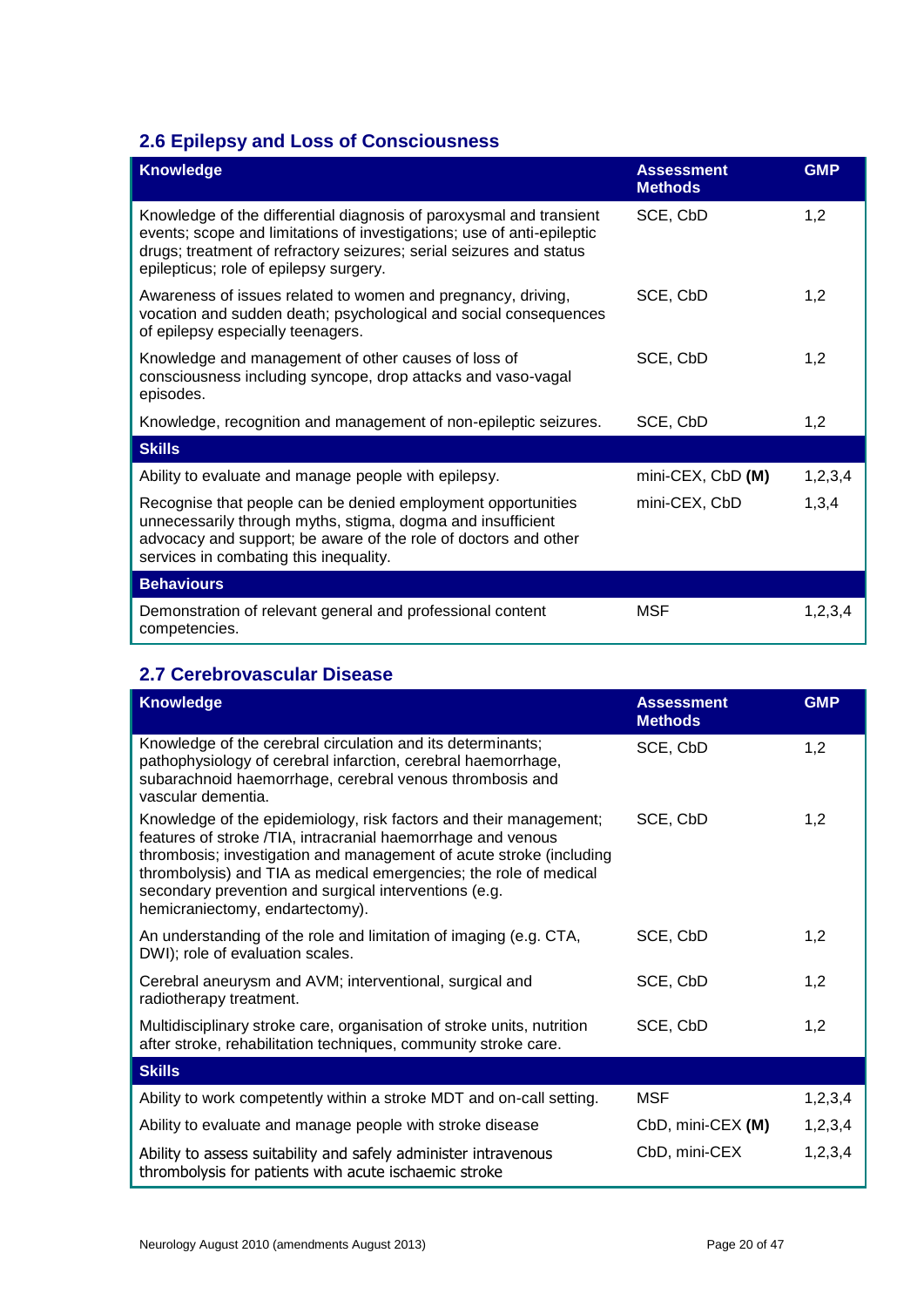| <b>Behaviours</b>                                                           |     |         |
|-----------------------------------------------------------------------------|-----|---------|
| Demonstration of relevant general and professional content<br>competencies. | MSF | 1,2,3,4 |

### <span id="page-20-0"></span>**2.8 Tumours of the NS, Neurological Complications of Systemic Cancer, Complications of Treatment of Cancer**

| <b>Knowledge</b>                                                                                                                                                                                     | <b>Assessment</b><br><b>Methods</b> | <b>GMP</b> |
|------------------------------------------------------------------------------------------------------------------------------------------------------------------------------------------------------|-------------------------------------|------------|
| Neuropathological classification of brain tumours; clinical features of<br>the common tumours of the nervous system including malignant<br>meningitis.                                               | SCE, CbD                            | 1,2        |
| Clinical features and immunology of paraneoplastic syndromes;<br>benefits and risks of therapies including surgery and radiotherapy;<br>neurological complications of chemotherapy and radiotherapy. | SCE, CbD                            | 1,2        |
| Understanding the role of the neuro-oncology MDT.                                                                                                                                                    | SCE, CbD                            | 1,2        |
| <b>Skills</b>                                                                                                                                                                                        |                                     |            |
| Ability to evaluate and manage people with primary tumours of the<br>NS or effects of systemic tumours or their treatment.                                                                           | mini-CEX, $CbD$ $(R)$               | 1,2,3,4    |
| <b>Behaviours</b>                                                                                                                                                                                    |                                     |            |
| Demonstration of relevant general and professional content<br>competencies.                                                                                                                          | MSF                                 | 1,2,3,4    |

### <span id="page-20-1"></span>**2.9 Infections of Nervous System**

| <b>Knowledge</b>                                                                                                                                                                                                                                                        | <b>Assessment</b><br><b>Methods</b> | <b>GMP</b> |
|-------------------------------------------------------------------------------------------------------------------------------------------------------------------------------------------------------------------------------------------------------------------------|-------------------------------------|------------|
| Principles of neurological infectious disease; clinical features of these<br>diseases and their causes (including meningitis, encephalitis, TB,<br>HIV, neurosyphilis).                                                                                                 | SCE, CbD                            | 1,2        |
| Diagnostic techniques and their appropriate use; anti-microbial<br>therapies and their use; the importance of liaison with infectious<br>disease physicians, microbiologists, public health and occupational<br>health medicine in relation to neurological infections. | SCE, CbD                            | 1,2        |
| Knowledge of prion disorders and its wider implications, such as<br>infection control risk.                                                                                                                                                                             | SCE, CbD                            | 1,2        |
| <b>Skills</b>                                                                                                                                                                                                                                                           |                                     |            |
| Ability to evaluate and manage people with infections of NS.<br>Demonstrate appropriate history and communication skills (i.e. sexual<br>and travel history, or need for HIV testing) in a patient with suspected<br>NS infection.                                      | mini-CEX, $CbD$ $(R)$               | 1,2,3,4    |
| Based on an understanding of risk, be able to apply epidemiological<br>principles and public health approaches so as to reduce and prevent<br>disease and improve the health of populations.                                                                            | mini-CEX, $CbD$ $(R)$               | 1,2,3,4    |
| <b>Behaviours</b>                                                                                                                                                                                                                                                       |                                     |            |
| Demonstration of relevant general and professional content<br>competencies.                                                                                                                                                                                             | MSF                                 | 1,2,3,4    |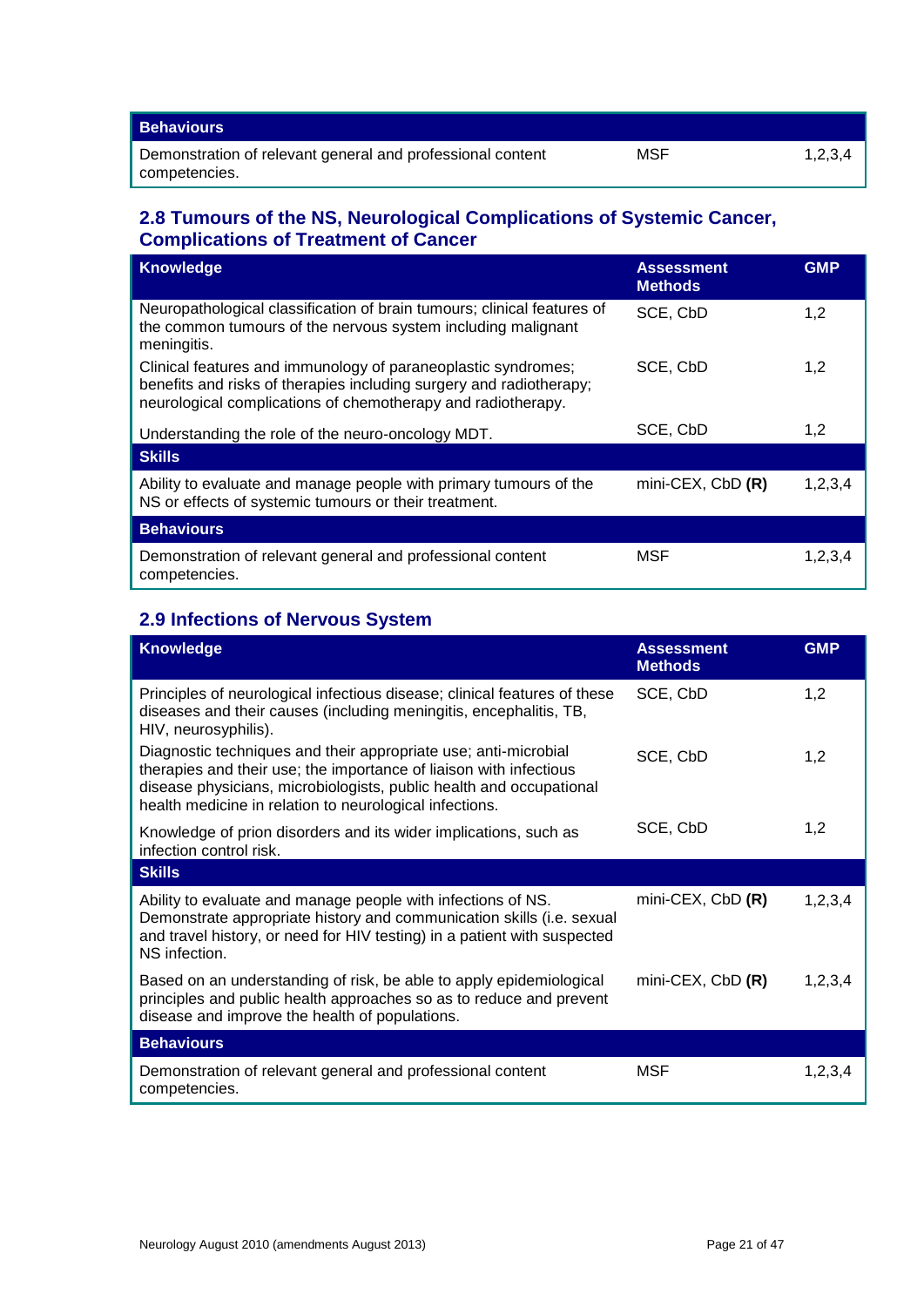## <span id="page-21-0"></span>**2.10 CSF Disorders**

| <b>Knowledge</b>                                                                                                                                                                                                                              | <b>Assessment</b><br><b>Methods</b> | <b>GMP</b> |
|-----------------------------------------------------------------------------------------------------------------------------------------------------------------------------------------------------------------------------------------------|-------------------------------------|------------|
| CSF composition and dynamics; anatomy and radiology of the<br>ventricular system; genesis of hydrocephalus; biochemistry and<br>immunology of CSF; blood brain barrier; indications, techniques, and<br>contraindications of CSF examination. | SCE, CbD                            | 1,2        |
| Methods of intracranial pressure monitoring; treatments of raised<br>intracranial pressure, management of shunts.                                                                                                                             | SCE, CbD                            | 1,2        |
| <b>Skills</b>                                                                                                                                                                                                                                 |                                     |            |
| Able to evaluate and manage people with disorders of CSF including<br>diagnostic and therapeutic lumbar punctures.                                                                                                                            | mini-CEX, $CbD$ $(R)$<br>DOPS (R)   | 1, 2, 3, 4 |
| <b>Behaviours</b>                                                                                                                                                                                                                             |                                     |            |
| Demonstration of relevant general and professional content<br>competencies.                                                                                                                                                                   | MSF                                 | 1,2,3,4    |

## <span id="page-21-1"></span>**2.11 Demyelination & Vasculitis**

| <b>Knowledge</b>                                                                                                                                              | <b>Assessment</b><br><b>Methods</b> | <b>GMP</b> |
|---------------------------------------------------------------------------------------------------------------------------------------------------------------|-------------------------------------|------------|
| Biology of demyelination & vasculitis; clinical features of multiple<br>sclerosis, related demyelinating disorders and vasculitic and arteritic<br>disorders. | SCE, CbD                            | 1,2        |
| Management of specific impairments and disabilities arising in MS;<br>role of disease modifying drugs, symptomatic treatments and<br>therapies.               | SCE, CbD                            | 1,2        |
| Use of disability rating scales.                                                                                                                              | SCE, CbD                            | 1,2        |
| <b>Skills</b>                                                                                                                                                 |                                     |            |
| Ability to evaluate & manage people with demyelinating & vasculitic<br>disorders.                                                                             | mini-CEX, CbD (M)                   | 1,2,3,4    |
| <b>Behaviours</b>                                                                                                                                             |                                     |            |
| Demonstration of relevant general and professional content<br>competencies.                                                                                   | MSF                                 | 1,2,3,4    |

## <span id="page-21-2"></span>**2.12 The Neurological Complications of Immunosuppression**

| Knowledge                                                                                                                                                                                                          | <b>Assessment</b><br><b>Methods</b> | <b>GMP</b> |
|--------------------------------------------------------------------------------------------------------------------------------------------------------------------------------------------------------------------|-------------------------------------|------------|
| Principles of immune responses in relation to the NS; immunological<br>basis underlying auto-immune neurological disease; clinical features<br>of these diseases; diagnostic techniques and their appropriate use. | SCE, CbD                            | 1,2        |
| Immunosuppressive and immunomodulatory therapies; their actions,<br>side effects and indications.                                                                                                                  | SCE, CbD                            | 1,2        |
| <b>Skills</b>                                                                                                                                                                                                      |                                     |            |
| Ability to evaluate and manage people with immunological disorders<br>caused by disease or treatment.                                                                                                              | $min$ -CEX, CbD $(R)$               | 1,2,3,4    |
| <b>Behaviours</b>                                                                                                                                                                                                  |                                     |            |
| Demonstration of relevant general and professional content                                                                                                                                                         | MSF                                 | 1.2.3.4    |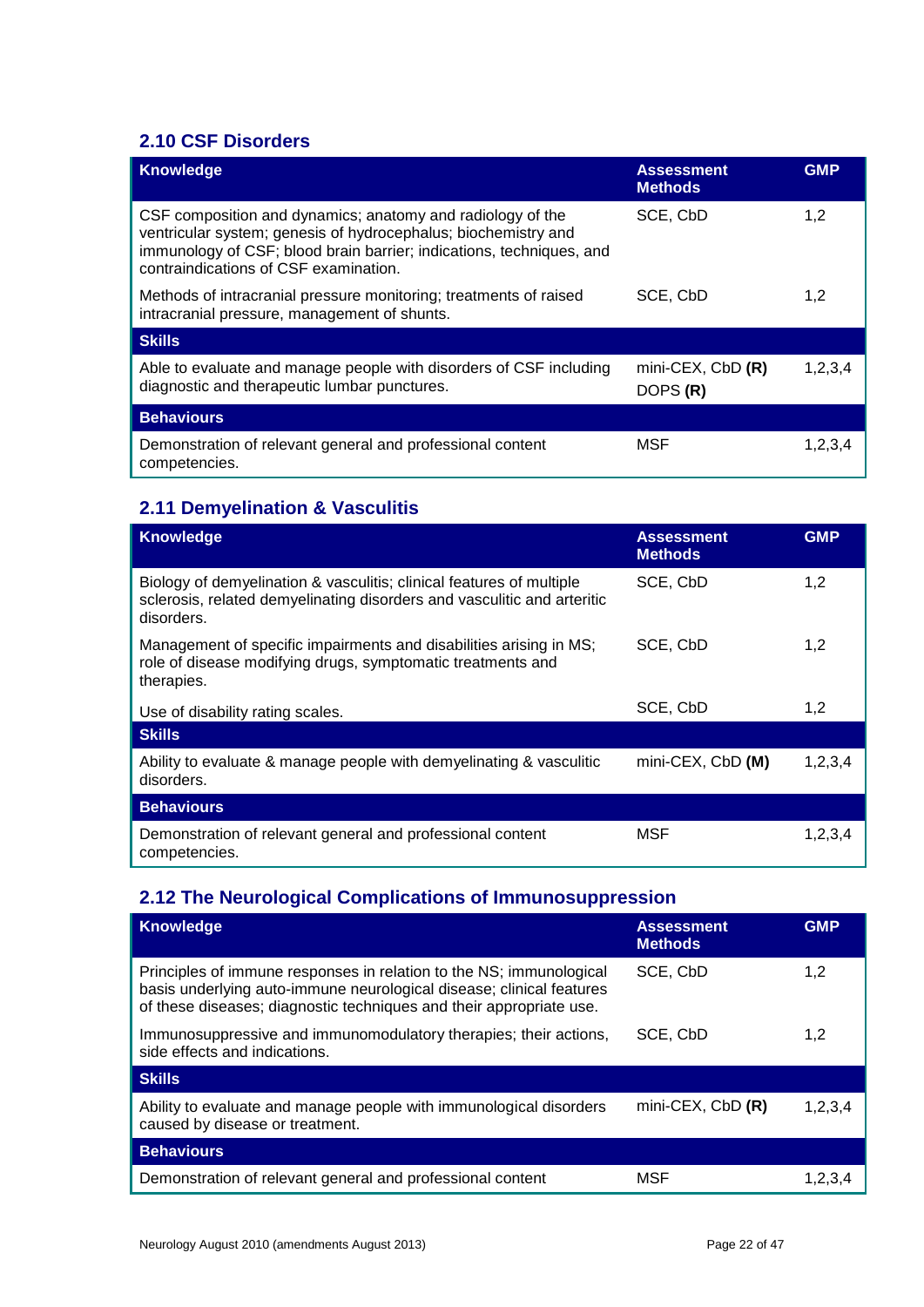### <span id="page-22-0"></span>**2.13 Parkinsonism & Movement Disorders**

| <b>Knowledge</b>                                                                                                                                                            | <b>Assessment</b><br><b>Methods</b> | <b>GMP</b> |
|-----------------------------------------------------------------------------------------------------------------------------------------------------------------------------|-------------------------------------|------------|
| Clinical features and differential diagnosis of parkinsonism,<br>chorea/athetosis, dystonia, tics and tremor; role of investigations in<br>diagnosis (including DAT scans). | SCE, CbD                            | 1,2        |
| Treatment (and complications of treatment) of movement disorders;<br>role of neurosurgical interventions.                                                                   | SCE, CbD                            | 1,2        |
| <b>Skills</b>                                                                                                                                                               |                                     |            |
| Ability to evaluate and manage people with Parkinsonism and<br>Movement Disorders.                                                                                          | mini-CEX, CbD (M)                   | 1, 2, 3, 4 |
| Ability to liaise with other members of MDT (e.g. PD specialist nurse).                                                                                                     | mini-CEX, CbD (M)                   | 1,2,3,4    |
| <b>Behaviours</b>                                                                                                                                                           |                                     |            |
| Demonstration of relevant general and professional content<br>competencies.                                                                                                 | <b>MSF</b>                          | 1,2,3,4    |

### <span id="page-22-1"></span>**2.14 Motor Neuron Disease**

| <b>Knowledge</b>                                                                                                                       | <b>Assessment</b><br><b>Methods</b> | <b>GMP</b> |
|----------------------------------------------------------------------------------------------------------------------------------------|-------------------------------------|------------|
| Clinical features and differential diagnosis of motor neuron<br>syndromes; disease modifying and symptomatic treatments (e.g.<br>NIV). | SCE, CbD                            | 1,2        |
| Special issues of breaking bad news and prognosis; palliative care<br>aspects; knowledge of advanced directives and living wills.      | SCE, CbD                            | 1,2        |
| <b>Skills</b>                                                                                                                          |                                     |            |
| Ability to evaluate and manage people with motor neuron disease.                                                                       | mini-CEX, CbD (M)                   | 1,2,3,4    |
| <b>Behaviours</b>                                                                                                                      |                                     |            |
| Demonstration of relevant general and professional content<br>competencies.                                                            | MSF                                 | 1,2,3,4    |

### <span id="page-22-2"></span>**2.15 Toxic & Metabolic States**

| <b>Knowledge</b>                                                                                                                                                                                                                                                                                                                                                                                | <b>Assessment</b><br><b>Methods</b> | <b>GMP</b> |
|-------------------------------------------------------------------------------------------------------------------------------------------------------------------------------------------------------------------------------------------------------------------------------------------------------------------------------------------------------------------------------------------------|-------------------------------------|------------|
| Biochemistry and neuropathology of exposure to alcohol and other<br>recreational drugs (cocaine, amphetamine, opiates), heavy metals,<br>pesticides and therapeutic agents; clinical features of alcohol,<br>cocaine, opiate, amphetamine neurotoxicity; of heavy metal, CO, NO<br>and organophosphate poisoning; of therapeutic agent neurotoxicity<br>(e.g. vincristine, lithium, radiation). | SCE, CbD                            | 1,2        |
| Psychiatric morbidity associated with substance abuse.                                                                                                                                                                                                                                                                                                                                          | SCE, CbD                            | 1,2        |
| Neurological presentations of renal & hepatic failure, nutritional<br>deficiencies and porphyria.                                                                                                                                                                                                                                                                                               | SCE, CbD                            | 1,2        |
| Role and value of blood and urine toxicology, imaging and<br>neurophysiology; assessment of other organ damage; clinical<br>features and management of hyper/hypo-thermia, sodium, potassium,<br>calcium and acid base disorders.                                                                                                                                                               | SCE, CbD                            | 1,2        |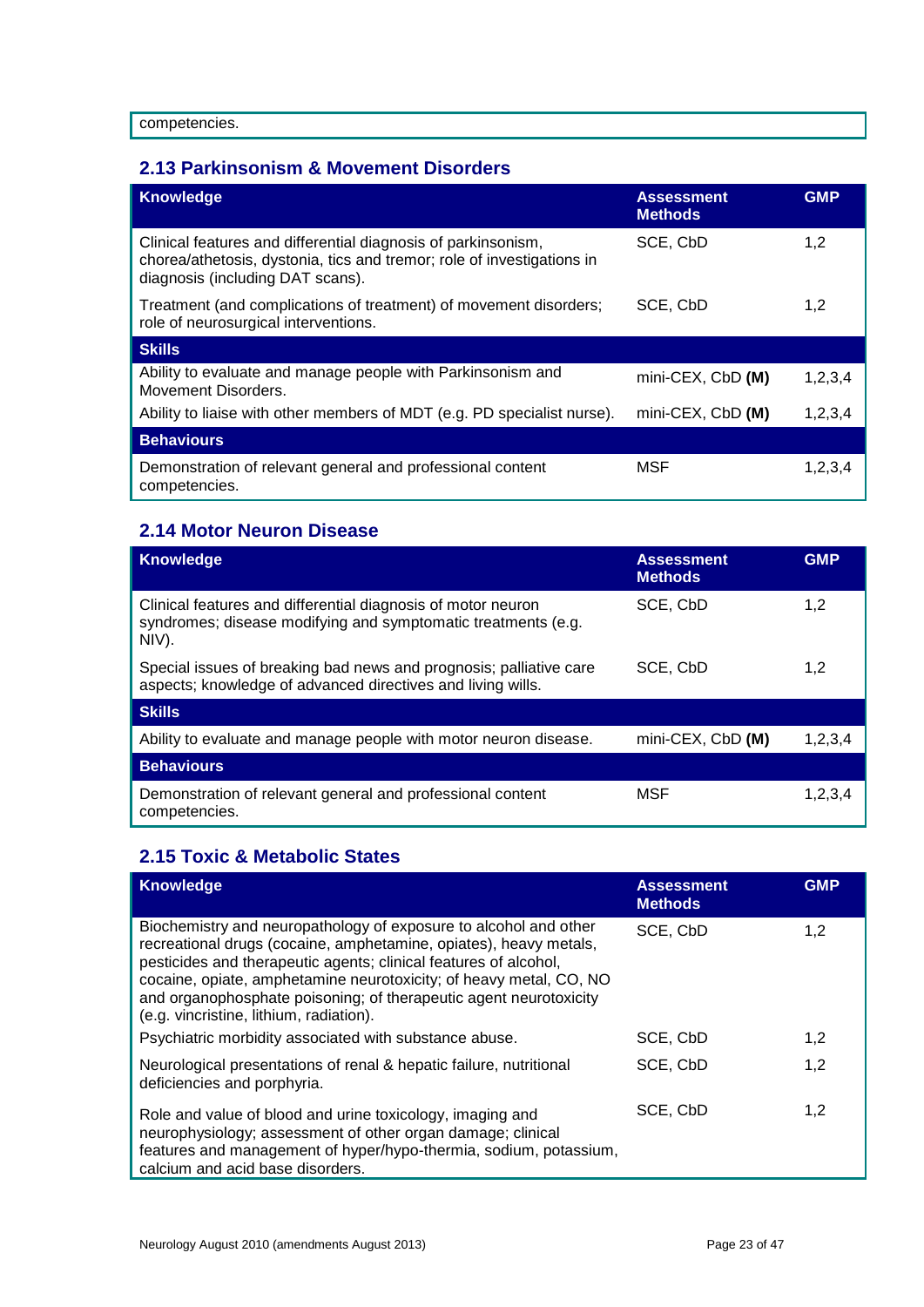| Skills                                                                      |                       |         |
|-----------------------------------------------------------------------------|-----------------------|---------|
| Ability to evaluate and manage people with metabolic/toxic states.          | $min$ -CEX, CbD $(R)$ | 1,2,3,4 |
| <b>Behaviours</b>                                                           |                       |         |
| Demonstration of relevant general and professional content<br>competencies. | MSF                   | 1,2,3,4 |

## <span id="page-23-0"></span>**2.16 Disorders of the Visual System**

| <b>Knowledge</b>                                                                                                                                                                                                                        | <b>Assessment</b><br><b>Methods</b> | <b>GMP</b> |
|-----------------------------------------------------------------------------------------------------------------------------------------------------------------------------------------------------------------------------------------|-------------------------------------|------------|
| Applied anatomy and physiology of the visual and oculomotor<br>systems; clinical evaluation of the eye and adnexae, vision (acuity,<br>fields and higher function); clinical features and conditions which may<br>affect these systems. | SCE, CbD                            | 1,2        |
| Driving regulations.                                                                                                                                                                                                                    | SCE, CbD                            | 1,2        |
| <b>Skills</b>                                                                                                                                                                                                                           |                                     |            |
| Ability to evaluate and manage people with disorders of the visual<br>system including visual failure, oculomotor disorders & pituitary<br>disease.                                                                                     | mini-CEX, CbD (M)                   | 1,2,3,4    |
| <b>Behaviours</b>                                                                                                                                                                                                                       |                                     |            |
| Demonstration of relevant general and professional content<br>competencies.                                                                                                                                                             | <b>MSF</b>                          | 1,2,3,4    |

## <span id="page-23-1"></span>**2.17 Disorders of Cranial Nerves**

| <b>Knowledge</b>                                                                                                                                                                                                                                                                    | <b>Assessment</b><br><b>Methods</b> | <b>GMP</b> |
|-------------------------------------------------------------------------------------------------------------------------------------------------------------------------------------------------------------------------------------------------------------------------------------|-------------------------------------|------------|
| Anatomy of the skull base, particularly the orbit, cavernous sinus,<br>pituitary fossa, foramen magnum and jugular foramen; pathological<br>processes involving cranial nerves and their central connections;<br>clinical features & clinical assessment of cranial nerve function. | SCE, CbD                            | 1,2        |
| Management of cranial nerve disorders including multidisciplinary<br>approaches to visual, hearing & balance, speech & swallowing<br>disorders.                                                                                                                                     | SCE, CbD                            | 1,2        |
| <b>Skills</b>                                                                                                                                                                                                                                                                       |                                     |            |
| Ability to evaluate and manage people with disorders of cranial nerve<br>function.                                                                                                                                                                                                  | mini-CEX, $CbD$ $(R)$               | 1,2,3,4    |
| <b>Behaviours</b>                                                                                                                                                                                                                                                                   |                                     |            |
| Demonstration of relevant general and professional content<br>competencies.                                                                                                                                                                                                         | MSF                                 | 1,2,3,4    |

## <span id="page-23-2"></span>**2.18 Disorders of Spine, Spinal Cord, Roots and Spinal Injury**

| <b>Knowledge</b>                                                                                                                                                                                                                             | <b>Assessment</b><br><b>Methods</b> | <b>GMP</b> |
|----------------------------------------------------------------------------------------------------------------------------------------------------------------------------------------------------------------------------------------------|-------------------------------------|------------|
| Anatomy of the spine, spinal cord, roots; clinical features of spinal<br>cord, root and cauda equina syndromes; indications for urgent<br>investigation; potential and limitations of spinal CT, MRI, myelography<br>and spinal angiography. | SCE, CbD                            | 1,2        |
| Emergency management of spinal cord or root compression, of spinal<br>injury; management of neck and low back pain and sciatica.                                                                                                             | SCE, CbD                            | 1,2        |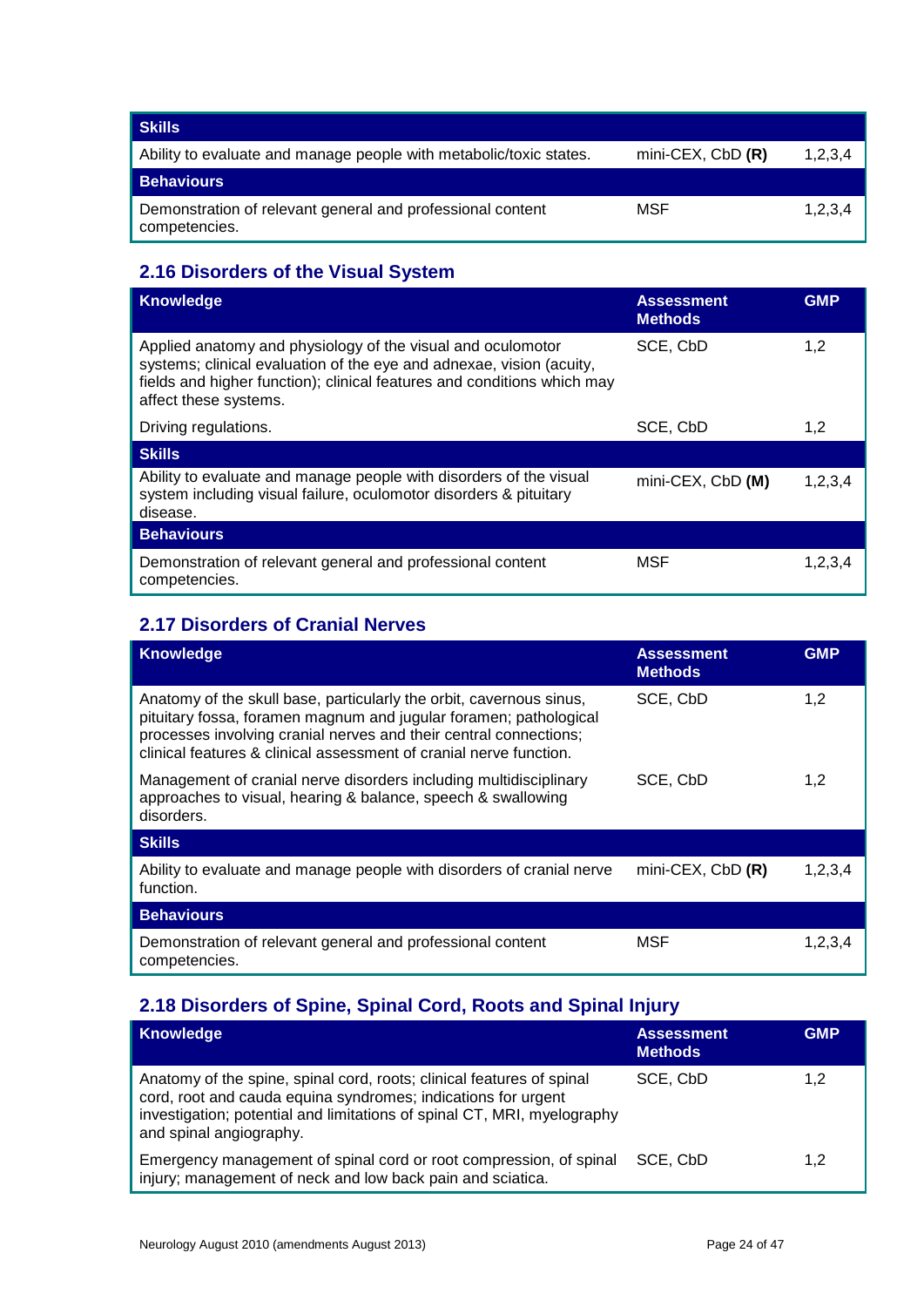| <b>Skills</b>                                                                                                                                                                                                                               |                   |         |
|---------------------------------------------------------------------------------------------------------------------------------------------------------------------------------------------------------------------------------------------|-------------------|---------|
| Ability to evaluate and manage people with disorders of the spine,<br>spinal cord and roots, and the acute & chronic consequences of acute<br>spinal cord injury including effects of paralysis, autonomic dysfunction<br>and sensory loss. | mini-CEX, CbD (M) | 1,2,3,4 |
| <b>Behaviours</b>                                                                                                                                                                                                                           |                   |         |
| Demonstration of relevant general and professional content<br>competencies.                                                                                                                                                                 | MSF               | 1,2,3,4 |

## <span id="page-24-0"></span>**2.19 Disorders of Peripheral Nerve**

| Knowledge                                                                                                                                                                                                                                                                                                                                                                      | <b>Assessment</b><br><b>Methods</b> | <b>GMP</b> |
|--------------------------------------------------------------------------------------------------------------------------------------------------------------------------------------------------------------------------------------------------------------------------------------------------------------------------------------------------------------------------------|-------------------------------------|------------|
| Anatomy and pathology of peripheral nerves; clinical features &<br>investigation of genetic and acquired axonal and demyelinating<br>neuropathies, traumatic & entrapment neuropathies, plexopathies and<br>mononeuritis multiplex; management of Guillain-Barré syndrome and<br>other severe paralysing neuropathies; general management of acute<br>neuromuscular paralysis. | SCE, CbD                            | 1,2        |
| <b>Skills</b>                                                                                                                                                                                                                                                                                                                                                                  |                                     |            |
| Ability to evaluate and manage people with disorders of peripheral<br>nerves (including plexus lesions).                                                                                                                                                                                                                                                                       | mini-CEX, CbD (M)                   | 1, 2, 3, 4 |
| <b>Behaviours</b>                                                                                                                                                                                                                                                                                                                                                              |                                     |            |
| Demonstration of relevant general and professional content<br>competencies.                                                                                                                                                                                                                                                                                                    | <b>MSF</b>                          | 1,2,3,4    |

## <span id="page-24-1"></span>**2.20 Disorders of Autonomic Nervous System**

| <b>Knowledge</b>                                                                                                                                                                           | <b>Assessment</b><br><b>Methods</b> | <b>GMP</b> |
|--------------------------------------------------------------------------------------------------------------------------------------------------------------------------------------------|-------------------------------------|------------|
| Anatomy and physiology of ANS; clinical features of ANS disorders<br>alone and as part of other condition e.g. multi-system atrophy;<br>investigations including autonomic function tests. | SCE, CbD                            | 1,2        |
| Pharmacological and physical managements of urinary retention,<br>erectile disorder, constipation, postural hypotension, autonomic<br>dysreflexia.                                         | SCE, CbD                            | 1,2        |
| <b>Skills</b>                                                                                                                                                                              |                                     |            |
| Ability to evaluate and manage people with disorders of the<br>autonomic nervous system.                                                                                                   | mini-CEX, $CbD$ $(R)$               | 1,2,3,4    |
| <b>Behaviours</b>                                                                                                                                                                          |                                     |            |
| Demonstration of relevant general and professional content<br>competencies.                                                                                                                | MSF                                 | 1,2,3,4    |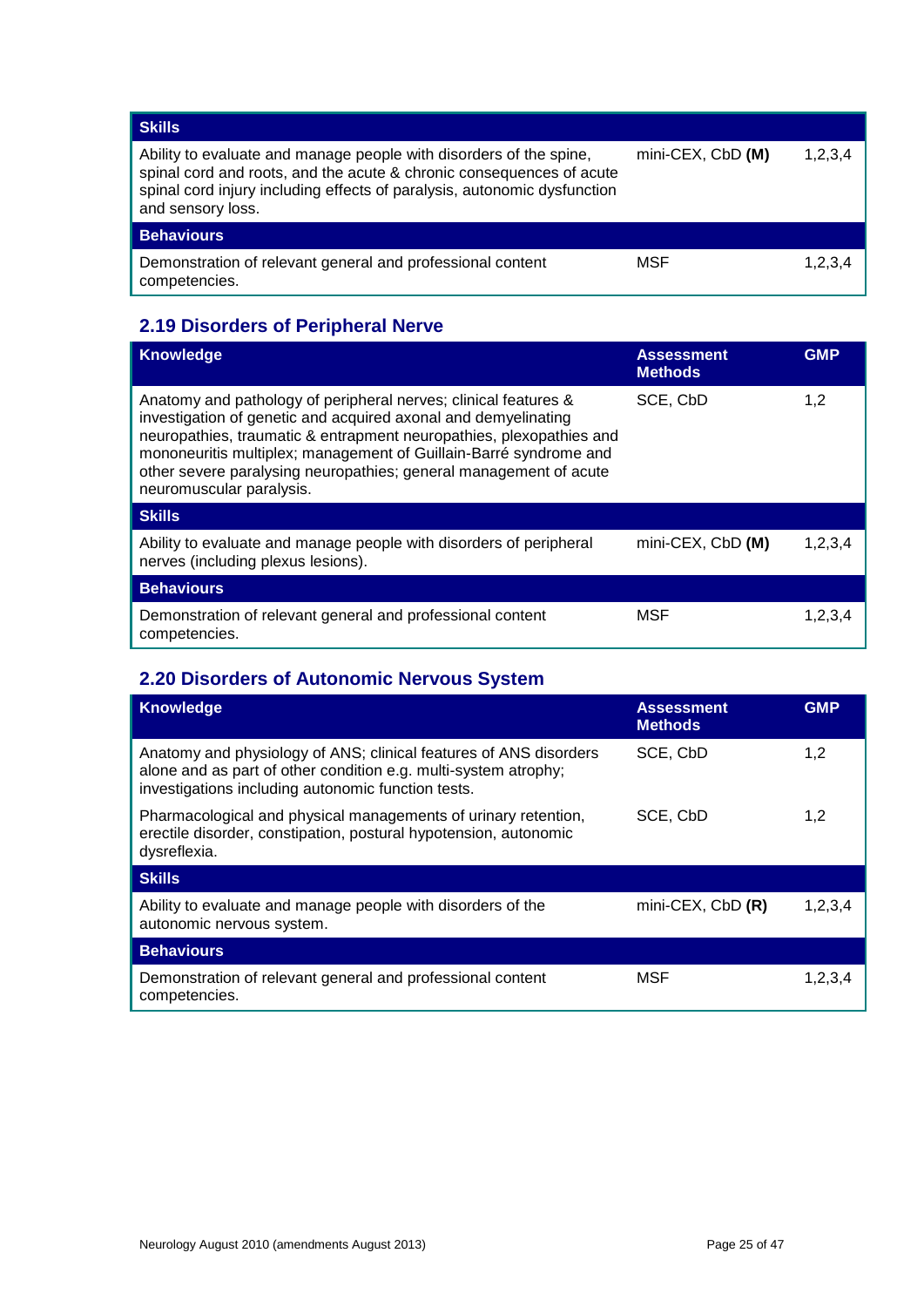## <span id="page-25-0"></span>**2.21 Disorders of Muscle**

| <b>Knowledge</b>                                                                                                                                                                                                                  | <b>Assessment</b><br><b>Methods</b> | <b>GMP</b> |
|-----------------------------------------------------------------------------------------------------------------------------------------------------------------------------------------------------------------------------------|-------------------------------------|------------|
| Clinical features and investigation of genetic and acquired disorders<br>of the neuromuscular junction and voluntary muscle including periodic<br>disorders and disorders of energy metabolism (e.g. mitochondrial<br>disorders). | SCE, CbD                            | 1,2        |
| Management including cardio-respiratory and anaesthetic<br>considerations.                                                                                                                                                        | SCE, CbD                            | 1,2        |
| <b>Skills</b>                                                                                                                                                                                                                     |                                     |            |
| Ability to evaluate and manage people with disorders of muscle.                                                                                                                                                                   | mini-CEX, CbD (R)                   | 1,2,3,4    |
| <b>Behaviours</b>                                                                                                                                                                                                                 |                                     |            |
| Demonstration of relevant general and professional content<br>competencies.                                                                                                                                                       | <b>MSF</b>                          | 1,2,3,4    |

## <span id="page-25-1"></span>**2.22 Pain**

| <b>Knowledge</b>                                                                                                                                                                                                                                | <b>Assessment</b><br><b>Methods</b> | <b>GMP</b> |
|-------------------------------------------------------------------------------------------------------------------------------------------------------------------------------------------------------------------------------------------------|-------------------------------------|------------|
| Theories of pain generation; pain patterns in neurological and<br>systemic diseases; effective use of pharmacological agents and other<br>measures for pain relief including nerve blocks, TNS, acupuncture<br>and neurosurgical interventions. | SCE, CbD                            | 1,2        |
| Role of Pain Clinic; psychological and social effects of chronic pain,<br>understanding of MDT approach.                                                                                                                                        | SCE, CbD                            | 1,2        |
| <b>Skills</b>                                                                                                                                                                                                                                   |                                     |            |
| Ability to evaluate and manage people with neurological disorders<br>causing pain and common non neurological causes of pain including<br>musculoskeletal disease.                                                                              | mini-CEX, CbD (R)                   | 1,2,3,4    |
| <b>Behaviours</b>                                                                                                                                                                                                                               |                                     |            |
| Demonstration of relevant general and professional content<br>competencies.                                                                                                                                                                     | MSF                                 | 1,2,3,4    |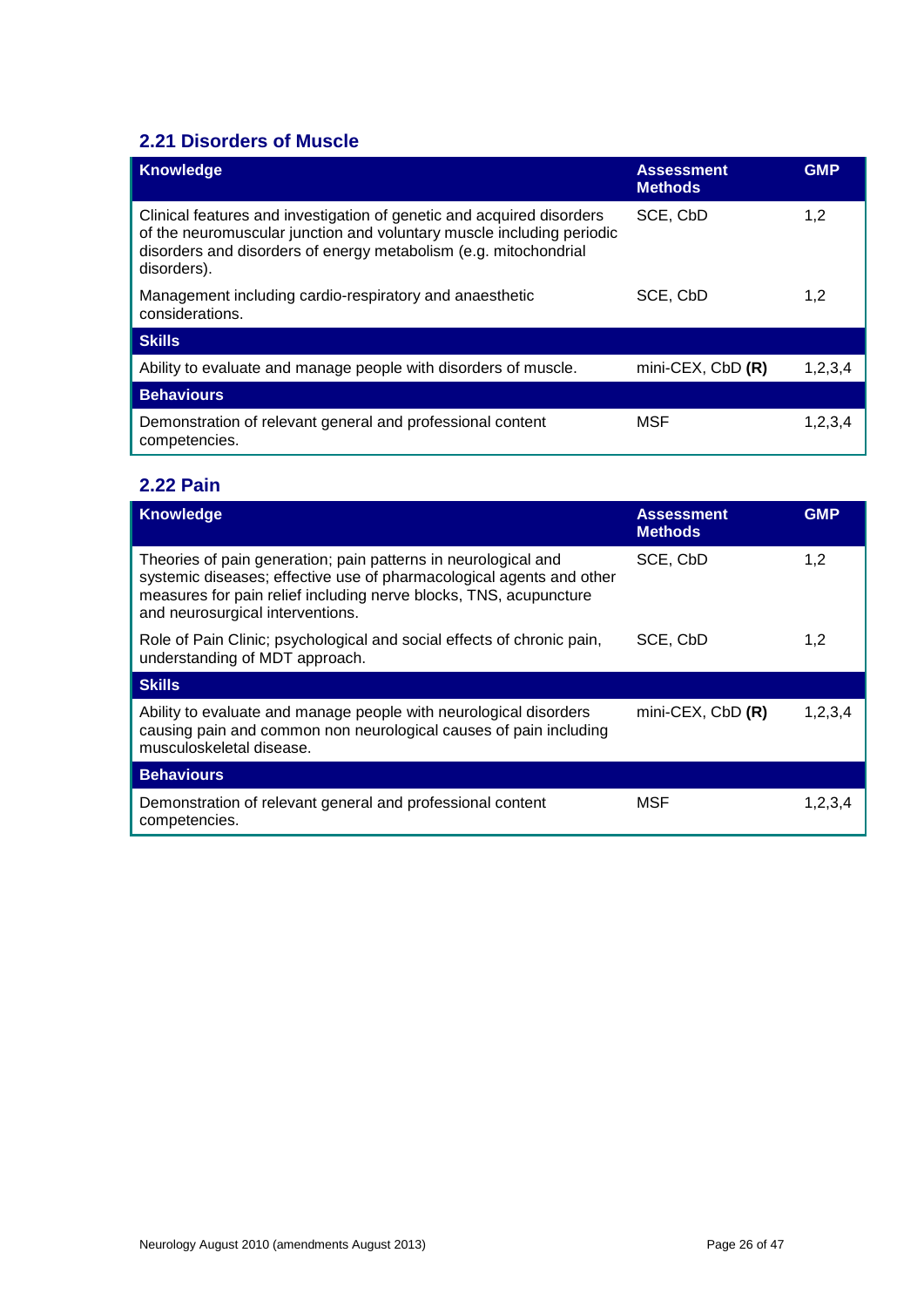## **3. Allied Topics within Neurology Curriculum**

## <span id="page-26-1"></span><span id="page-26-0"></span>**3.1 Clinical Neurophysiology**

| <b>Knowledge</b>                                                                                                                                                                                                                                        | <b>Assessment</b><br><b>Methods</b> | <b>GMP</b> |
|---------------------------------------------------------------------------------------------------------------------------------------------------------------------------------------------------------------------------------------------------------|-------------------------------------|------------|
| EEG - normal range of EEG findings; common epileptiform<br>abnormalities; capabilities and limitations in neurological disorders;<br>role of monitoring techniques (telemetry, ambulatory); evaluation of<br>sleep disorders; neurological emergencies. | SCE, CbD                            | 1,2        |
| EMG/NCS/repetitive stimulation – principles of techniques;<br>abnormalities in common nerve entrapments, peripheral<br>neuropathies; motor neuron disease; disorders of neuromuscular<br>junction; muscle disease.                                      | SCE, CbD                            | 1,2        |
| Evoked potentials - common abnormalities in neurological diseases,<br>particularly demyelination; role of intraoperative EP.                                                                                                                            | SCE, CbD                            | 1,2        |
| <b>Skills</b>                                                                                                                                                                                                                                           |                                     |            |
| Understand role and practice of neurophysiological investigations in<br>disorders of the nervous system; ability to interpret a neurophysiology<br>report.                                                                                              | mini-CEX, CbD (M)                   | 1,2,3,4    |
| (see sections on epilepsy, sleep disorders, peripheral nerve and<br>muscle).                                                                                                                                                                            |                                     |            |
| Ability to interface with neurophysiology colleagues.                                                                                                                                                                                                   | mini-CEX, CbD (M)                   | 1,2,3,4    |
| <b>Behaviours</b>                                                                                                                                                                                                                                       |                                     |            |
| Demonstration of relevant general and professional content<br>competencies.                                                                                                                                                                             | MSF                                 | 1,2,3,4    |

## <span id="page-26-2"></span>**3.2 Neuroendocrinology**

| <b>Knowledge</b>                                                                                                                                 | <b>Assessment</b><br><b>Methods</b> | <b>GMP</b> |
|--------------------------------------------------------------------------------------------------------------------------------------------------|-------------------------------------|------------|
| Clinical features and investigations in endocrine disorders;<br>emergency management of disorders; relationships with neurological<br>disorders. | SCE, CbD                            | 1,2        |
| Steroid therapy and its complications.                                                                                                           | SCE, CbD                            | 1,2        |
| <b>Skills</b>                                                                                                                                    |                                     |            |
| Understand the principles of the NS in endocrine function and<br>neurological features of endocrine disorder particularly pituitary<br>disease.  | mini-CEX, CbD (R)                   | 1,2,3,4    |
| Ability to interface with endocrinological colleagues.                                                                                           | mini-CEX, $CbD$ $(R)$               | 1,2,3,4    |
| <b>Behaviours</b>                                                                                                                                |                                     |            |
| Demonstration of relevant general and professional content<br>competencies.                                                                      | <b>MSF</b>                          | 1,2,3,4    |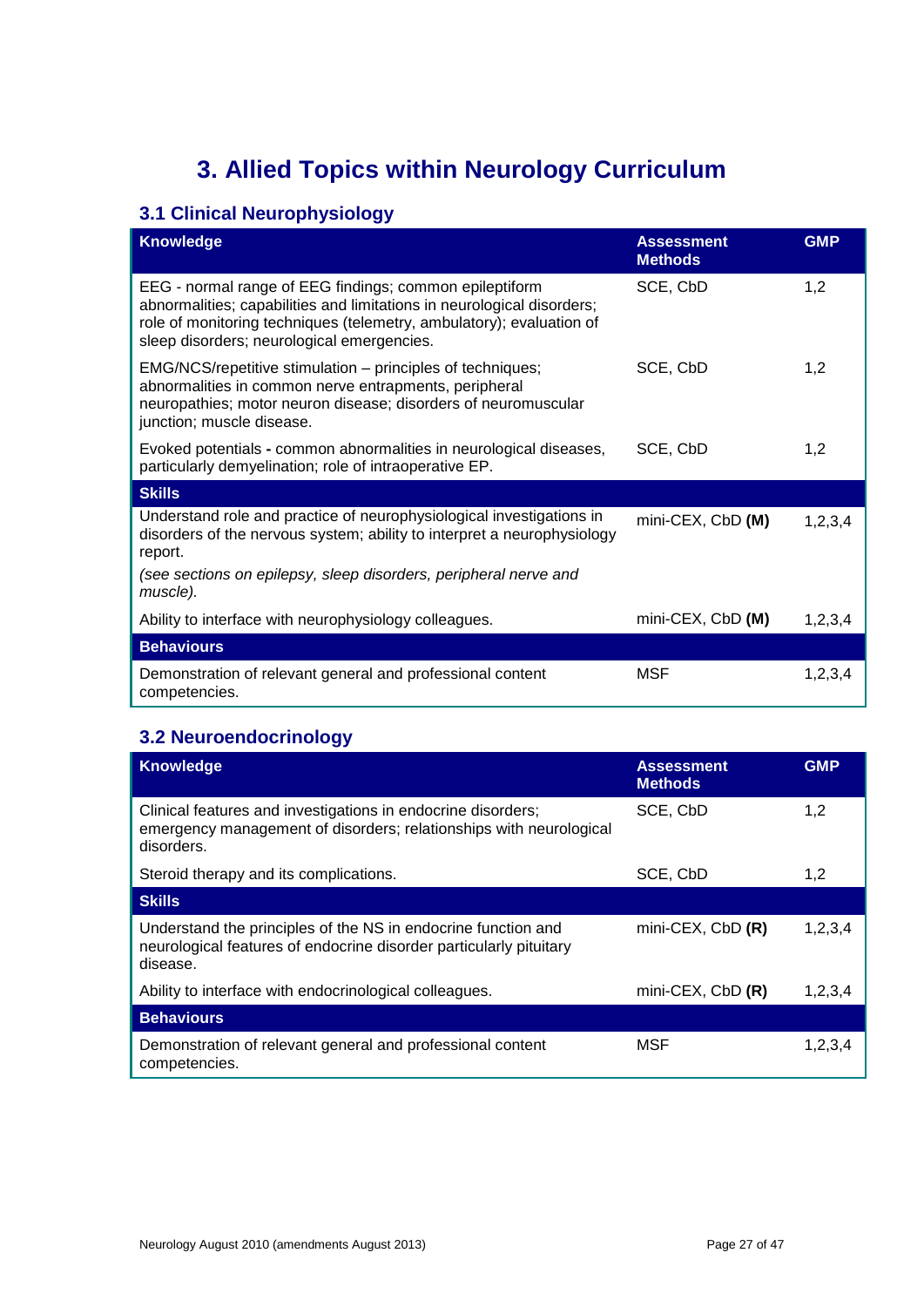## <span id="page-27-0"></span>**3.3 Neurogenetics**

| <b>Knowledge</b>                                                                                                                                                         | <b>Assessment</b><br><b>Methods</b> | <b>GMP</b> |
|--------------------------------------------------------------------------------------------------------------------------------------------------------------------------|-------------------------------------|------------|
| Basic genetic principles including inheritance patterns and common<br>diagnostic methods; roles of a detailed family history and of DNA<br>based diagnostic tests.       | SCE, CbD                            | 1,2        |
| Genetic contribution to multifactorial neurological disease (e.g. stroke,<br>multiple sclerosis, subarachnoid haemorrhage, epilepsy).                                    | SCE, CbD                            | 1,2        |
| Clinical features of common genetic conditions (hereditary ataxias,<br>Huntington's disease, hereditary neuropathies, muscle diseases, and<br>neurocutaneous syndromes). | SCE, CbD                            | 1,2        |
| An understanding of the role of bioinformatic databases of human<br>disease.                                                                                             | SCE, CbD                            | 1,2        |
| <b>Skills</b>                                                                                                                                                            |                                     |            |
| Understand the principles of genetics as applied to neurological<br>disorder; ability to interpret a genetics report.                                                    | mini-CEX, CbD (M)                   | 1,2,3,4    |
| Ability to counsel and consent patients and families prior to<br>undergoing genetic testing.                                                                             | mini-CEX, CbD (M)                   | 1,2,3,4    |
| Ability to interface with genetic colleagues.                                                                                                                            | mini-CEX, CbD (M)                   | 1,2,3,4    |
| <b>Behaviours</b>                                                                                                                                                        |                                     |            |
| Demonstration of relevant general and professional content<br>competencies.                                                                                              | <b>MSF</b>                          | 1,2,3,4    |

## <span id="page-27-1"></span>**3.4 Neurointensive Care**

| <b>Knowledge</b>                                                                                                                                                                                                                                                                                                                                                                               | <b>Assessment</b><br><b>Methods</b> | <b>GMP</b> |
|------------------------------------------------------------------------------------------------------------------------------------------------------------------------------------------------------------------------------------------------------------------------------------------------------------------------------------------------------------------------------------------------|-------------------------------------|------------|
| Clinical features, causes, investigation and management of coma<br>(including epilepsy and raised intracranial pressure), failure to regain<br>consciousness and paralysis; diagnosis of and ability to define the<br>vegetative state; management of status epilepticus; the principles of<br>cardiovascular and respiratory support; indications for and methods of<br>artificial nutrition. | SCE, CbD                            | 1,2        |
| (see sections on epilepsy, head injury & disorders of consciousness).                                                                                                                                                                                                                                                                                                                          |                                     |            |
| ICU neurological complications of major surgery, sepsis, drugs &<br>medical disorders.                                                                                                                                                                                                                                                                                                         | SCE, CbD                            | 1,2        |
| Clinical, legal and ethical issues in brain death, coma and vegetative<br>state.                                                                                                                                                                                                                                                                                                               | SCE, CbD                            | 1,2        |
| <b>Skills</b>                                                                                                                                                                                                                                                                                                                                                                                  |                                     |            |
| Ability to evaluate and manage (with others) people in ICU.                                                                                                                                                                                                                                                                                                                                    | mini-CEX, CbD (M)                   | 1,2,3,4    |
| Ability to interface and communicate with patients, relatives and staff<br>in ICU.                                                                                                                                                                                                                                                                                                             | mini-CEX, CbD (M)                   | 1,2,3,4    |
| <b>Behaviours</b>                                                                                                                                                                                                                                                                                                                                                                              |                                     |            |
| Demonstration of relevant general and professional content<br>competencies.                                                                                                                                                                                                                                                                                                                    | MSF                                 | 1,2,3,4    |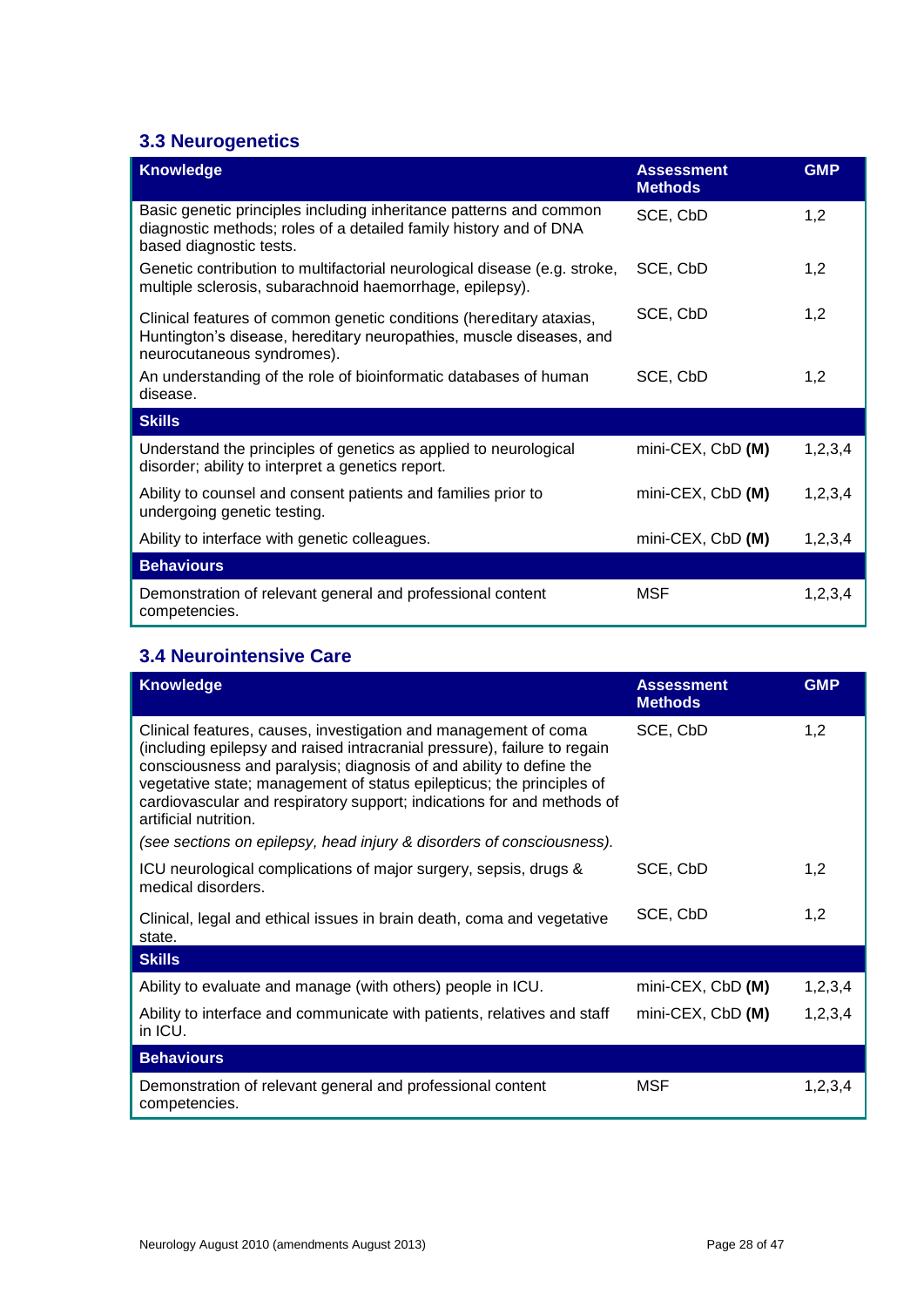## <span id="page-28-0"></span>**3.5 Neuro-otology**

| <b>Knowledge</b>                                                                                                                                                                    | <b>Assessment</b><br><b>Methods</b> | <b>GMP</b> |
|-------------------------------------------------------------------------------------------------------------------------------------------------------------------------------------|-------------------------------------|------------|
| Applied anatomy and physiology of hearing and balance; history and<br>examination techniques including vestibular manoeuvres; conditions<br>affecting the vestibulocochlear system. | SCE, CbD                            | 1,2        |
| <b>Skills</b>                                                                                                                                                                       |                                     |            |
| Ability to evaluate the deaf and / or dizzy person and interpret reports<br>including audiograms.                                                                                   | mini-CEX, CbD (R)                   | 1,2,3,4    |
| Ability to perform diagnostic and therapeutic vestibular manoeuvres.                                                                                                                | mini-CEX, $CbD$ $(R)$               |            |
| Ability to interface with ENT and audiological colleagues.                                                                                                                          | mini-CEX, $CbD$ $(R)$               |            |
| <b>Behaviours</b>                                                                                                                                                                   |                                     |            |
| Demonstration of relevant general and professional content<br>competencies.                                                                                                         | <b>MSF</b>                          | 1,2,3,4    |

## <span id="page-28-1"></span>**3.6 Neuropaediatrics**

| <b>Knowledge</b>                                                                                                                                                                                                                                                                                                                      | <b>Assessment</b><br><b>Methods</b> | <b>GMP</b> |
|---------------------------------------------------------------------------------------------------------------------------------------------------------------------------------------------------------------------------------------------------------------------------------------------------------------------------------------|-------------------------------------|------------|
| Understanding of neurological disorders in intrauterine life and<br>childhood; key stages of development and range of normality;<br>knowledge of developmental disorders (including effects of<br>intrauterine and perinatal factors on neural development), metabolic<br>conditions, cerebral palsy, learning disability and autism. | SCE, CbD                            | 1.2        |
| Knowledge of paediatric conditions that can present in adulthood.                                                                                                                                                                                                                                                                     | SCE, CbD                            | 1,2        |
| <b>Skills</b>                                                                                                                                                                                                                                                                                                                         |                                     |            |
| Ability to evaluate and manage neurological disorders in teenagers in<br>liaison with paediatric neurologists.                                                                                                                                                                                                                        | mini-CEX, $CbD(R)$                  | 1,2,3,4    |
| Ability to examine teenage children.                                                                                                                                                                                                                                                                                                  | mini-CEX, $CbD(R)$                  | 1,2,3,4    |
| <b>Behaviours</b>                                                                                                                                                                                                                                                                                                                     |                                     |            |
| Demonstration of relevant general and professional content<br>competencies.                                                                                                                                                                                                                                                           | MSF                                 | 1,2,3,4    |

## <span id="page-28-2"></span>**3.7 Neuropathology**

| <b>Knowledge</b>                                                                                                                                                                                                                                                                                                                                                                          | <b>Assessment</b><br><b>Methods</b> | <b>GMP</b> |
|-------------------------------------------------------------------------------------------------------------------------------------------------------------------------------------------------------------------------------------------------------------------------------------------------------------------------------------------------------------------------------------------|-------------------------------------|------------|
| Understand the pathological and biochemical basis of neurological<br>disorders; anatomy of brain sections, brain preparation, histological,<br>histochemical, immunocytochemical and E.M. techniques;<br>biochemical, immunological & microbiological techniques; understand<br>and interpret reports issued; role of and consent process for necropsy<br>examination: role of a coroner. | SCE, CbD                            | 1,2        |
| <b>Skills</b>                                                                                                                                                                                                                                                                                                                                                                             |                                     |            |
| Ability to appropriately request pathological investigations and<br>interpret pathology reports.                                                                                                                                                                                                                                                                                          | mini-CEX, $CbD$ $(R)$               | 1,2,3,4    |
| Understand the importance of clinico-pathological conferences.                                                                                                                                                                                                                                                                                                                            | mini-CEX, $CbD$ $(R)$               | 1,2,3,4    |
| <b>Behaviours</b>                                                                                                                                                                                                                                                                                                                                                                         |                                     |            |
| Demonstration of relevant general and professional content                                                                                                                                                                                                                                                                                                                                | MSF                                 | 1.2.3.4    |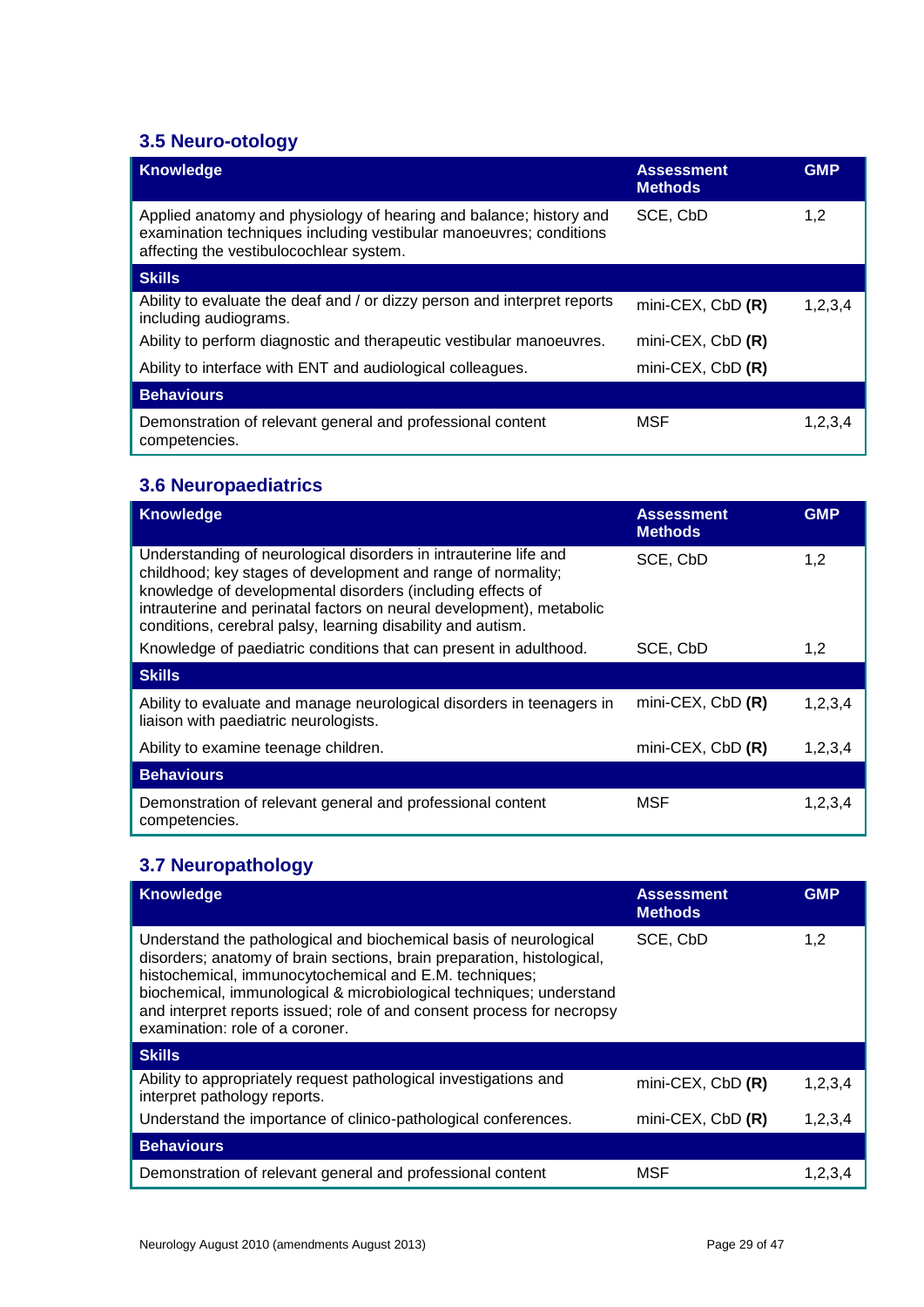## <span id="page-29-0"></span>**3.8 Neuropsychiatry**

| <b>Knowledge</b>                                                                                                                                                                                                                                                                                     | <b>Assessment</b><br><b>Methods</b> | <b>GMP</b> |
|------------------------------------------------------------------------------------------------------------------------------------------------------------------------------------------------------------------------------------------------------------------------------------------------------|-------------------------------------|------------|
| Understanding of common psychiatric disorders (including learning<br>disability), neurological features which may have psychiatric causes<br>(including medically unexplained symptoms, conversion disorder,<br>somatisation); the mental health act and when it can be used.                        | SCE, CbD                            | 1,2        |
| <b>Skills</b>                                                                                                                                                                                                                                                                                        |                                     |            |
| Ability to evaluate and interpret psychiatric symptoms in and as<br>presentations of neurological disorders, psychiatric consequences of<br>neurological disease and neurological features in people with<br>psychiatric disorders. Ability to evaluate and manage acute organic<br>brain syndromes. | $min-CEX$ , $CbD$ $(R)$             | 1,2,3,4    |
| Ability to liaise effectively and appropriately with psychiatry services.                                                                                                                                                                                                                            | mini-CEX, $CbD$ $(R)$               | 1,2,3,4    |
| <b>Behaviours</b>                                                                                                                                                                                                                                                                                    |                                     |            |
| Demonstration of relevant general and professional content<br>competencies.                                                                                                                                                                                                                          | MSF                                 | 1,2,3,4    |

## <span id="page-29-1"></span>**3.9 Neuropsychology**

| <b>Knowledge</b>                                                                                                                                                                                                                                                                                                                                                             | <b>Assessment</b><br><b>Methods</b> | <b>GMP</b> |
|------------------------------------------------------------------------------------------------------------------------------------------------------------------------------------------------------------------------------------------------------------------------------------------------------------------------------------------------------------------------------|-------------------------------------|------------|
| Understanding of neuroanatomical and neurophysiological basis of<br>memory, attention, language and perception; understand the value<br>and limitations of neuropsychological interventions such as Cognitive<br>Behavioural Therapy; understand mini-mental state examination and<br>basic neuropsychological tests employed by Clinical Psychologists,<br>e.g. NART, WAIS. | SCE, CbD                            | 1,2        |
| <b>Skills</b>                                                                                                                                                                                                                                                                                                                                                                |                                     |            |
| Ability to utilise basic clinical tests of cognitive function, to<br>understand the need to refer to and the role of the Clinical<br>Neuropsychologist, and to interpret reports.                                                                                                                                                                                            | $min-CEX$ , $CbD$ $(R)$             | 1,2,3,4    |
| <b>Behaviours</b>                                                                                                                                                                                                                                                                                                                                                            |                                     |            |
| Demonstration of relevant general and professional content<br>competencies.                                                                                                                                                                                                                                                                                                  | MSF                                 | 1,2,3,4    |

## <span id="page-29-2"></span>**3.10 Neuroradiology**

| <b>Knowledge</b>                                                                                                                                                                                                                                                                                                                                                                                                    | <b>Assessment</b><br><b>Methods</b> | <b>GMP</b> |
|---------------------------------------------------------------------------------------------------------------------------------------------------------------------------------------------------------------------------------------------------------------------------------------------------------------------------------------------------------------------------------------------------------------------|-------------------------------------|------------|
| Request, interpret and utilise neuro-radiological investigations<br>appropriately; explain the nature, risks and benefits of neuro-<br>radiological investigations (CT scan cranial/angiography, MR scan<br>cranial/spinal/angiography, catheter angiography<br>diagnostic/interventional, myelography, ultrasound carotid/trans-<br>cranial/cardiac, other special investigations e.g. PET, SPECT) to<br>patients. | SCE, CbD                            | 1,2        |
| <b>Skills</b>                                                                                                                                                                                                                                                                                                                                                                                                       |                                     |            |
| Ability to request and evaluate neuroradiological investigations and<br>reports; liaise effectively with the neuroradiologist; understand the                                                                                                                                                                                                                                                                       | mini-CEX, CbD (M)                   | 1.2.3.4    |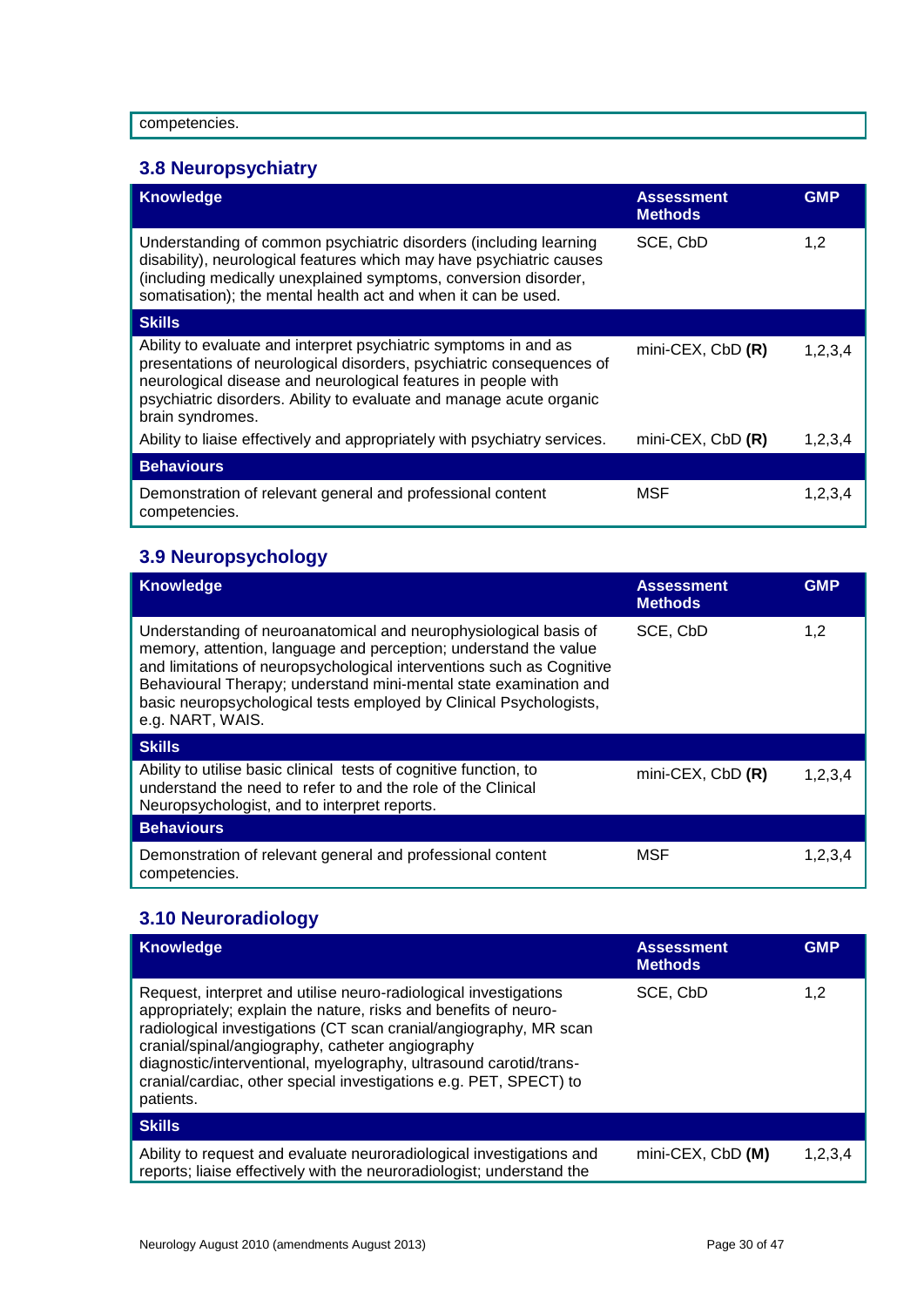| role, risks and limitations of common techniques.                           |     |         |
|-----------------------------------------------------------------------------|-----|---------|
| <b>Behaviours</b>                                                           |     |         |
| Demonstration of relevant general and professional content<br>competencies. | MSF | 1,2,3,4 |

## <span id="page-30-0"></span>**3.11 Neurorehabilitation**

| <b>Knowledge</b>                                                                                                                                                                                                                                                                               | <b>Assessment</b><br><b>Methods</b> | <b>GMP</b> |
|------------------------------------------------------------------------------------------------------------------------------------------------------------------------------------------------------------------------------------------------------------------------------------------------|-------------------------------------|------------|
| Understand the difference between pathology, impairment, activity &<br>participation; understand the potential and limitations of<br>neurorehabilitation; understand the social perspective, relevant social<br>work legislation and availability of care in the community.                    | SCE, CbD                            | 1,2        |
| <b>Skills</b>                                                                                                                                                                                                                                                                                  |                                     |            |
| Ability to evaluate the requirement for rehabilitation in people with<br>neurological disorders (including stroke, head injury, spinal injury and<br>MS) in the context of a multidisciplinary team and make appropriate<br>referrals. Ability to perform and utilise a functional assessment. | mini-CEX, CbD (M)                   | 1,2,3,4    |
| Contribute to and, if appropriate, lead an MDT meeting being aware<br>of the different roles, skills, approach and agenda of rehabilitation<br>teams.                                                                                                                                          | mini-CEX, CbD (M)                   | 1,2,3,4    |
| <b>Behaviours</b>                                                                                                                                                                                                                                                                              |                                     |            |
| Demonstration of relevant general and professional content<br>competencies.                                                                                                                                                                                                                    | <b>MSF</b>                          | 1,2,3,4    |

## <span id="page-30-1"></span>**3.12 Neurosurgery**

| <b>Knowledge</b>                                                                                                                                                                                                                                                     | <b>Assessment</b><br><b>Methods</b> | <b>GMP</b> |
|----------------------------------------------------------------------------------------------------------------------------------------------------------------------------------------------------------------------------------------------------------------------|-------------------------------------|------------|
| Understand the role of neurosurgery in the management of head<br>injury, raised intracranial pressure, intracranial haemorrhage and<br>ischaemic stroke, aneurysm, vascular malformation and tumours,<br>spinal cord and root disorder and peripheral nerve lesions. | SCE, CbD                            | 1,2        |
| Understand the purpose, limitations, process and complications of<br>biopsy procedures (brain, muscle, nerve).                                                                                                                                                       | SCE, CbD                            | 1,2        |
| Understanding of the principles of general and specific risks and<br>complications of neurosurgical interventions.                                                                                                                                                   | SCE, CbD                            | 1,2        |
| <b>Skills</b>                                                                                                                                                                                                                                                        |                                     |            |
| Ability to evaluate the requirement for neurosurgical interventions in<br>people with neurological disorders and to liaise effectively with the<br>neurosurgeon.                                                                                                     | $min$ -CEX, CbD $(M)$               | 1,2,3,4    |
| <b>Behaviours</b>                                                                                                                                                                                                                                                    |                                     |            |
| Demonstration of relevant general and professional content<br>competencies.                                                                                                                                                                                          | MSF                                 | 1,2,3,4    |

## <span id="page-30-2"></span>**3.13 Neurourology**

| Knowledge                                                                                                                                                                                                 | <b>Assessment</b><br><b>Methods</b> | <b>GMP</b>    |
|-----------------------------------------------------------------------------------------------------------------------------------------------------------------------------------------------------------|-------------------------------------|---------------|
| Understand normal control of micturition and sexual function;<br>differential diagnosis of causes of disordered micturition and erectile<br>dysfunction; understand hypo- and hyper-sexuality; understand | SCE, CbD                            | $1.2^{\circ}$ |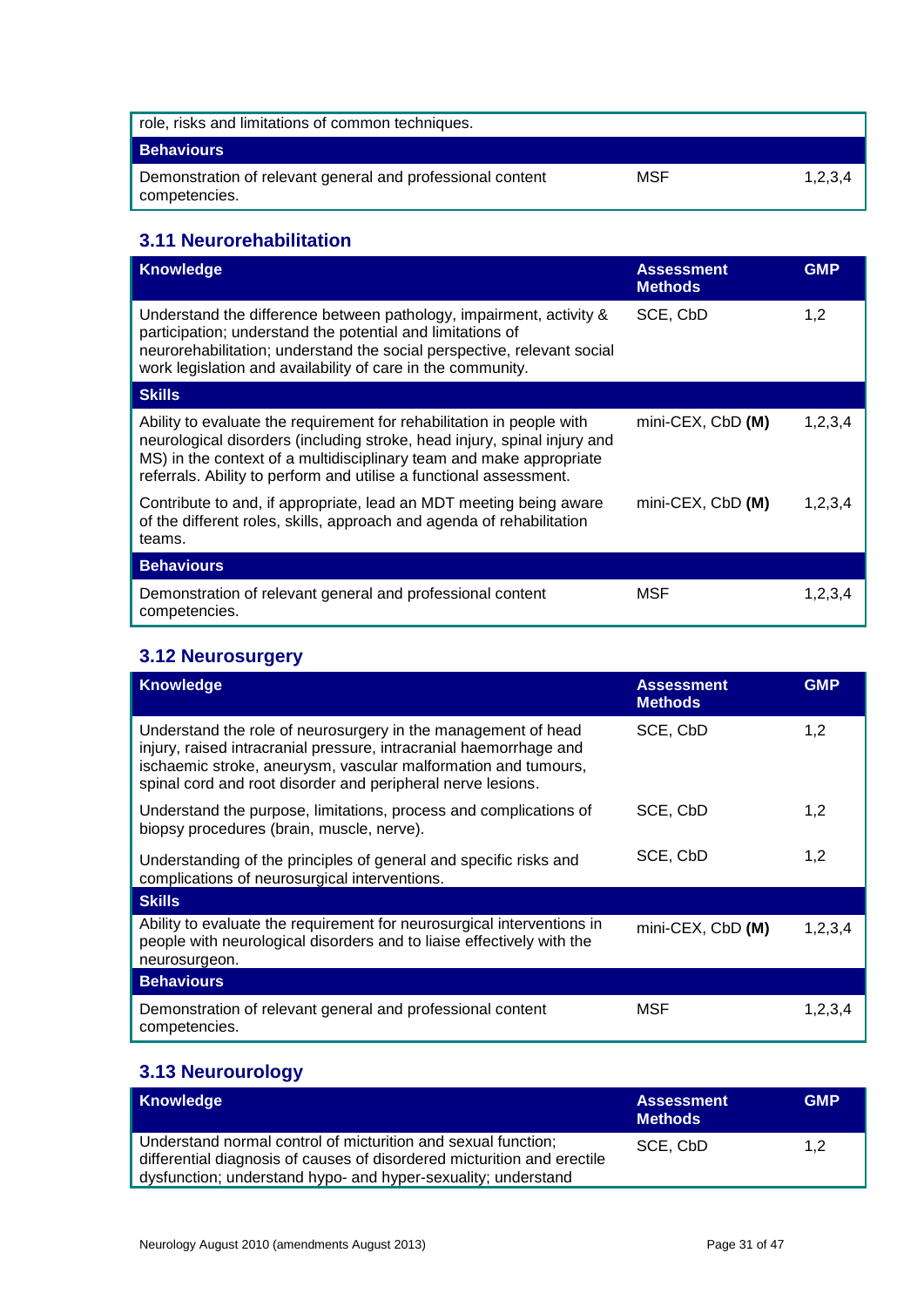| treatment strategies for disorders of micturition and sexual function.                                                           |                   |         |  |  |  |
|----------------------------------------------------------------------------------------------------------------------------------|-------------------|---------|--|--|--|
| Skills                                                                                                                           |                   |         |  |  |  |
| Ability to evaluate, manage and or refer people with disordered<br>micturition and sexual function due to neurological disorder. | mini-CEX, CbD (R) | 1,2,3,4 |  |  |  |
| Ability to refer appropriately to Urology, Genitourinary Medicine or<br>Uroneurologist.                                          | mini-CEX, CbD (R) | 1,2,3,4 |  |  |  |
| <b>Behaviours</b>                                                                                                                |                   |         |  |  |  |
| Demonstration of relevant general and professional content<br>competencies.                                                      | MSF               | 1,2,3,4 |  |  |  |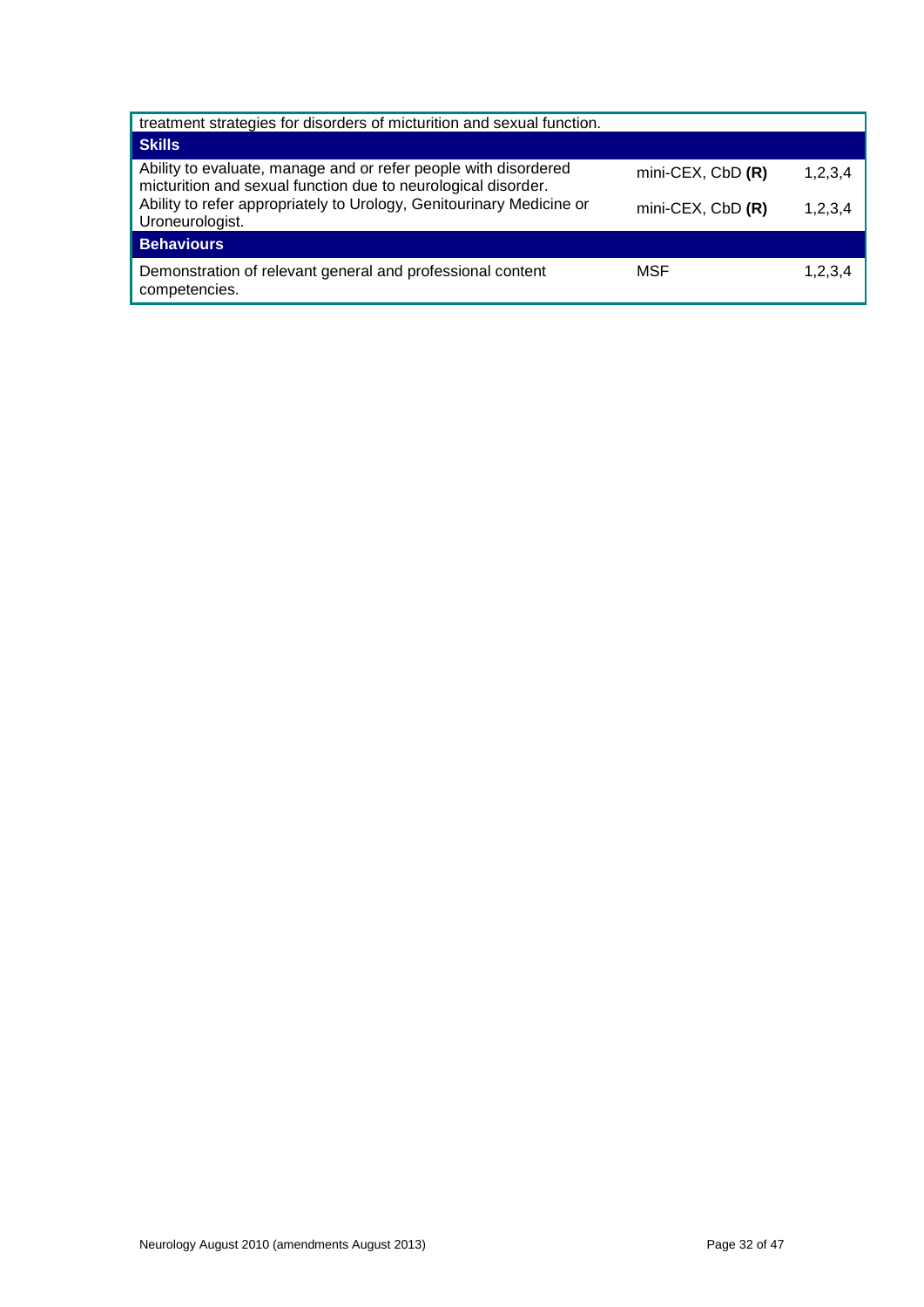## <span id="page-32-0"></span>**4 Learning and Teaching**

### <span id="page-32-1"></span>**4.1 The Training Programme**

The organisation and delivery of postgraduate training is the statutory responsibility of the General Medical Council (GMC) which devolves responsibility for the local organisation and delivery of training to the deaneries. Each deanery oversees a "School of Medicine" which is comprised of the regional Specialty Training Committees (STCs) in each medical specialty. Responsibility for the organisation and delivery of specialty training in neurology in each deanery is, therefore, the remit of the regional neurology STC. Each STC has a Training Programme Director who coordinates the training programme in the specialty.

Clinical placements will usually be for between 3 and 12 months as directed by the STC Chair/TPD and all trainees will spend time in a minimum of two neurological training sites. At least one site must include the allied specialties of neurosurgery, neuroradiology, neurophysiology, neuropsychology and neuropathology.

All trainees should have exposure to a 'DGH type' setting for the minimum of a 12 month period or equivalent total time period. This setting may vary between different training programmes, but for the purpose of this document is defined as a training site with unselected neurological exposure and training opportunities.

All trainees will have the option of Out Of Programme Experience (OOPE) appropriate to their training needs and aspirations. This may include time spent in research or experience in other deaneries or overseas and will be determined following discussions between the trainee, their educational supervisor and STC Chair/TPD. Prospective approval should be sought from GMC/JRCPTB to determine if time spent, and experience gained, during an OOPE can be counted towards the attainment of a CCT in neurology.

The sequence of training should ensure appropriate progression in experience and responsibility. The training to be provided at each training site is defined to ensure that, during the programme, the entire curriculum is covered and also that unnecessary duplication and educationally unrewarding experiences are avoided. However, the sequence of training should ideally be flexible enough to allow the trainee to develop a special interest.

### **Acting up as a consultant (AUC)**

"Acting up" provides doctors in training coming towards the end of their training with the experience of navigating the transition from junior doctor to consultant while maintaining an element of supervision.

Although acting up often fulfills a genuine service requirement, it is not the same as being a locum consultant. Doctors in training acting up will be carrying out a consultant's tasks but with the understanding that they will have a named supervisor at the hosting hospital and that the designated supervisor will always be available for support, including out of hours or during on-call work. Doctors in training will need to follow the rules laid down by the Deanery / LETB within which they work and also follow the JRCPTB rules which can be found at

[www.jrcptb.org.uk/trainingandcert/Pages/Out-of-Programme.](http://www.jrcptb.org.uk/trainingandcert/Pages/Out-of-Programme.aspx)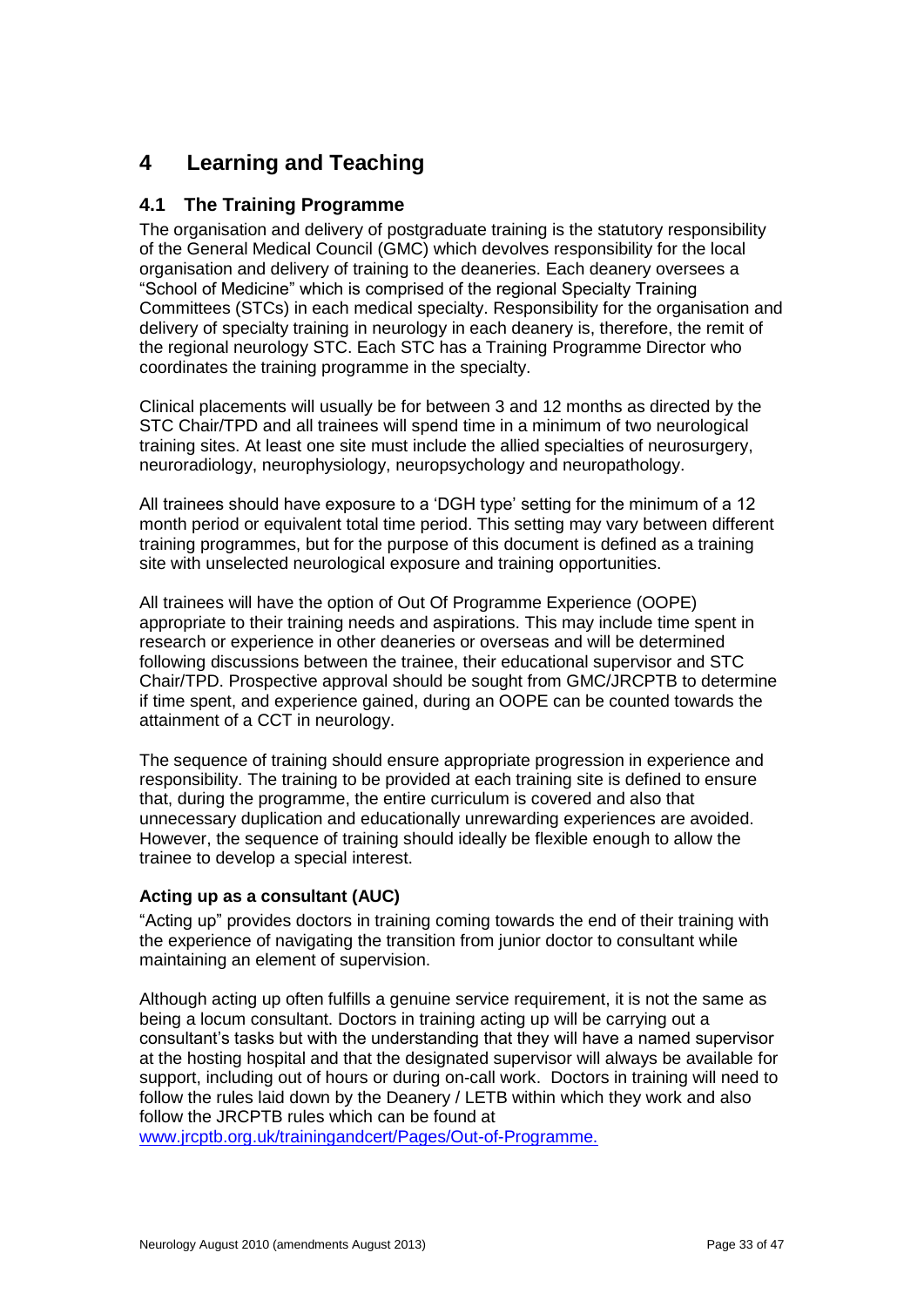### <span id="page-33-0"></span>**4.2 Teaching and Learning Methods**

The curriculum will be delivered through a variety of learning experiences. Trainees will learn from practice, clinical skills appropriate to their level of training and to their attachment within the department.

Trainees will achieve the competencies described in the curriculum through a variety of learning methods. There will be a balance of different modes of learning from formal teaching programmes to experiential learning 'on the job'. The proportion of time allocated to different learning methods may vary depending on the nature of the attachment within a rotation.

This section identifies the types of situations in which a trainee will learn.

**Learning with Peers** - There are many opportunities for trainees to learn with their peers. Local postgraduate teaching opportunities allow trainees of varied levels of experience to come together for small group sessions. Examination preparation encourages the formation of self-help groups and learning sets.

Trainees will be encouraged to create local forums for peer learning opportunities. These include trainee led journal clubs, discussion of cases and participation in regional or departmental grand round presentations

**Work-based Experiential Learning** - The content of work-based experiential learning is decided by the local faculty for education but includes active participation in:

- Medical clinics including specialty clinics. After initial induction, trainees will review patients in outpatient clinics, under direct supervision. The degree of responsibility taken by the trainee will increase as competency increases. As experience and clinical competence increase trainees will assess 'new' and 'review' patients and present their findings to their clinical supervisor. It is expected trainees will complete the equivalence of 2.5 out patient clinics per week (max 4 per week) throughout the full training programme. 2 of these per week will be general neurology clinics and the remainder will allow opportunities to attend sub-specialty clinics.
- Specialty-specific takes
- Post-take consultant ward-rounds
- Personal ward rounds and provision of ongoing clinical care on specialist medical ward attachments. Every patient seen, on the ward or in out-patients, provides a learning opportunity, which will be enhanced by following the patient through the course of their illness: the experience of the evolution of patients' problems over time is a critical part both of the diagnostic process as well as management. Patients seen should provide the basis for critical reading and reflection of clinical problems.
- Consultant-led ward rounds. Every time a trainee observes another doctor, consultant or fellow trainee, seeing a patient or their relatives there is an opportunity for learning. Ward rounds, including those post-take, should be led by a consultant and include feedback on clinical and decision-making skills. It is expected trainees attend a minimum of 2 consultant-led ward rounds per week throughout the majority of time in training.
- Multi-disciplinary team meetings. There are many situations where clinical problems are discussed with clinicians in other disciplines. These provide excellent opportunities for observation of clinical reasoning.
- Provision of a ward referral service for the in-patients of other hospital specialties. The complexity of these will vary enormously and close supervision from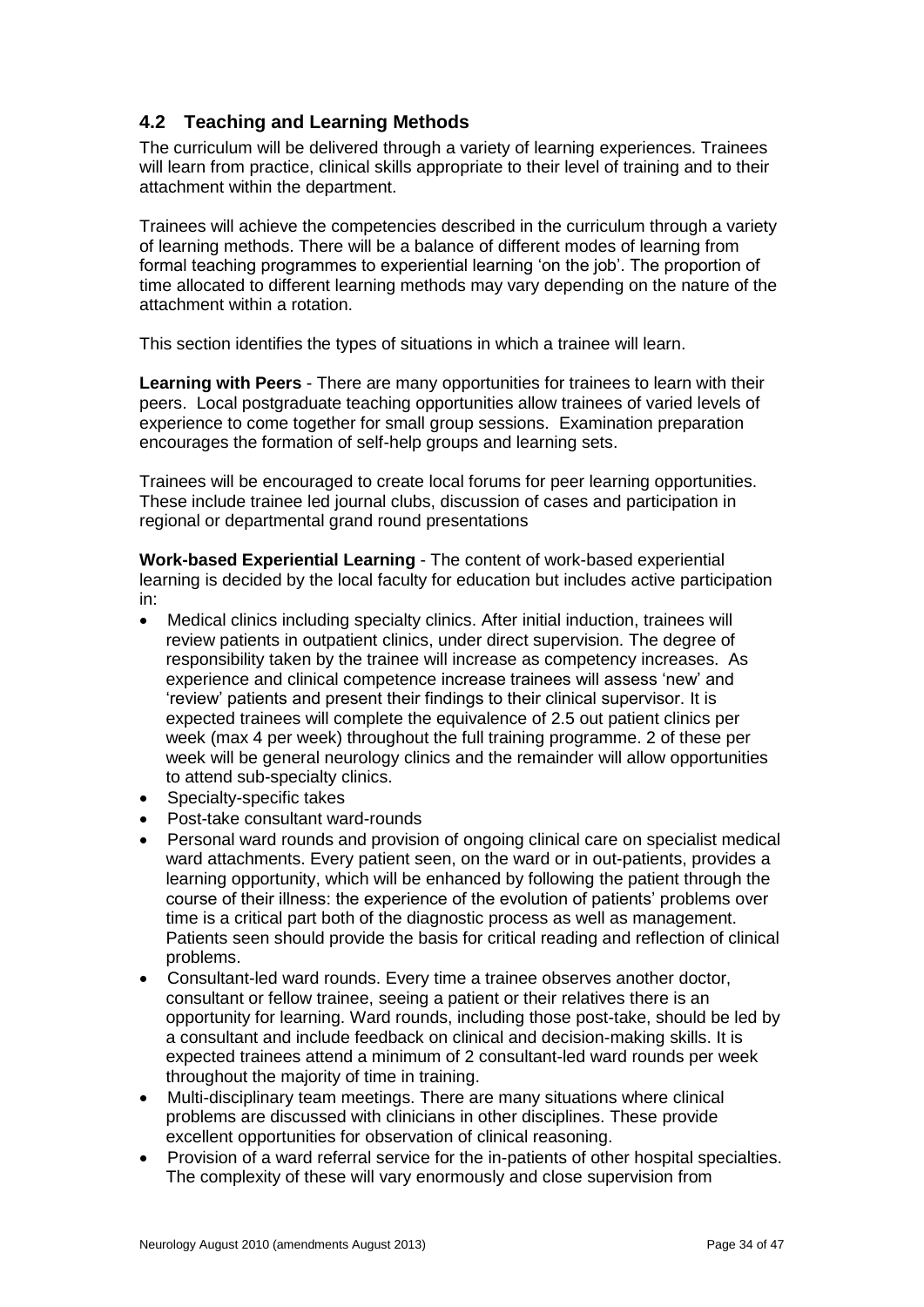consultants will ensure every training opportunity is realised. It is expected trainees keep a record of all ward referrals and on call emergency admissions seen within their portfolios.

Trainees have supervised responsibility for the care of in-patients for a minimum of 2 out of the 5 years training programme. This includes day-to-day review (i.e. providing continuity of care) of clinical conditions, note keeping, and the initial management of the acutely ill patient with referral to and liaison with clinical colleagues as necessary. The degree of responsibility taken by the trainee will increase as competency increases. There should be appropriate levels of clinical supervision throughout training with increasing clinical independence and responsibility as learning outcomes are achieved (see Section 6.1 Supervision and Feedback).

**Formal Postgraduate Teaching** – The content of these sessions are determined by the local faculty of medical education and will be based on the curriculum. There are many opportunities throughout the year for formal teaching in the local postgraduate teaching sessions and at regional, national and international meetings. Many of these are organised by the Royal Colleges of Physicians.

Suggested activities include:

- A programme of formal bleep-free regular teaching sessions to cohorts of trainees (e.g. a weekly core training hour of teaching within a Trust)
- Case presentations
- Journal clubs
- Research and audit projects
- Lectures and small group teaching
- Grand Rounds
- Clinical skills demonstrations and teaching
- Critical appraisal and evidence based medicine and journal clubs
- Joint specialty meetings
- Attendance at training programmes organised on a deanery or regional basis, which are designed to cover aspects of the training programme outlined in this curriculum.

The frequency, format and range of formal postgraduate teaching opportunities will vary between different training programmes and different clinical placements.

All trainees will be expected to attend the regional training days for neurology trainees. It is expected a register of attendance at these training will be collated for the STC Chair/TPD.

**Independent Self-Directed Learning** -Trainees will use this time in a variety of ways depending upon their stage of learning. Suggested activities include:

- Reading, including web-based material
- Maintenance of personal portfolio (self-assessment, reflective learning, personal development plan)
- Audit and research projects
- Reading journals
- Achieving personal learning goals beyond the essential, core curriculum

**Formal Study Courses** - Time to be made available for formal courses is encouraged, subject to local conditions of service. Examples include management courses and communication courses.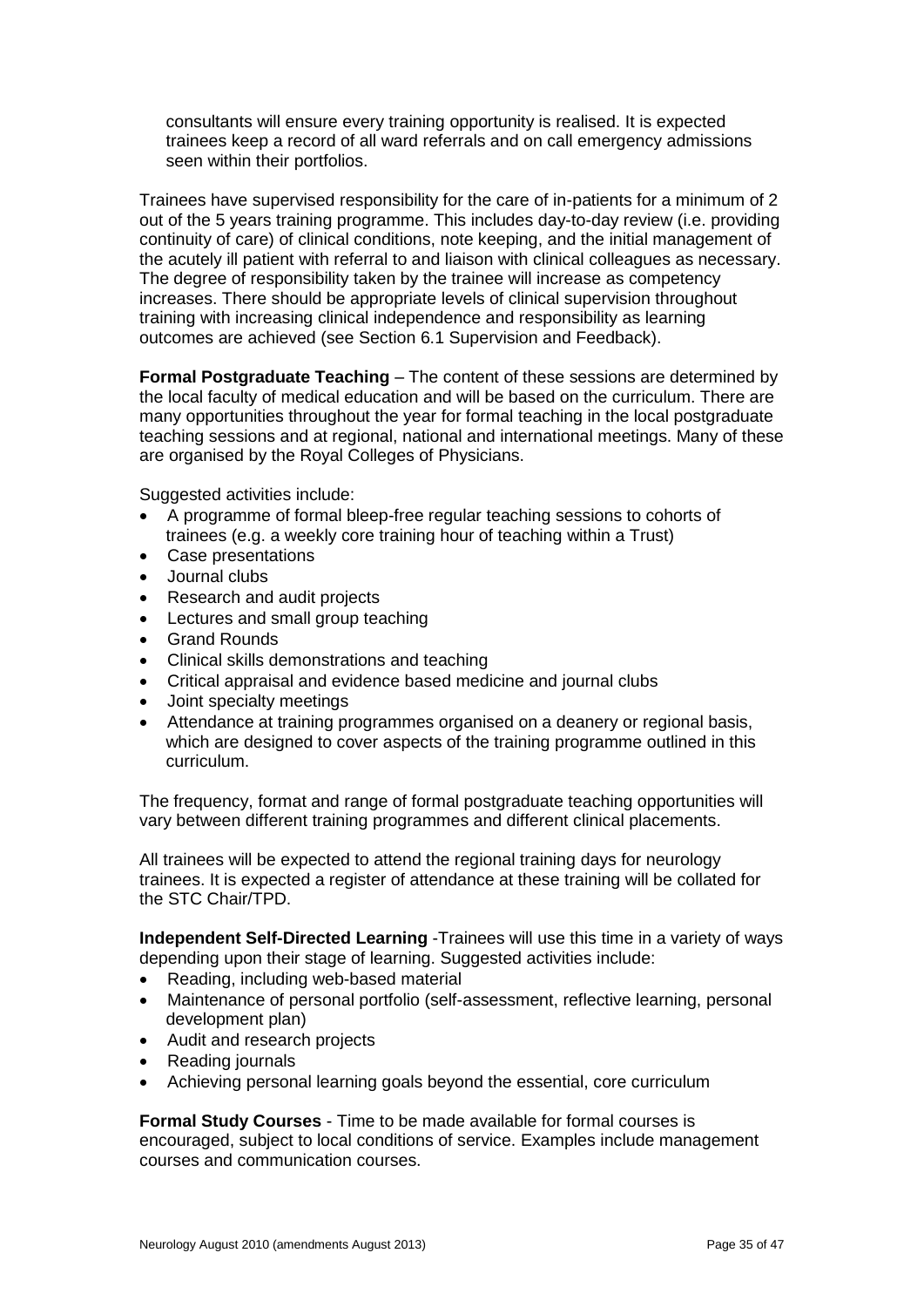Trainees will also be encouraged to attend relevant national training courses covering the major topics within the curriculum utilising their study leave entitlements.

### <span id="page-35-0"></span>**4.3 Research**

Trainees who wish to acquire research competencies, in addition to those specified in their specialty curriculum, may undertake a research project as an ideal way of obtaining those competencies. For those in specialty training, one option to be considered is that of taking time out of programme to complete a specified project or research degree. Applications to research bodies, the deanery (via an OOPR form) and the JRCPTB (via a Research Application Form) are necessary steps, which are the responsibility of the trainee. The JRCPTB Research Application Form can be accessed via the JRCPTB website. It requires an estimate of the competencies that will be achieved and, once completed, it should be returned to JRCPTB together with a job description and an up to date CV. The JRCPTB will submit applications to the relevant SACs for review of the research content including an indicative assessment of the amount of clinical credit (competence acquisition) which might be achieved. This is likely to be influenced by the nature of the research (e.g. entirely laboratorybased or strong clinical commitment), as well as duration (e.g. 12 month Masters, 2 year MD, 3-Year PhD). On approval by the SAC, the JRCPTB will advise the trainee and the deanery of the decision. The deanery will make an application to the GMC for approval of the out of programme research. All applications for out of programme research must be prospectively approved.

Upon completion of the research period the competencies achieved will be agreed by the OOP Supervisor, Educational Supervisor and communicated to the SAC, accessing the facilities available on the JRCPTB ePortfolio. The competencies achieved will determine the trainee's position on return to programme; for example if an ST3 trainee obtains all ST4 competencies then 12 months will be recognised towards the minimum training time and the trainee will return to the programme at ST5. This would be corroborated by the subsequent ARCP.

This process is shown in the diagram below: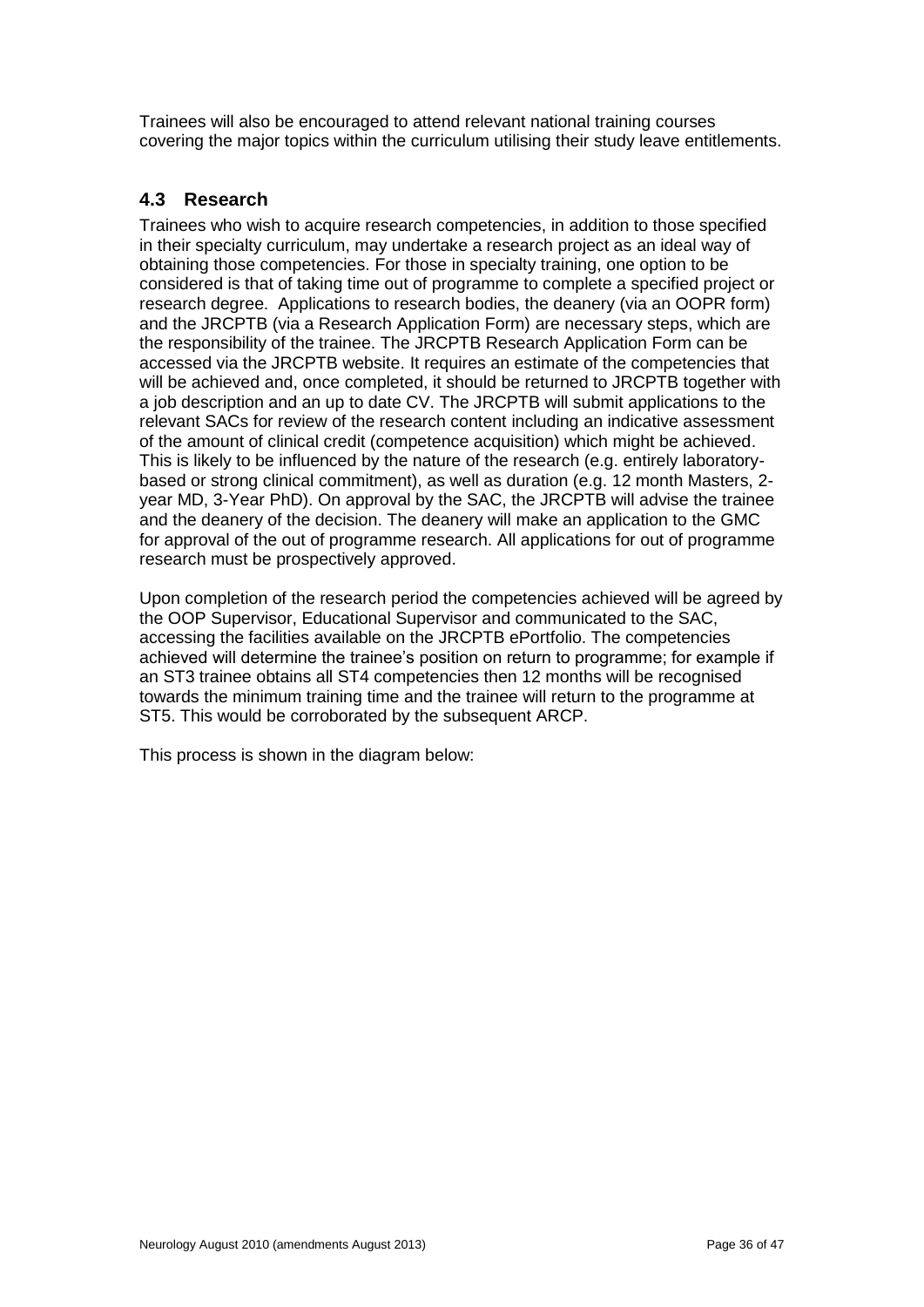

Funding will need to be identified for the duration of the research period. Trainees need not count research experience or its clinical component towards a CCT programme but must decide whether or not they wish it to be counted on application to the deanery and the JRCPTB.

A maximum period of 3 years out of programme is allowed and the SACs will recognise up to 12 months towards the minimum training times.

## <span id="page-36-0"></span>**4.4 Academic Training**

For those contemplating an academic career path, there are now well-defined posts at all levels in the Integrated Academic Training Pathway (IATP) involving the National Institute for Health Research (NIHR) and the Academy of Medical Sciences (AMS). For full details see <http://www.nccrcd.nhs.uk/intetacatrain> and [http://www.academicmedicine.ac.uk/uploads/A-pocket-guide.pdf.](http://www.academicmedicine.ac.uk/uploads/A-pocket-guide.pdf) Academic trainees may wish to focus on education or research and are united by the target of a consultant-level post in a university and/or teaching hospital, typically starting as a senior lecturer and aiming to progress to readership and professor. A postgraduate degree will usually be essential (see "out of programme experience") and academic mentorship is advised (see section 6.1). Academic competencies have been defined by the JRCPTB in association with AMS and the Colleges and modes of assessment have been incorporated in the latest edition of the Gold Guide (section 7, se[e](http://www.jrcptb.org.uk/forms/Documents/GoldGuide2009.pdf) [http://www.jrcptb.org.uk/forms/Documents/GoldGuide2009.pdf\)](http://www.jrcptb.org.uk/forms/Documents/GoldGuide2009.pdf).

Academic integrated pathways to CCT are a) considered fulltime CCTs as the default position and b) are run through in nature. The academic programmes are CCT programmes and the indicative time academic trainees to achieve the CCT is the same as the time set for non-academic trainees. If a trainee fails to achieve all the required competencies within the notional time period for the programme, this would be considered at the ARCP, and recommendations to allow completion of clinical training would be made (assuming other progress to be satisfactory). An academic trainee working in an entirely laboratory-based project would be likely to require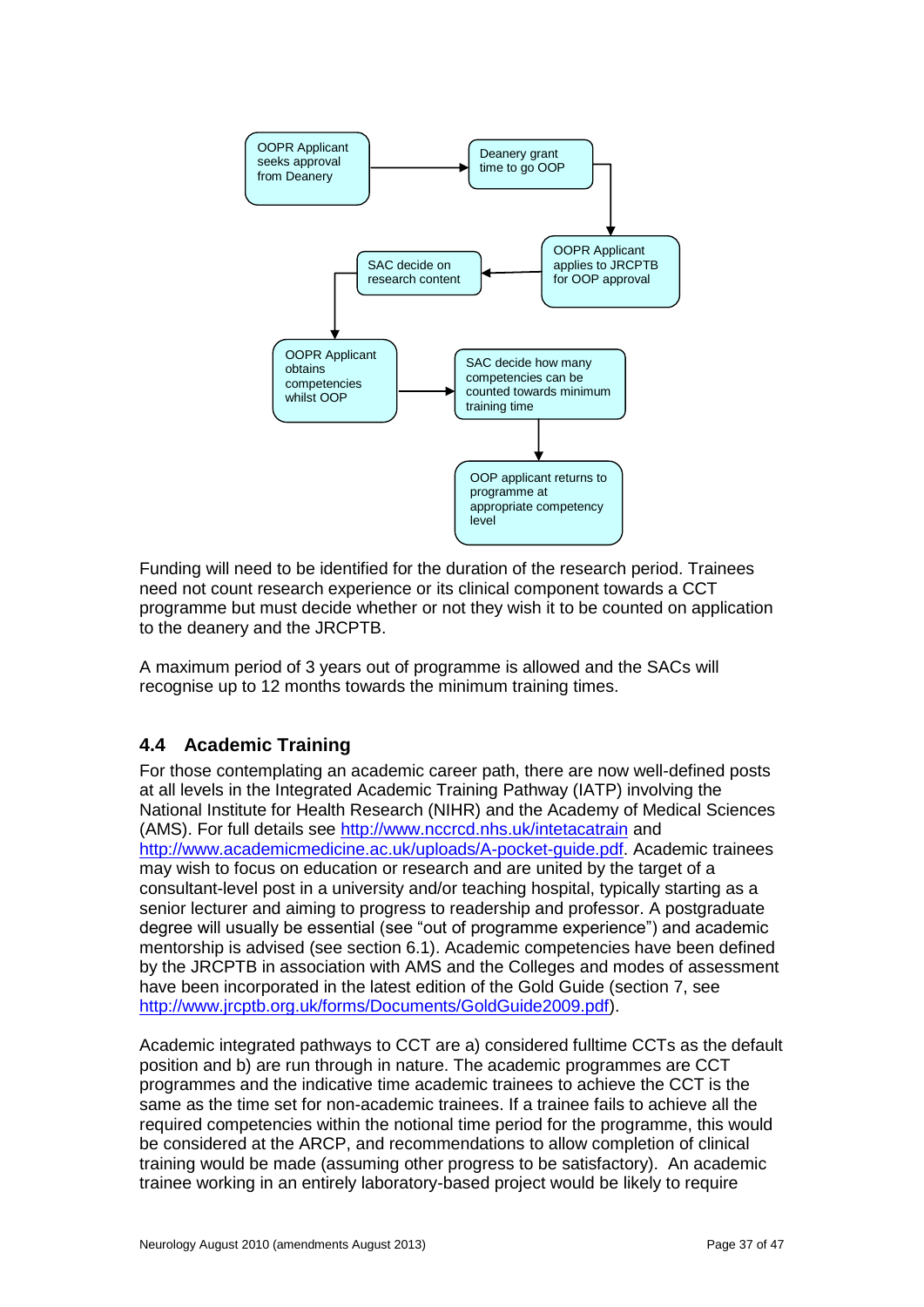additional clinical training, whereas a trainee whose project is strongly clinically oriented may complete within the "normal" time (see the guidelines for monitoring training and progress)

[http://www.academicmedicine.ac.uk/careersacademicmedicine.aspx.](http://www.academicmedicine.ac.uk/careersacademicmedicine.aspx) Extension of a CCT date will be in proportion depending upon the nature of the research and will ensure full capture of the specialty outcomes set down by the Royal College and approved by GMC.

All applications for research must be prospectively approved by the SAC and the regulator, see [www.jrcptb.org.uk](http://www.jrcptb.org.uk/) for details of the process.

## <span id="page-37-0"></span>**5 Assessment**

### <span id="page-37-1"></span>**5.1 The Assessment System**

The purpose of the assessment system is to:

- enhance learning by providing formative assessment, enabling trainees to receive immediate feedback, measure their own performance and identify areas for development;
- drive learning and enhance the training process by making it clear what is required of trainees and motivating them to ensure they receive suitable training and experience;
- provide robust, summative evidence that trainees are meeting the curriculum standards during the training programme;
- ensure trainees are acquiring competencies within the domains of Good Medical Practice*;*
- assess trainees' actual performance in the workplace;
- ensure that trainees possess the essential underlying knowledge required for their specialty;
- inform the Annual Review of Competence Progression (ARCP), identifying any requirements for targeted or additional training where necessary and facilitating decisions regarding progression through the training programme;
- identify trainees who should be advised to consider changes of career direction.

The integrated assessment system comprises workplace-based assessments and knowledge – based assessments. Individual assessment methods are described in more detail below.

Workplace-based assessments will take place throughout the training programme to allow trainees to continually gather evidence of learning and to provide trainees with formative feedback. They are not individually summative but overall outcomes from a number of such assessments provide evidence for summative decision making. The number and range of these will ensure a reliable assessment of the training relevant to their stage of training and achieve coverage of the curriculum.

### <span id="page-37-2"></span>**5.2 Assessment Blueprint**

In the syllabus [\(3.3\)](#page-5-0) the "Assessment Methods" shown are those that are appropriate as **possible** methods that could be used to assess each competency. It is not expected that all competencies will be assessed and that where they are assessed not every method will be used.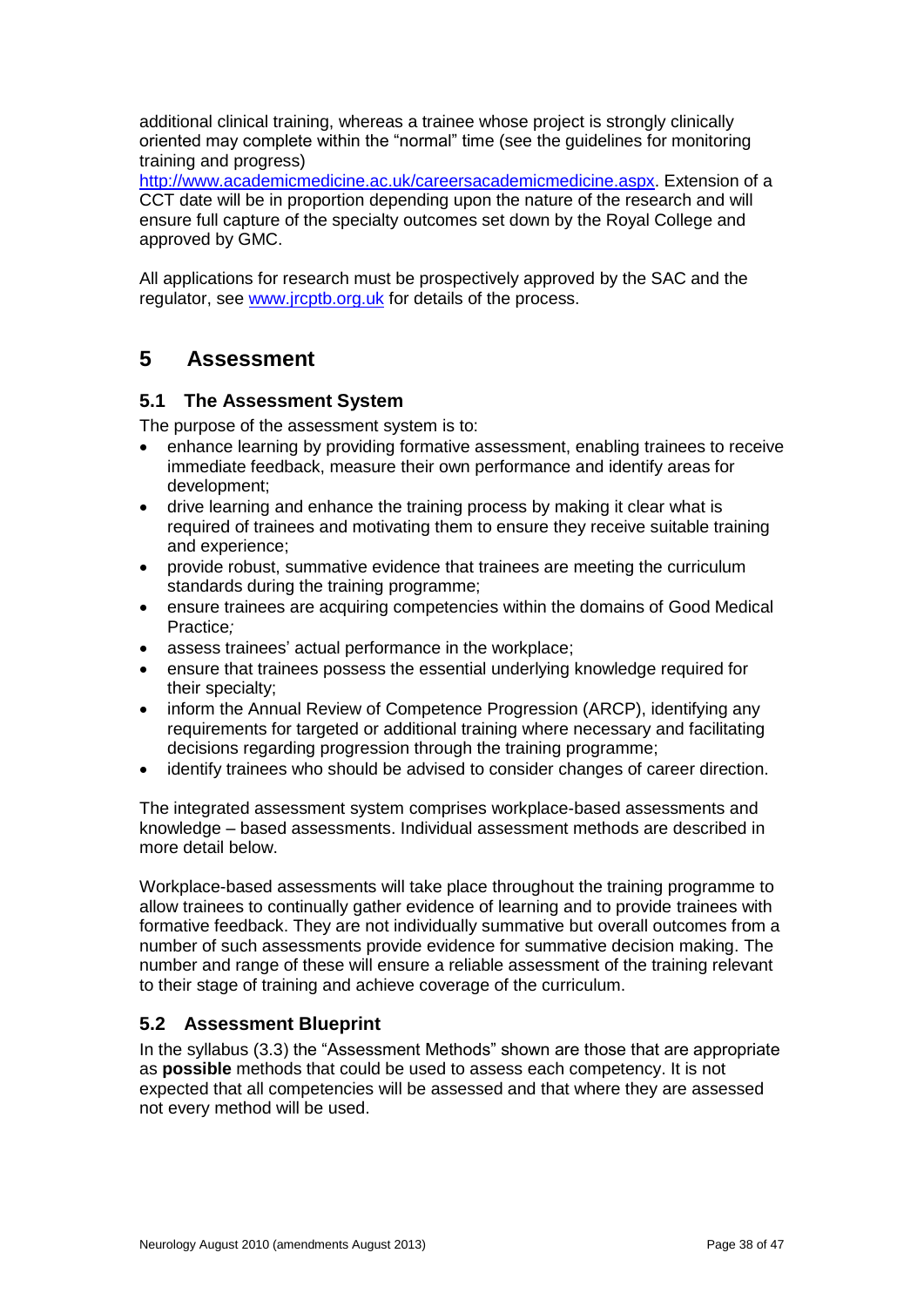### <span id="page-38-0"></span>**5.3 Assessment Methods**

The following assessment methods are used in the integrated assessment system:

### **Examinations**

The Federation of Royal Colleges of Physicians of the UK, in association with the Association of British Neurologists (ABN) has developed a Specialty Certificate Examination. The SCE in neurology is a summative assessment that is a prerequisite for attainment of the CCT.

The aim of this national assessment is to assess a trainee's knowledge and understanding of the clinical sciences relevant to specialist medical practice and of common or important disorders to a level appropriate for a newly appointed consultant.

Information about the SCE in neurology, including guidance for candidates, is available on the MRCP(UK) website [www.mrcpuk.org](http://www.mrcpuk.org/)

### **Workplace-based assessments**

- Multi-Source Feedback (MSF)
- mini-Clinical Evaluation Exercise (mini-CEX)
- Direct Observation of Procedural Skills (DOPS)
- Case-Based Discussion (CbD)
- Patient Survey (PS)
- Quality Improvement Project Assessment Tool (QIPAT)
- Audit Assessment (AA)
- Teaching Observation (TO)

These methods are described briefly below. More information about these methods including guidance for trainees and assessors is available in the ePortfolio and on the JRCPTB website [www.jrcptb.org.uk.](http://www.jrcptb.org.uk/) Workplace-based assessments should be recorded in the trainee's ePortfolio. The workplace-based assessment methods include feedback opportunities as an integral part of the assessment process. This is explained in the guidance notes provided for the techniques.

#### **Multisource Feedback** (MSF)

This tool is a method of assessing generic skills such as communication, leadership, team working, reliability etc, across the domains of Good Medical Practice. This provides objective systematic collection and feedback of performance data on a trainee, derived from a number of colleagues. 'Raters' are individuals with whom the trainee works, and includes doctors, administration staff, and other allied professionals. The trainee will not see the individual responses by raters but feedback is given to the trainee by the Educational Supervisor.

All trainees will need to complete a minimum of two MSF assessments during the 5 years training programme as a mandatory requirement, but the STC Chair/TPD may stipulate additional MSF assessments for all or some trainees within a training programme. This decision will be made in response to educational supervisor reports or the decisions from an ARCP.

### **mini-Clinical Evaluation Exercise** (mini-CEX)

This tool evaluates a clinical encounter with a patient to provide an indication of competence in skills essential for good clinical care such as history taking, examination and clinical reasoning. The trainee receives immediate feedback to aid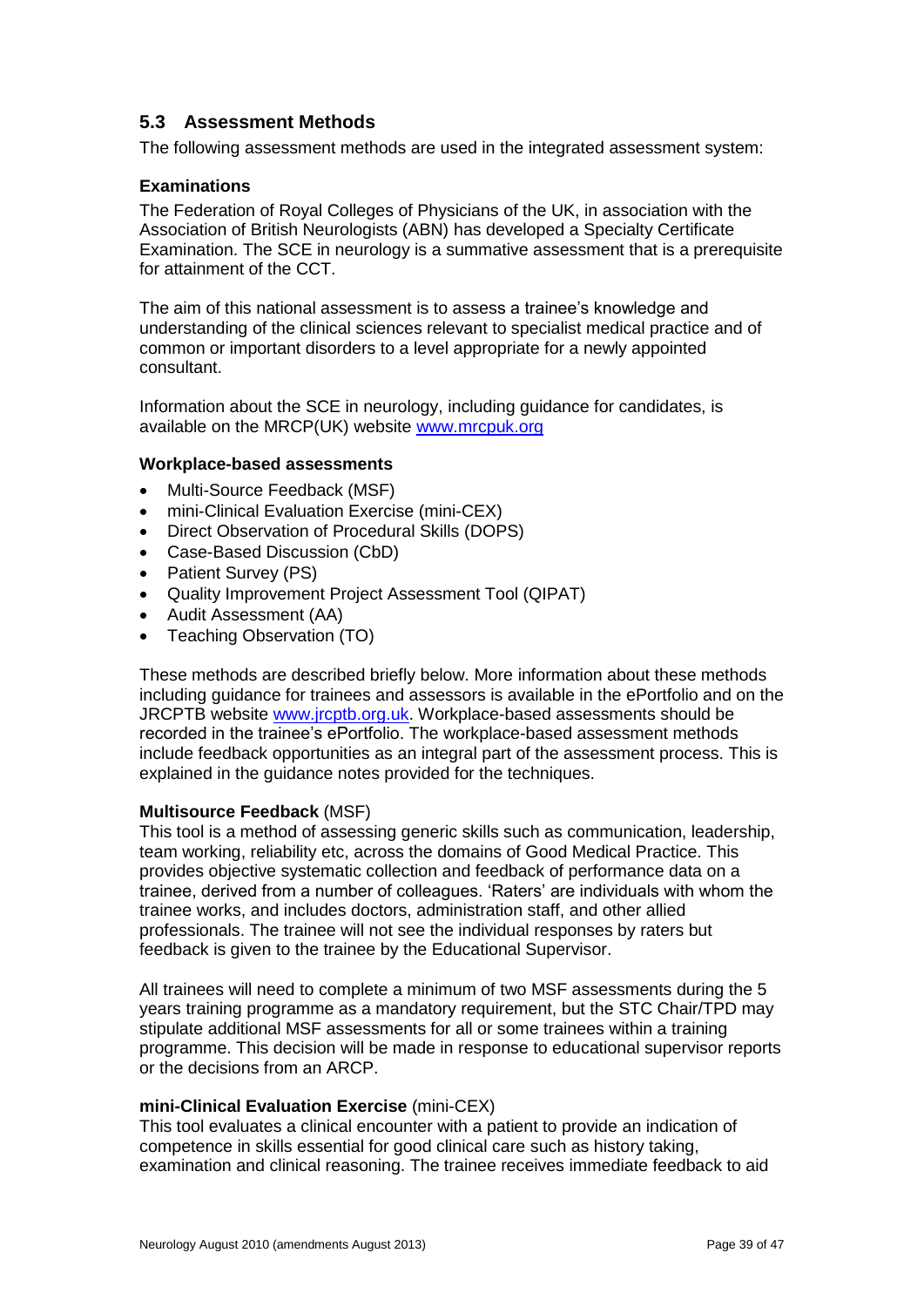learning. The mini-CEX can be used at any time and in any setting when there is a trainee and patient interaction and an assessor is available.

All trainees must complete a minimum of 4 satisfactory mini-CEX assessments per year with a maximum of 2 per year per assessor as a mandatory requirement. The complexity of each mini-CEX should relate to the level of training and the breadth should cover the full curriculum over the 5 years training programme. These are highlighted as mandatory (M) or recommended (R) in the syllabus section 3.3.

#### **Direct Observation of Procedural Skills** (DOPS)

A DOPS is an assessment tool designed to assess the performance of a trainee in undertaking a practical procedure, against a structured checklist. The trainee receives immediate feedback to identify strengths and areas for development.

These assessments are not mandatory within the neurology curriculum although trainees may wish to incorporate lumbar puncture as a recommended DOPS. The complexity of the lumbar puncture procedure (for example therapeutic rather than diagnostic) should be greater than that achieved during CMT.

#### **Case based Discussion** (CbD)

The CbD assesses the performance of a trainee in their management of a patient to provide an indication of competence in areas such as clinical reasoning, decisionmaking and application of medical knowledge in relation to patient care. It also serves as a method to document conversations about, and presentations of, cases by trainees. The CbD should include discussion about a written record (such as written case notes, out-patient letter, discharge summary). A typical encounter might be when presenting newly referred patients in the out-patient department.

A minimum of 4 satisfactory assessments per year with the use of at least two assessors is a mandatory requirement. These should complement the mini-CEX assessments. The complexity of each CbD should relate to the level of training and the breadth should cover the full curriculum over the 5 years training programme. These are highlighted as mandatory (M) or recommended (R) in the syllabus section 3.3.

#### **Patient Survey** (PS)

Patient Survey address issues, including behaviour of the doctor and effectiveness of the consultation, which are important to patients. It is intended to assess the trainee's performance in areas such as interpersonal skills, communication skills and professionalism by concentrating solely on their performance during one consultation.

#### **Audit Assessment Tool** (AA)

The Audit Assessment Tool is designed to assess a trainee's competence in completing an audit. The Audit Assessment can be based on review of audit documentation or on a presentation of the audit at a meeting. If possible the trainee should be assessed on the same audit by more than one assessor.

All trainees are expected to complete 2 audit projects within the 5 years training programme. Trainees should show how they have instigated, collated and presented a piece of work, as well as reflected upon any changes in clinical management as a result of work completed. A Quality Improvement Project Assessment Tool (QIPAT) may be undertaken in place of 1 of the audit projects.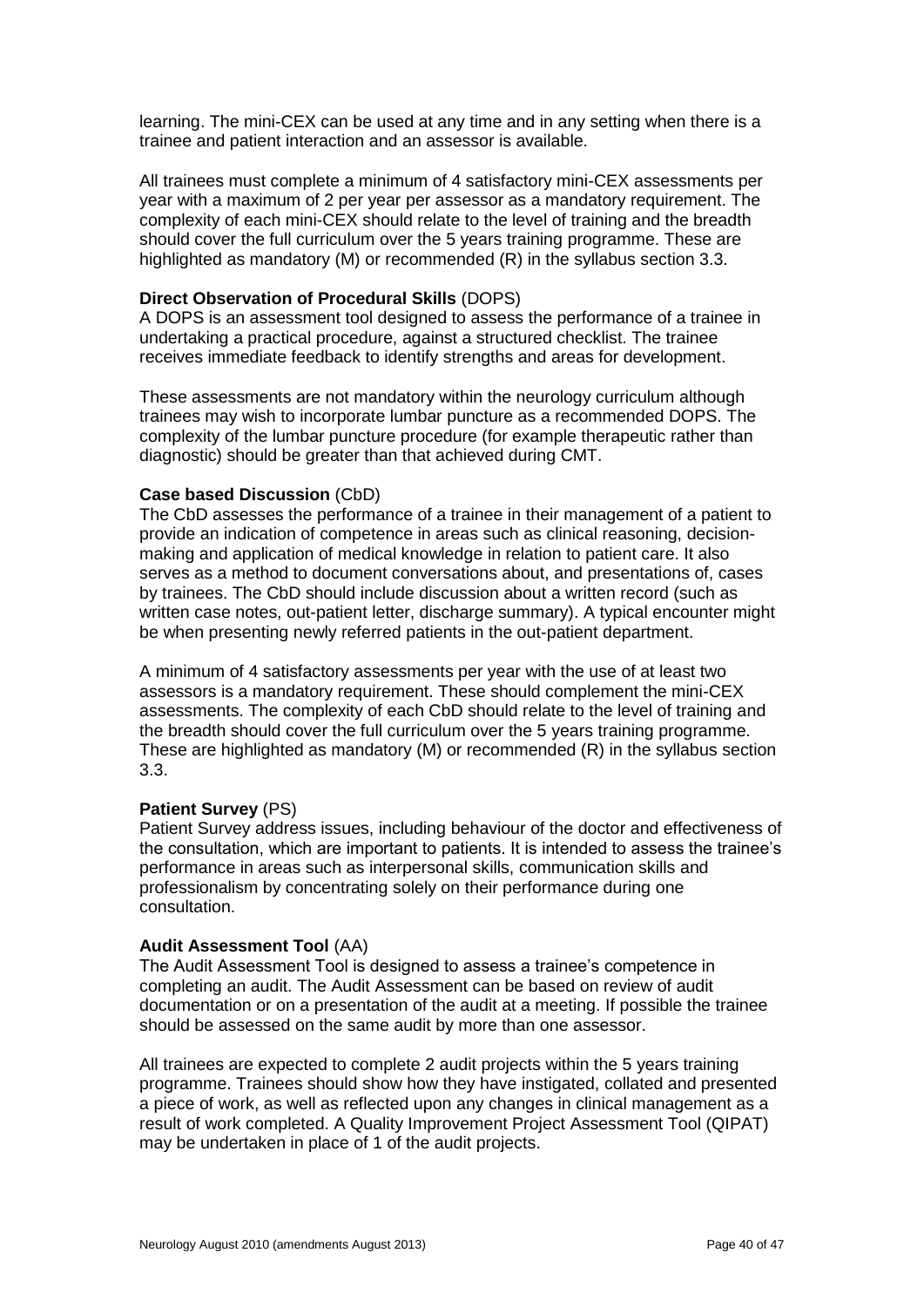### **Quality Improvement Project Assessment Tool** (QIPAT)

The Quality Improvement Project Assessment tool is designed to assess a trainee's competence in completing a quality improvement project. The Quality Improvement Project Assessment can be based on review of quality improvement project documentation OR on a presentation of the quality improvement project at a meeting. If possible the trainee should be assessed on the same quality improvement project by more than one assessor. A Quality Improvement Project Assessment Tool (QIPAT) may be undertaken in place of 1 of the audit projects.

### **Teaching Observation** (TO)**\***

The Teaching Observation form is designed to provide structured, formative feedback to trainees on their competence at teaching. The Teaching Observation can be based on any instance of formalised teaching by the trainee that has been observed by the assessor. The process should be trainee-led (identifying appropriate teaching sessions and assessors).

\*Optional assessment method but strongly recommended

### <span id="page-40-0"></span>**5.4 Decisions on Progress (ARCP)**

The Annual Review of Competence Progression (ARCP) is the formal method by which a trainee's progression through her/his training programme is monitored and recorded. ARCP is not an assessment – it is the review of evidence of training and assessment. The ARCP process is described in A Reference Guide for Postgraduate Specialty Training in the UK (the "Gold Guide" – available from [www.mmc.nhs.uk\)](http://www.mmc.nhs.uk/). Deaneries are responsible for organising and conducting ARCPs. The evidence to be reviewed by ARCP panels should be collected in the trainee's ePortfolio.

The ARCP Decision Aid is included in section 5.5, giving details of the evidence required of trainees for submission to the ARCP panels.

All trainees should receive a minimum of 3 months' notice of the date of the ARCP. The ARCP panel will include the STC Chair in neurology (or his/her nominated deputy), a minimum of 1 other neurology educational supervisor, as well as representatives from the deanery including lay membership.

All trainees will be expected to ensure that their ePortfolio is up-to-date with all the necessary evidence, as outlined below in the ARCP Decision Aid at least 2 weeks before the ARCP date.

Trainees are not expected to attend the ARCP meeting but will be notified of the panel's conclusions.

All trainees in OOPE will also undergo an ARCP and need a satisfactory report from their educational or research supervisor.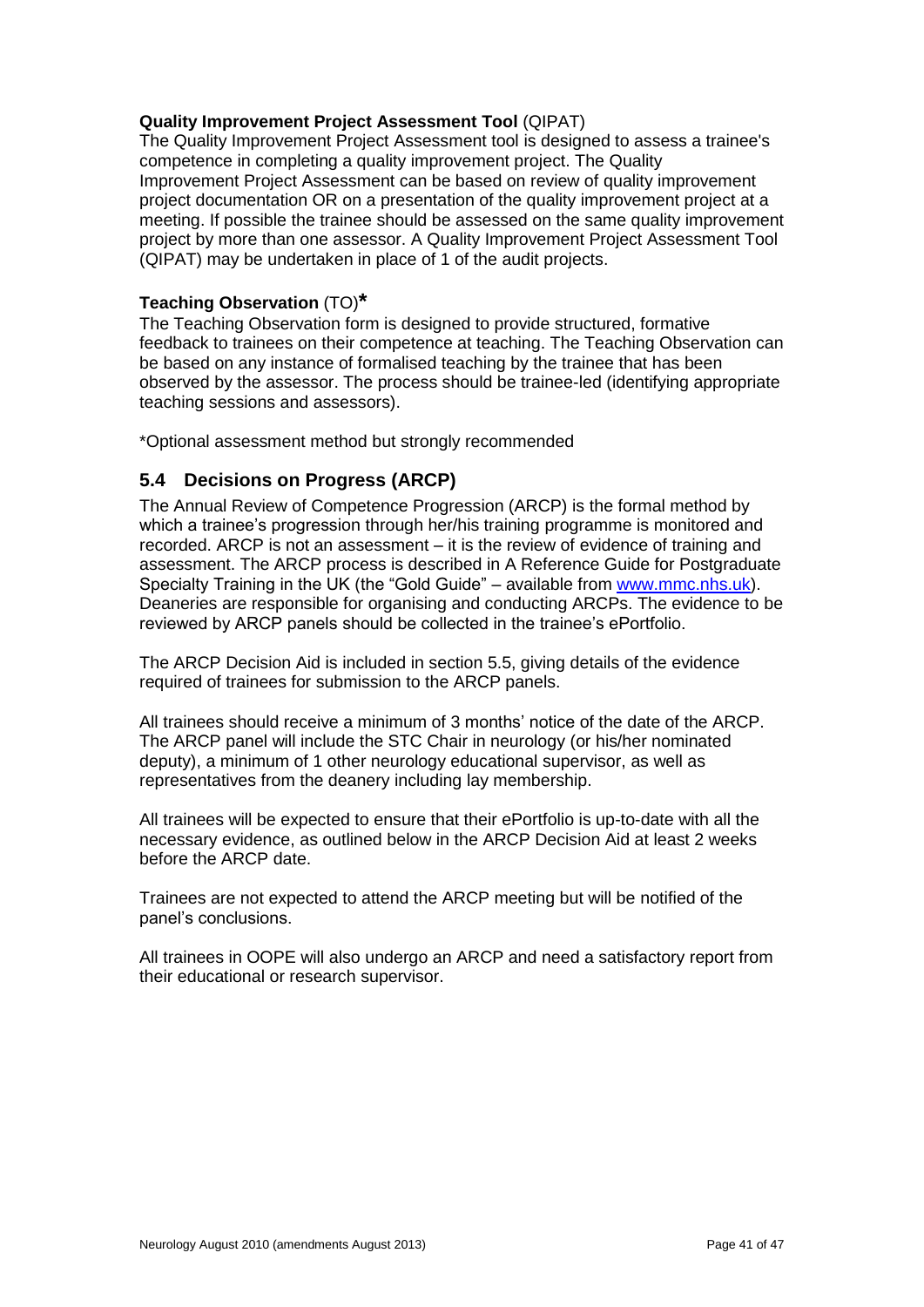## **5.5 ARCP Decision Aid**

(M) Mandatory, (R) Recommended

|                                                                                 | ST <sub>3</sub>                                                                                              | ST4 and ST5                                                      | ST <sub>6</sub>                                                  | ST <sub>7</sub>                                                                                                       |
|---------------------------------------------------------------------------------|--------------------------------------------------------------------------------------------------------------|------------------------------------------------------------------|------------------------------------------------------------------|-----------------------------------------------------------------------------------------------------------------------|
| <b>Examinations (M)</b>                                                         |                                                                                                              | <b>Specialty Certificate</b><br>Examination (SCE) attempted      | SCE passed/attempted                                             | <b>Specialty Certificate Examination</b><br>passed to achieve CCT                                                     |
| <b>Multisource Feedback (M)</b>                                                 | Satisfactory MSF                                                                                             |                                                                  | Satisfactory MSF                                                 |                                                                                                                       |
| mini-CEX (M)                                                                    | Minimum 4 satisfactory spread<br>across curriculum.                                                          | As ST3 with broadening<br>curriculum coverage and<br>complexity. | As ST3 with broadening<br>curriculum coverage and<br>complexity. | As ST3 with broadening curriculum<br>coverage and complexity to<br>include all mandatory topics within<br>curriculum. |
| <b>Case based Discussion (M)</b>                                                | Minimum 4 satisfactory,<br>spread across curriculum and<br>complementary to mini-CEX.                        | As ST3 with broadening<br>curriculum coverage and<br>complexity. | As ST3 with broadening<br>curriculum coverage and<br>complexity. | As ST3 with broadening curriculum<br>coverage and complexity to<br>include all mandatory topics within<br>curriculum. |
| Teaching Observation* (R)                                                       | Satisfactory TO                                                                                              |                                                                  |                                                                  | Satisfactory TO                                                                                                       |
| <b>Patient Survey (M)</b>                                                       |                                                                                                              |                                                                  | Satisfactory PS                                                  |                                                                                                                       |
| <b>Direct Observation of</b><br><b>Procedural Skills (R)</b>                    | Lumbar Puncture                                                                                              |                                                                  |                                                                  |                                                                                                                       |
| ePortfolio (M)                                                                  | Evidence of clinical experience<br>commensurate with clinical<br>attachments during ST3.                     | As ST3 but with increasing<br>coverage of the curriculum.        | Evidence of breadth of<br>coverage of the curriculum.            | Evidence of experience across the<br>whole curriculum.                                                                |
| <b>Educational and Clinical</b><br><b>Supervisor's Reports (M)</b>              | To provide triangulation of<br>ePortfolio evidence and<br>context for interpretation of<br>CbD and mini-CEX. | As ST <sub>3</sub>                                               | As ST3                                                           | As ST3                                                                                                                |
| <b>Quality Improvement</b><br><b>Projects (QIPAT)or Audit</b><br>Assessment (M) | Minimum of 2 completed audits (or 1 audit and 1 quality improvement project) in 5 years training programme.  |                                                                  |                                                                  |                                                                                                                       |

<span id="page-41-0"></span>**\*** Optional assessment method (strongly recommended)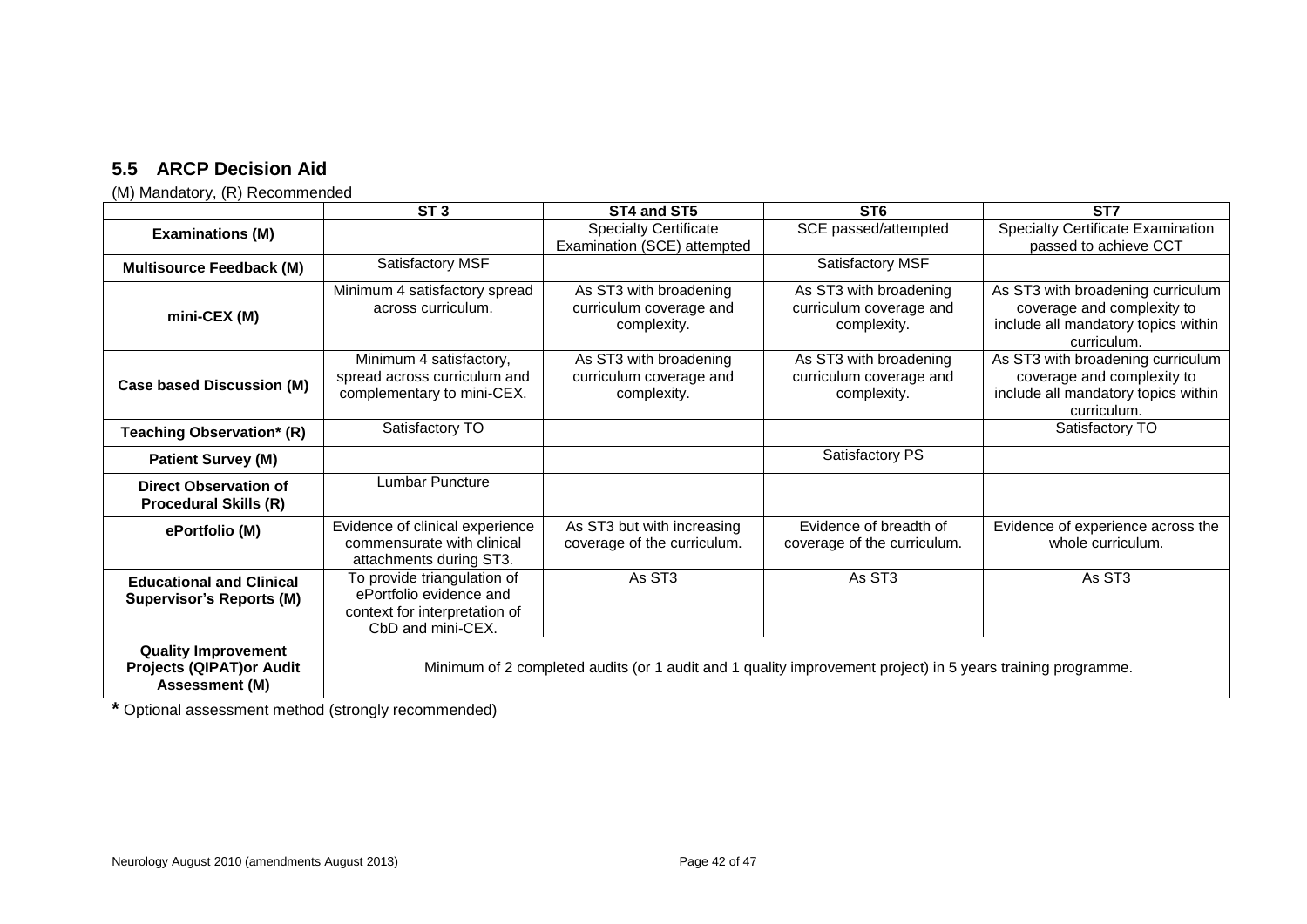### <span id="page-42-0"></span>**5.6 Penultimate Year Assessment (PYA)**

The penultimate ARCP prior to the anticipated CCT date will include an external assessor from outside the training programme. JRCPTB and the deanery will coordinate the appointment of this assessor. This is known as "PYA". Whilst the ARCP will be a review of evidence, the PYA will include a face to face component.

### <span id="page-42-1"></span>**5.7 Complaints and Appeals**

The MRCP(UK) office has complaints procedures and appeals regulations documented in its website which apply to all examinations run by the Royal Colleges of Physicians including the specialty certificate examination (SCE).

All workplace-based assessment methods incorporate direct feedback from the assessor to the trainee and the opportunity to discuss the outcome. If a trainee has a complaint about the outcome from a specific assessment this is their first opportunity to raise it.

Appeals against decisions concerning in-year assessments will be handled at deanery level and deaneries are responsible for setting up and reviewing suitable processes. If a formal complaint about assessment is to be pursued this should be referred in the first instance to the chair of the Specialty Training Committee who is accountable to the regional deanery. Continuing concerns should be referred to the Associate Dean.

## <span id="page-42-2"></span>**6 Supervision and Feedback**

### <span id="page-42-3"></span>**6.1 Supervision**

All elements of work in training posts must be supervised with the level of supervision varying depending on the experience of the trainee and the clinical exposure and case mix undertaken. Outpatient and referral supervision must routinely include the opportunity to personally discuss all cases if required. As training progresses the trainee should have the opportunity for increasing autonomy, consistent with safe and effective care for the patient.

Trainees will at all times have a named educational supervisor throughout the 5 years training programme (or longer if time is spent for OOPE) in addition to clinical supervisors in each placement, responsible for overseeing their education. Depending on local arrangements these roles may be combined into a single role of educational supervisor. Trainees may have more than one educational supervisor dependent upon the geography of a local training programme. All educational supervisors will have undergone appropriate training and a record of this will be collected by the STC Chair/TPD in each deanery and forwarded to the SAC in neurology Chair. This training may be deanery, Royal Colleges of Physicians or hospital trust led.

The responsibilities of supervisors have been defined by GMC in the document "Operational Guide for the PMETB Quality Framework". These definitions have been agreed with the National Association of Clinical Tutors, the Academy of Medical Royal Colleges and the Gold Guide team at MMC, and are reproduced below: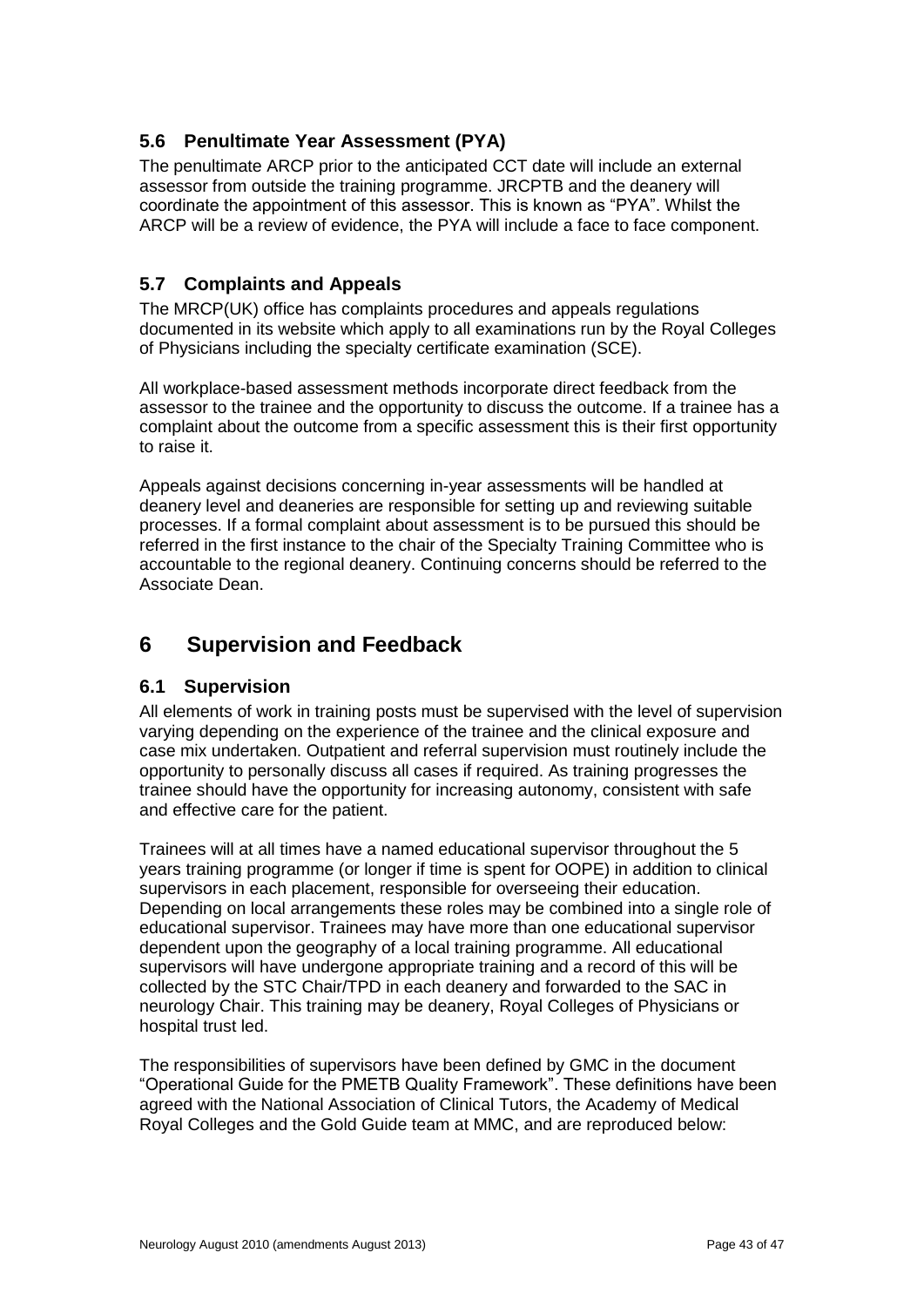### *Educational supervisor*

*A trainer who is selected and appropriately trained to be responsible for the overall supervision and management of a specified trainee's educational progress during a training placement or series of placements. The Educational Supervisor is responsible for the trainee's Educational Agreement.*

#### *Clinical supervisor*

*A trainer who is selected and appropriately trained to be responsible for overseeing a specified trainee's clinical work and providing constructive feedback during a training placement. Some training schemes appoint an Educational Supervisor for each placement. The roles of Clinical and Educational Supervisor may then be merged.*

The Educational Supervisor, when meeting with the trainee, should discuss issues of clinical governance, risk management and any report of any untoward clinical incidents involving the trainee. The Educational Supervisor should be part of the clinical specialty team. Thus if the clinical directorate (clinical director) have any concerns about the performance of the trainee, or there were issues of doctor or patient safety, these would be discussed with the Educational Supervisor. These processes, which are integral to trainee development, must not detract from the statutory duty of the trust to deliver effective clinical governance through its management systems.

Opportunities for feedback to trainees about their performance will arise through the use of the workplace-based assessments, regular appraisal meetings with supervisors, other meetings and discussions with supervisors and colleagues, and feedback from ARCP.

### <span id="page-43-0"></span>**6.2 Appraisal**

A formal process of appraisals and reviews underpins training. This process ensures adequate supervision during training provides continuity between posts and different supervisors and is one of the main ways of providing feedback to trainees. All appraisals should be recorded in the ePortfolio

### **Induction Appraisal**

The trainee and clinical/educational supervisor should have an appraisal meeting at the beginning of each post to review the trainee's progress so far, agree learning objectives for the post ahead and identify the learning opportunities presented by the post. Reviewing progress through the curriculum will help trainees to compile an effective Personal Development Plan (PDP) of objectives for the upcoming post. This PDP should be agreed during the Induction Appraisal. The trainee and supervisor should also both sign the educational agreement in the e-portfolio at this time. recording their commitment to the training process.

### **Mid-point Review**

This meeting between trainee and educational supervisor is mandatory (except when an attachment is shorter than 6 months), but is encouraged particularly if either the trainee or educational or clinical supervisor has training concerns or the trainee has been set specific targeted training objectives at their ARCP. At this meeting trainees should review their PDP with their supervisor using evidence from the e-portfolio. Workplace-based assessments and progress through the curriculum can be reviewed to ensure trainees are progressing satisfactorily, and attendance at educational events should also be reviewed. The PDP can be amended at this review.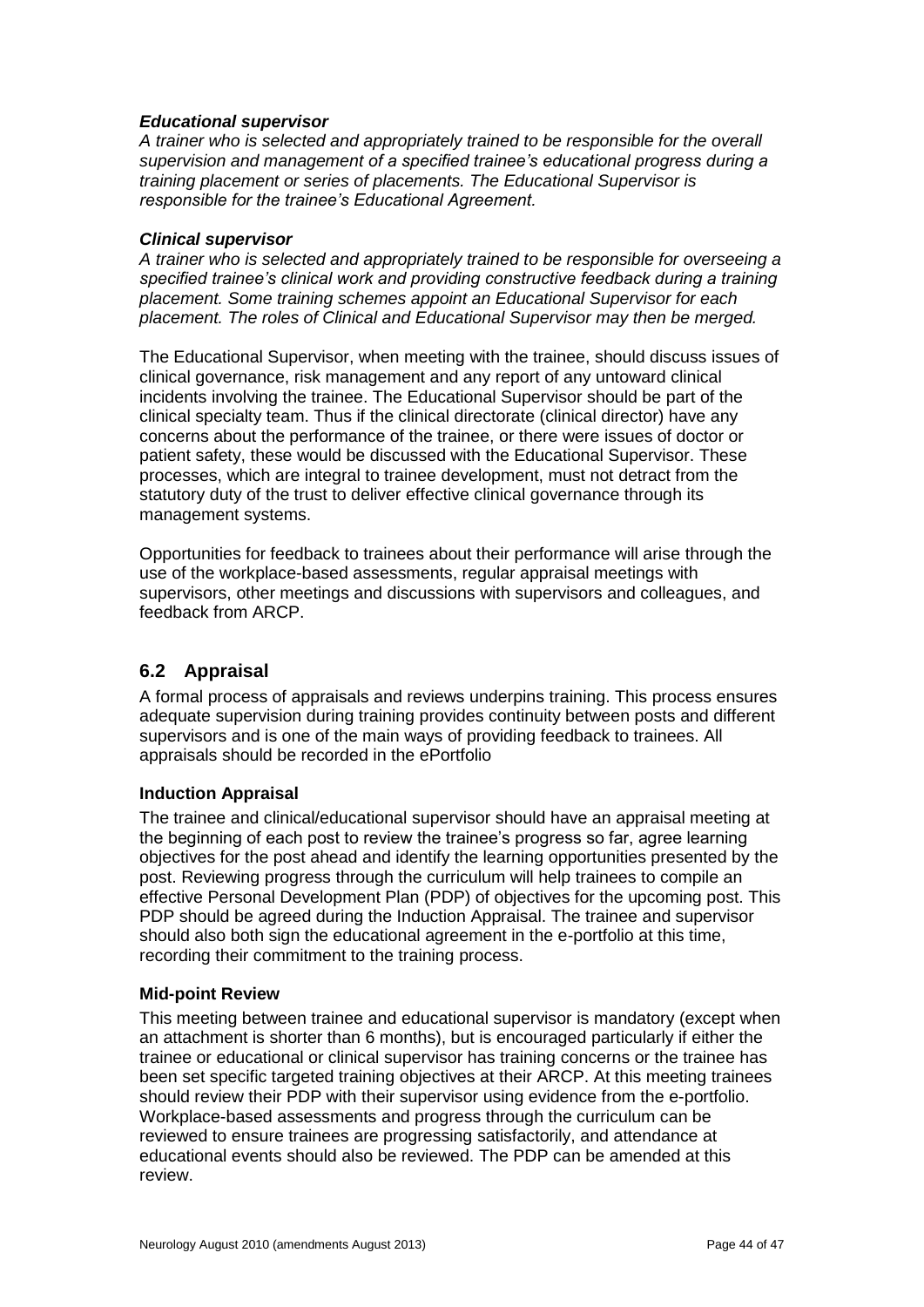### **End of Attachment Appraisal**

Trainees should review the PDP and curriculum progress with their clinical/educational supervisor using evidence from the e-portfolio. Specific concerns may be highlighted from this appraisal. The end of attachment appraisal form should record the areas where further work is required to overcome any shortcomings. Further evidence of competence in certain areas may be needed, such as planned workplace-based assessments, and this should be recorded. If there are significant concerns following the end of attachment appraisal then the programme director should be informed.

All trainees should meet their educational supervisor approximately 1-2 months before the ARCP date to review the progress in training since the last ARCP. The trainee and educational supervisor should summarise the progress formally in writing in the Educational Supervisor's Report in the ePortfolio to help inform the ARCP process.

It is expected that the educational supervisor will feedback the results of any MSF assessments or any other relevant reports to the trainee and a summary of this assessment will be available to the ARCP panel in the ePortfolio.

## <span id="page-44-0"></span>**7 Managing Curriculum Implementation**

### <span id="page-44-1"></span>**7.1 Intended Use of Curriculum by Trainers and Trainees**

This curriculum and ePortfolio are web-based documents which are available from the Joint Royal Colleges of Physicians Training Board (JRCPTB) website [www.jrcptb.org.uk.](http://www.jrcptb.org.uk/)

The educational supervisors and trainers can access the up-to-date curriculum from the JRCPTB website and will be expected to use this as the basis of their discussion with trainees. Both trainers and trainees are expected to have a good knowledge of the curriculum and should use it as a guide for their training programme.

Each trainee will engage with the curriculum by maintaining an ePortfolio. The trainee will use the curriculum to develop learning objectives and reflect on learning experiences.

All educational supervisors will have undergone appropriate training on how to be effective educational supervisor. This training should include diversity training and a record of training undertaken will be collected by the STC Chair/TPD in each deanery and forwarded to the SAC in neurology Chair. This training may be deanery, Royal Colleges of Physicians or hospital trust led.

The training of STC Chairs/TPDs will be expected to be more comprehensive than educational supervisors and include sessions on trainees in difficulty (TID), appraisal and teaching techniques (e.g. study days from the Physicians as Educators Course run by the Royal College of Physicians of London).

Developments in the curriculum will be fed to STC Chairs/TPDs from the deanery, SAC or JRCPTB and it will be the responsibility of the STC Chairs/TPDs to disseminate this information to all the educational and clinical supervisors. It is suggested that each STC Chair/TPD hold regular review meetings with all the supervisors to review the local training programme.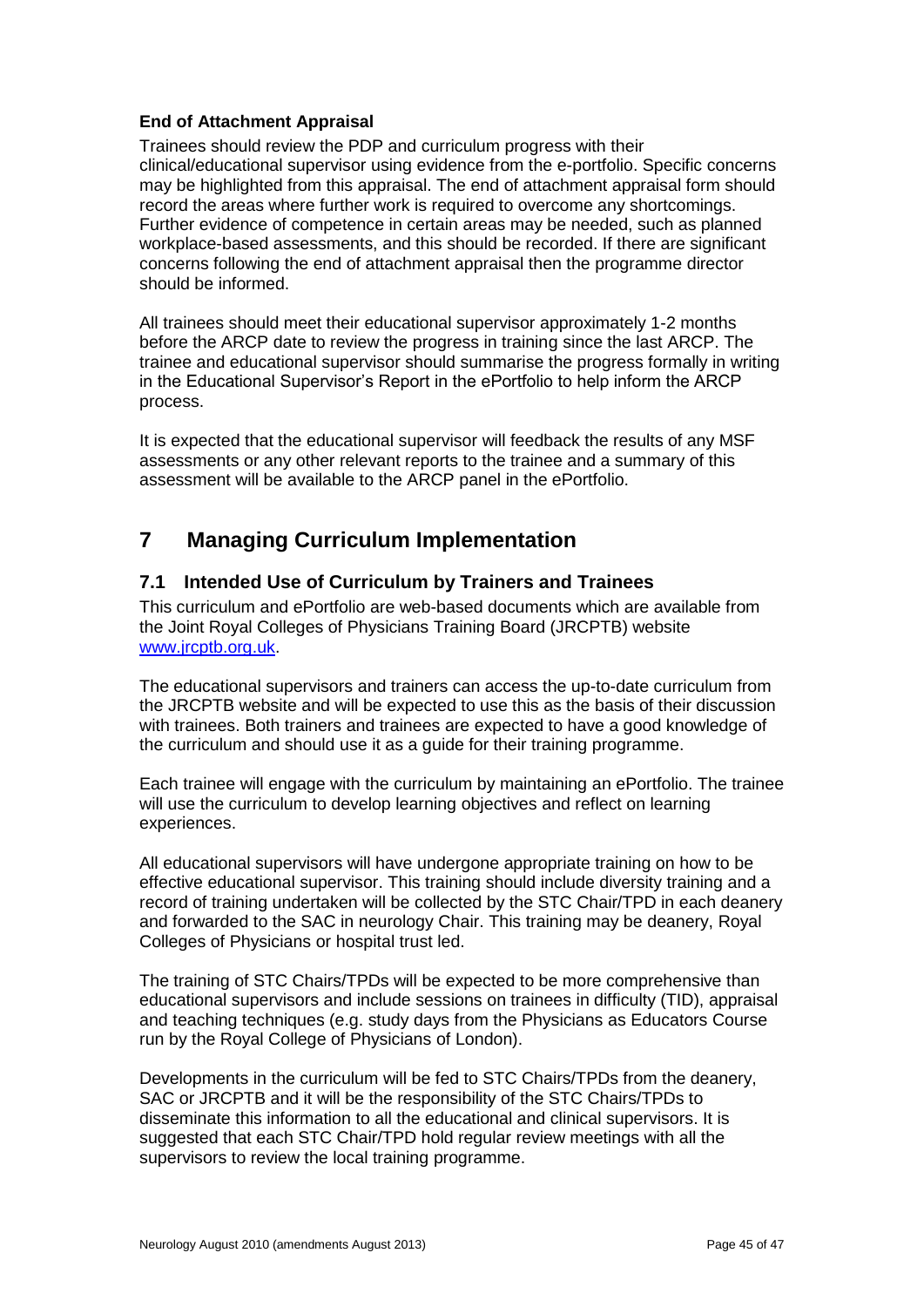## <span id="page-45-0"></span>**7.2 Recording Progress**

On enrolling with JRCPTB trainees will be given access to the ePortfolio for neurology. The ePortfolio allows evidence to be built up to inform decisions on a trainee's progress and provides tools to support trainees' education and development.

The trainee's main responsibilities are to ensure the ePortfolio is kept up to date, arrange assessments and ensure they are recorded, prepare drafts of appraisal forms, maintain their personal development plan, record their reflections on learning and record their progress through the curriculum.

The supervisor's main responsibilities are to use ePortfolio evidence such as outcomes of assessments, reflections and personal development plans to inform appraisal meetings. They are also expected to update the trainee's record of progress through the curriculum, write end-of-attachment appraisals and supervisor's reports.

## <span id="page-45-1"></span>**8 Curriculum Review and Updating**

The curriculum will be reviewed every 2 years by the curriculum subcommittee of the SAC (including the trainee and lay membership). Changes in neurological practice as the result of changes in NHS services and treatments will be incorporated. Any changes made will then be sent to the JRCPTB and GMC for approval.

## <span id="page-45-2"></span>**9 Equality and Diversity**

The Royal Colleges of Physicians will comply, and ensure compliance, with the requirements of equality and diversity legislation, such as the:

- Race Relations (Amendment) Act 2000
- Disability Discrimination Act 1995
- Human Rights Act 1998
- Employment Equality (Age) Regulation 2006
- Special Educational Needs and Disabilities Act 2001
- Data Protection Acts 1984 and 1998

The Federation of the Royal Colleges of Physicians believes that equality of opportunity is fundamental to the many and varied ways in which individuals become involved with the Colleges, either as members of staff and Officers; as advisers from the medical profession; as members of the Colleges' professional bodies or as doctors in training and examination candidates. Accordingly, it warmly welcomes contributors and applicants from as diverse a population as possible, and actively seeks to recruit people to all its activities regardless of race, religion, ethnic origin, disability, age, gender or sexual orientation.

Deanery quality assurance will ensure that each training programme complies with the equality and diversity standards in postgraduate medical training as set by GMC.

Compliance with anti-discriminatory practice will be assured through:

- monitoring of recruitment processes:
- ensuring all College representatives and Programme Directors have attended appropriate training sessions prior to appointment or within 12 months of taking up post;